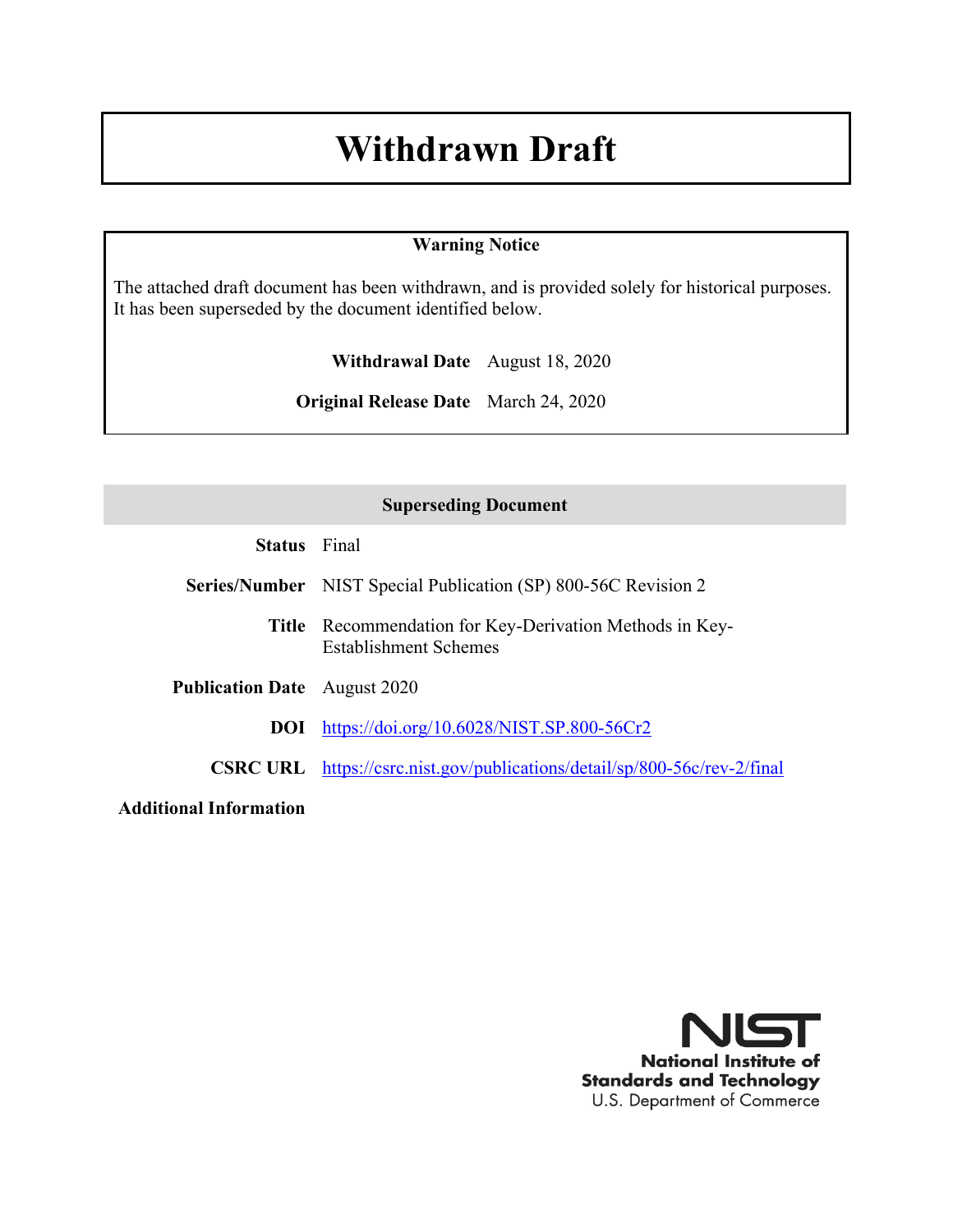| 1<br>2         | <b>Draft NIST Special Publication 800-56C</b><br><b>Revision 2</b> |
|----------------|--------------------------------------------------------------------|
| 3              | <b>Recommendation for Key-Derivation</b>                           |
| $\overline{4}$ | <b>Methods in Key-Establishment Schemes</b>                        |
| 5              |                                                                    |
| 6              | <b>Elaine Barker</b>                                               |
| 7<br>8         | Lily Chen                                                          |
| 9              | <b>Richard Davis</b>                                               |
| 10<br>11       |                                                                    |
| 12             |                                                                    |
| 13             |                                                                    |
| 14<br>15       |                                                                    |
| 16             | This publication is available free of charge from:                 |
| 17             | https://doi.org/10.6028/NIST.SP.800-56Cr2-draft                    |
| 18<br>19       |                                                                    |
| 20             |                                                                    |
|                | SECURI<br>P U<br>TER<br>C<br>T Y<br>$\overline{O}$<br>M            |
| 21<br>22       |                                                                    |

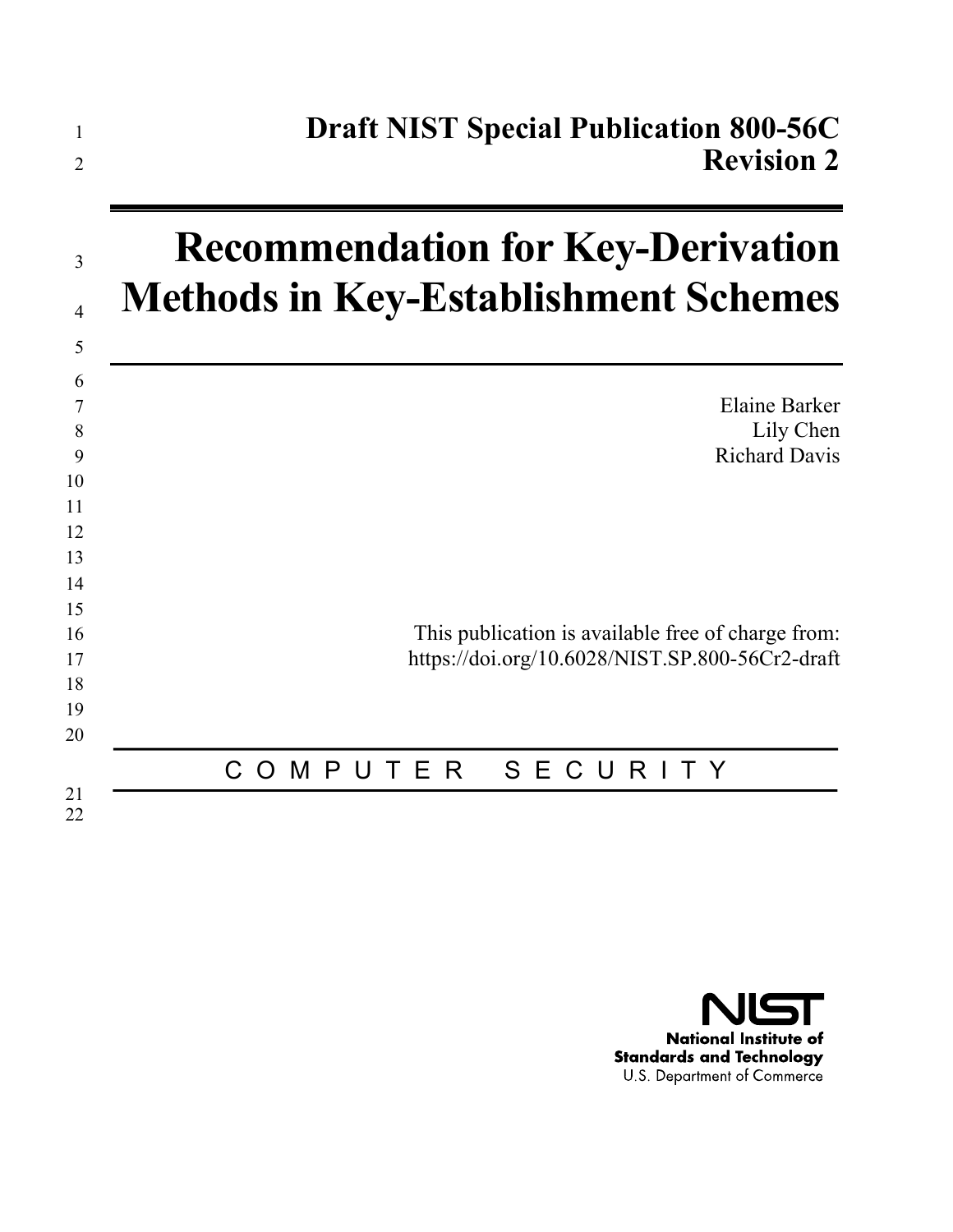| 23<br>24                                | <b>Draft NIST Special Publication 800-56C</b><br><b>Revision 2</b>                                                                         |
|-----------------------------------------|--------------------------------------------------------------------------------------------------------------------------------------------|
|                                         |                                                                                                                                            |
| 25                                      | <b>Recommendation for Key-Derivation</b>                                                                                                   |
| 26                                      | <b>Methods in Key-Establishment Schemes</b>                                                                                                |
| 27                                      |                                                                                                                                            |
| 28                                      |                                                                                                                                            |
| 29                                      | <b>Elaine Barker</b>                                                                                                                       |
| 30                                      | Lily Chen                                                                                                                                  |
| 31                                      | <b>Computer Security Division</b>                                                                                                          |
| 32                                      | <b>Information Technology Laboratory</b>                                                                                                   |
| 33                                      |                                                                                                                                            |
| 34                                      | <b>Richard Davis</b>                                                                                                                       |
| 35                                      | <b>National Security Agency</b>                                                                                                            |
| 36                                      |                                                                                                                                            |
| 37                                      |                                                                                                                                            |
| 38                                      |                                                                                                                                            |
| 39                                      |                                                                                                                                            |
| 40                                      | This publication is available free of charge from:                                                                                         |
| 41                                      | https://doi.org/10.6028/NIST.SP.800-56Cr2-draft                                                                                            |
| 42                                      |                                                                                                                                            |
| 43<br>44                                |                                                                                                                                            |
| 45                                      | March 2020                                                                                                                                 |
| 46                                      |                                                                                                                                            |
| 47                                      |                                                                                                                                            |
|                                         | <b>ARTIMENT OF COMMS</b><br>$\star$<br><b>CALLED</b>                                                                                       |
| 48<br>49<br>50<br>51<br>$\frac{52}{53}$ | STATES OF<br>U.S. Department of Commerce<br>Wilbur L. Ross, Jr., Secretary                                                                 |
| 54<br>55                                | National Institute of Standards and Technology<br>Walter Copan, NIST Director and Under Secretary of Commerce for Standards and Technology |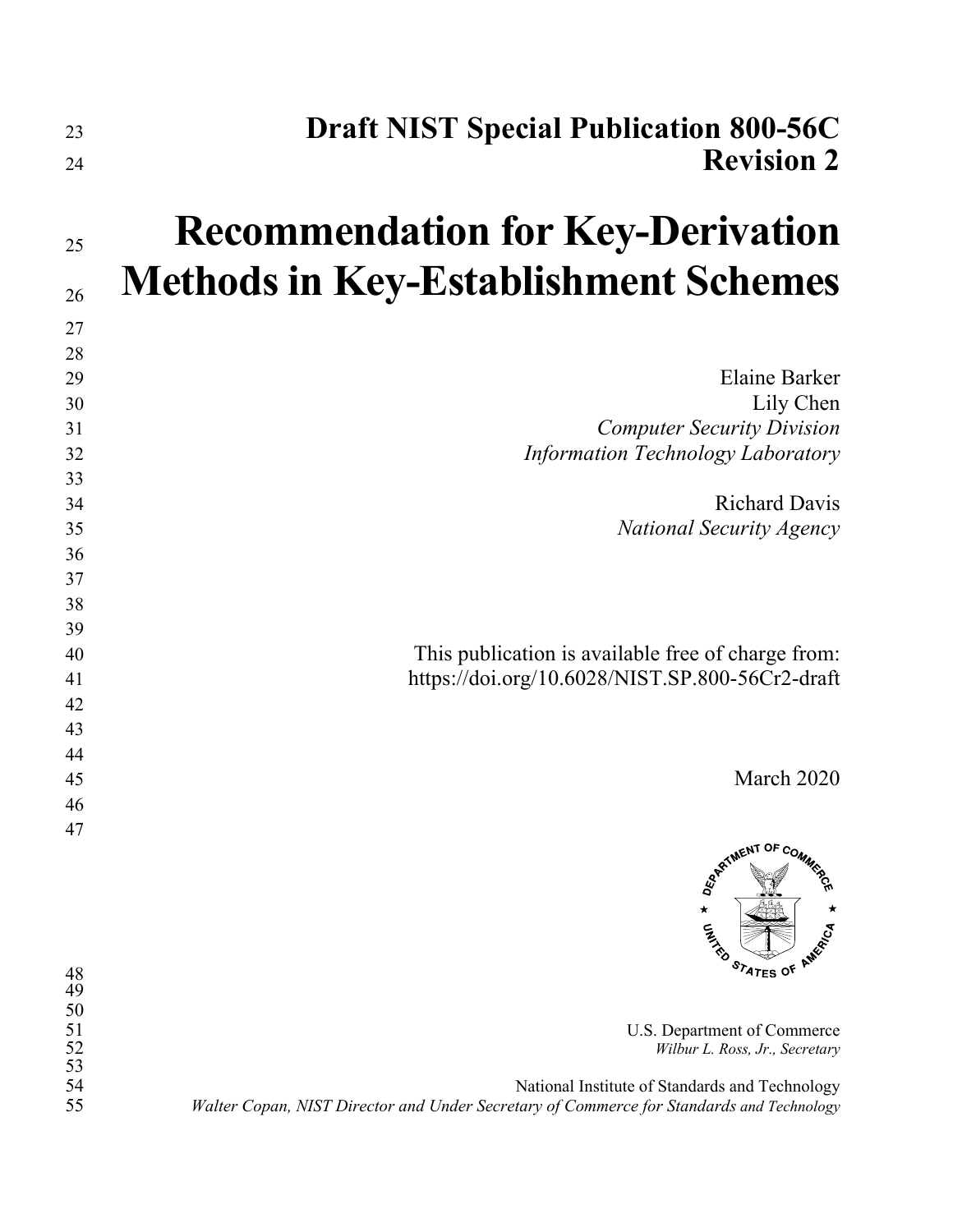#### 56 **Authority**

57 This publication has been developed by NIST in accordance with its statutory responsibilities under the 58 Federal Information Security Modernization Act (FISMA) of 2014, 44 U.S.C. § 3551 *et seq.*, Public Law

58 Federal Information Security Modernization Act (FISMA) of 2014, 44 U.S.C. § 3551 *et seq.*, Public Law 59 (P.L.) 113-283. NIST is responsible for developing information security standards and guidelines, including

60 minimum requirements for federal information systems, but such standards and guidelines shall not apply

61 to national security systems without the express approval of appropriate federal officials exercising policy

62 authority over such systems. This guideline is consistent with the requirements of the Office of Management

63 and Budget (OMB) Circular A-130.

64 Nothing in this publication should be taken to contradict the standards and guidelines made mandatory and<br>65 binding on federal agencies by the Secretary of Commerce under statutory authority. Nor should these binding on federal agencies by the Secretary of Commerce under statutory authority. Nor should these guidelines be interpreted as altering or superseding the existing authorities of the Secretary of Commerce, Director of the OMB, or any other federal official. This publication may be used by nongovernmental organizations on a voluntary basis and is not subject to copyright in the United States. Attribution would, however, be appreciated by NIST.

National Institute of Standards and Technology Special Publication 800-56C Revision 2 Natl. Inst. Stand. Technol. Spec. Publ. 800-56C Rev. 2, 41 pages (March 2020) 72 CODEN: NSPUE2

#### 73 This publication is available free of charge from:<br>74 https://doi.org/10.6028/NIST.SP.800-56Cr2-draft https://doi.org/10.6028/NIST.SP.800-56Cr2-draft

75 Certain commercial entities, equipment, or materials may be identified in this document in order to describe an experimental procedure or concept adequately. Such identification is not intended to imply recommendation o 76 experimental procedure or concept adequately. Such identification is not intended to imply recommendation or<br>77 endorsement by NIST, nor is it intended to imply that the entities, materials, or equipment are necessarily 77 endorsement by NIST, nor is it intended to imply that the entities, materials, or equipment are necessarily the best available for the purpose. available for the purpose.

79 There may be references in this publication to other publications currently under development by NIST in accordance<br>80 with its assigned statutory responsibilities. The information in this publication, including concept 80 with its assigned statutory responsibilities. The information in this publication, including concepts and methodologies,  $\begin{bmatrix} 81 \end{bmatrix}$  may be used by federal agencies even before the completion of such companion pub 81 may be used by federal agencies even before the completion of such companion publications. Thus, until each publication is completed, current requirements, guidelines, and procedures, where they exist, remain operative. 82 publication is completed, current requirements, guidelines, and procedures, where they exist, remain operative. For 83 planning and transition purposes, federal agencies may wish to closely follow the development of these new publications by NIST. publications by NIST.

85 Organizations are encouraged to review all draft publications during public comment periods and provide feedback to NIST. Many NIST cybersecurity publications, other than the ones noted above, are available at https://c 86 NIST. Many NIST cybersecurity publications, other than the ones noted above, are available at [https://csrc.nist.gov/publications.](https://csrc.nist.gov/publications)

| 88 | Public comment period: March 24, 2020 through May 15, 2020                       |
|----|----------------------------------------------------------------------------------|
| 89 |                                                                                  |
| 90 | National Institute of Standards and Technology                                   |
| 91 | Attn: Computer Security Division, Information Technology Laboratory              |
| 92 | 100 Bureau Drive (Mail Stop 8930) Gaithersburg, MD 20899-8930                    |
| 93 | Email: 800-56C_Comments@nist.gov                                                 |
| 94 |                                                                                  |
| 95 | All comments are subject to release under the Freedom of Information Act (FOIA). |
| 96 |                                                                                  |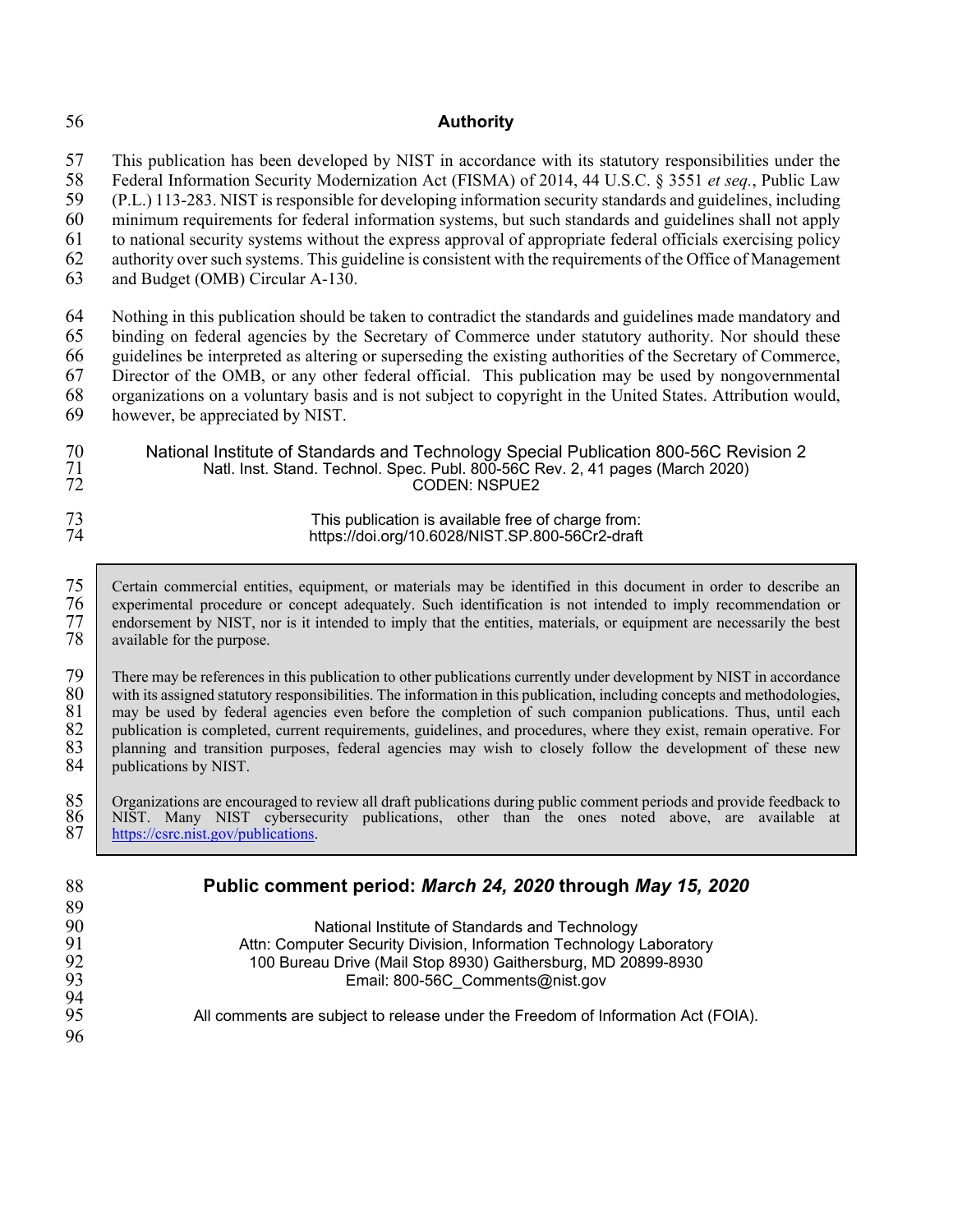### **Reports on Computer Systems Technology**

 The Information Technology Laboratory (ITL) at the National Institute of Standards and Technology (NIST) promotes the U.S. economy and public welfare by providing technical leadership for the Nation's measurement and standards infrastructure. ITL develops tests, test methods, reference data, proof of concept implementations, and technical analyses to advance the development and productive use of information technology. ITL's responsibilities include the development of management, administrative, technical, and physical standards and guidelines for the cost-effective security and privacy of other than national security-related information in federal information systems. The Special Publication 800-series reports on ITL's research, guidelines, and outreach efforts in information system security, and its collaborative activities with industry, government, and academic organizations.

108<br>109

#### Abstract

This Recommendation specifies techniques for the derivation of keying material from a shared

 secret established during a key-establishment scheme defined in NIST Special Publications 800- 56A or 800-56B.

#### **Keywords**

 Expansion; extraction; extraction-then-expansion; hash function; key derivation; key establishment; message authentication code.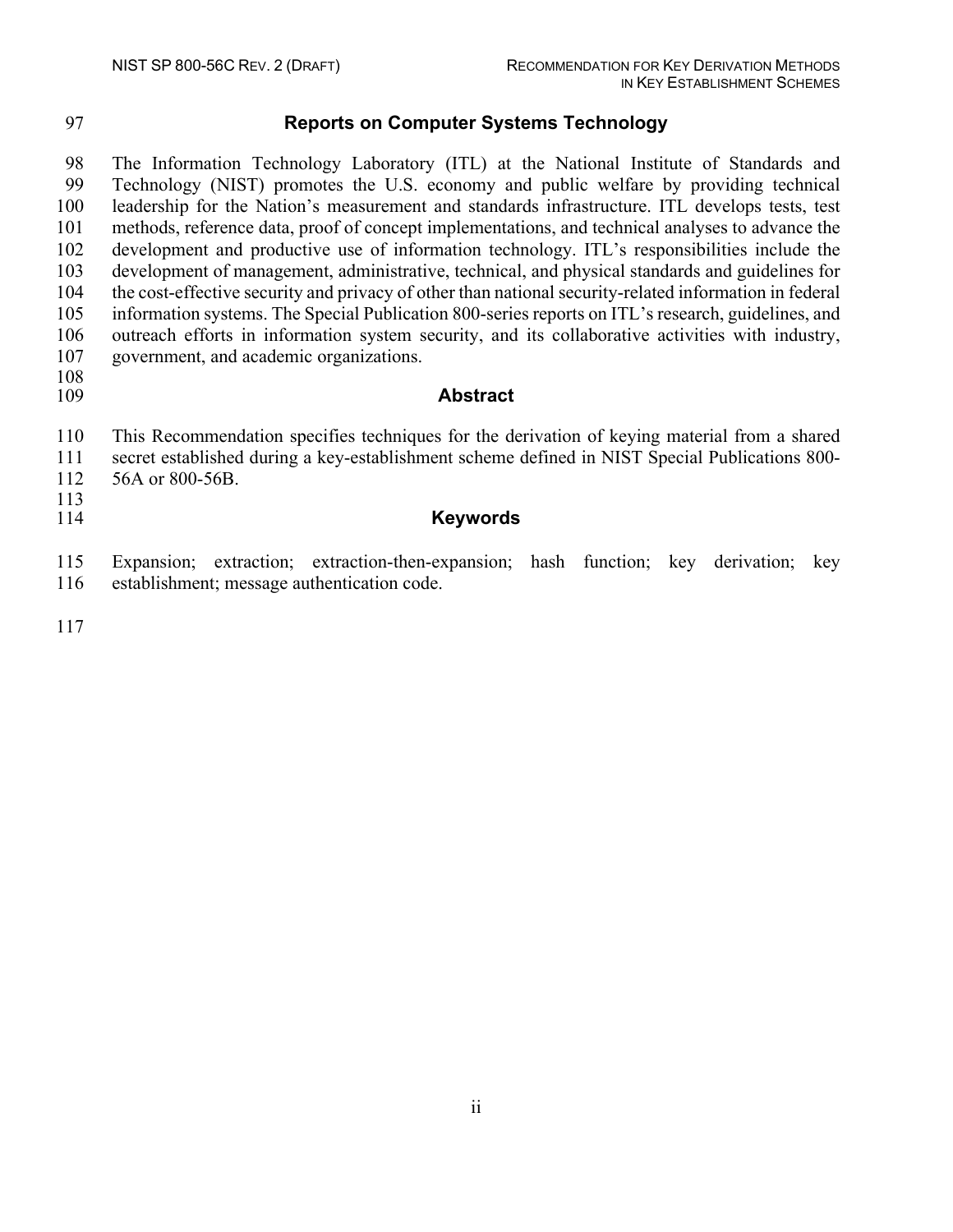#### **Acknowledgements**

The authors gratefully acknowledge the contributions on this and previous versions of this

document by their NIST colleagues (Quynh Dang, Sharon Keller, John Kelsey, Allen Roginsky,

 Meltem Sonmez Turan, Apostol Vassilev, and Tim Polk) and by Miles Smid, formerly of Orion Security Solutions.

123 The authors also gratefully appreciate the thoughtful and instructive comments received during the public comment periods, which helped to improve the quality of this publication. public comment periods, which helped to improve the quality of this publication.

#### **Conformance Testing**

Conformance testing for implementations of the functions that are specified in this publication will

be conducted within the framework of the Cryptographic Algorithm Validation Program (CAVP)

and the Cryptographic Module Validation Program (CMVP). The requirements on these

implementations are indicated by the word "shall." Some of these requirements may be out of

scope for CAVP or CMVP validation testing and are therefore the responsibility of entities using,

implementing, installing, or configuring applications that incorporate this Recommendation.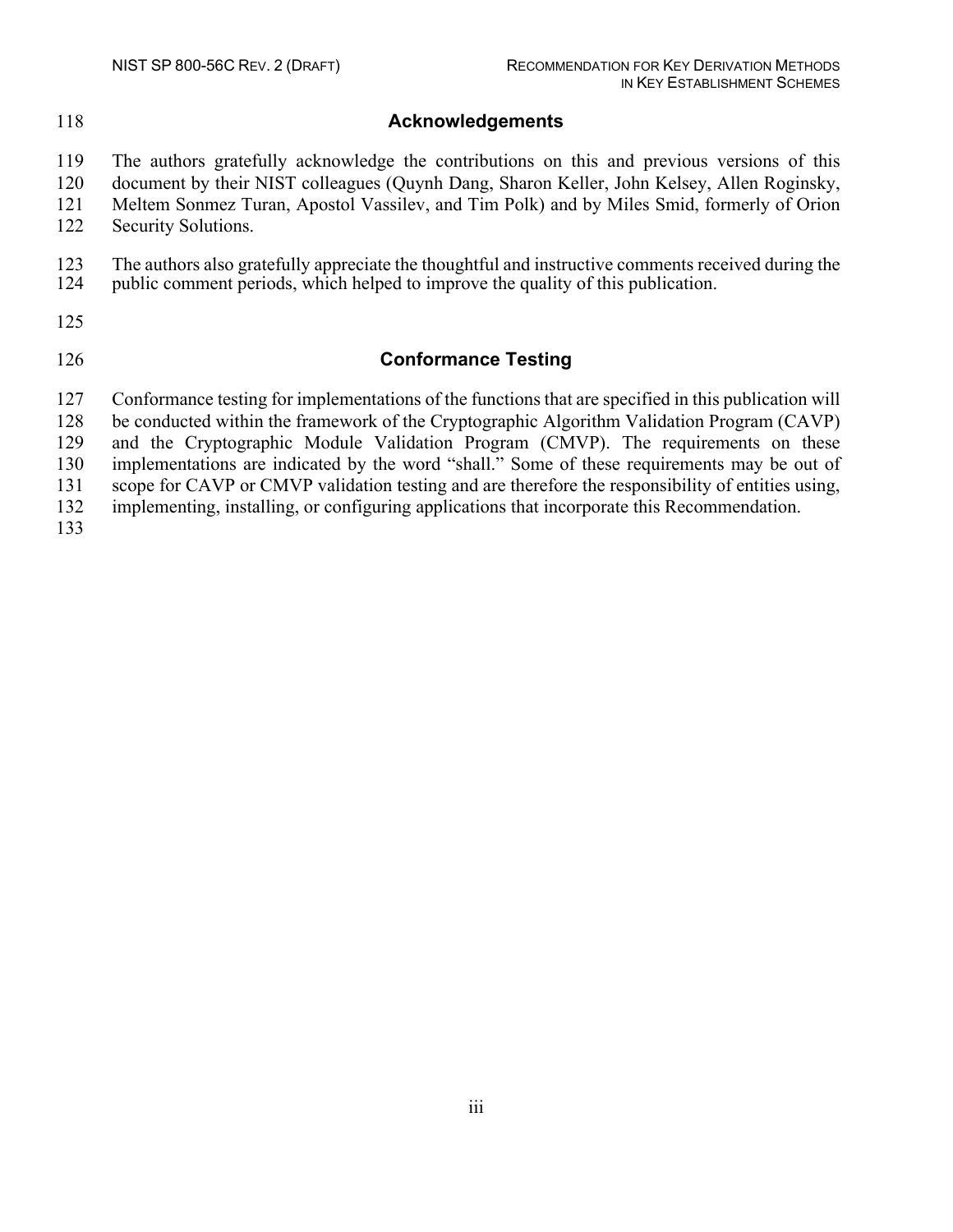# **Call for Patent Claims**

 This public review includes a call for information on essential patent claims (claims whose use would be required for compliance with the guidance or requirements in this Information Technology Laboratory (ITL) draft publication). Such guidance and/or requirements may be directly stated in this ITL Publication or by reference to another publication. This call also includes disclosure, where known, of the existence of pending U.S. or foreign patent applications relating to this ITL draft publication and of any relevant unexpired U.S. or foreign patents.

- ITL may require from the patent holder, or a party authorized to make assurances on its behalf, in written or electronic form, either:
- a) assurance in the form of a general disclaimer to the effect that such party does not hold and does not currently intend holding any essential patent claim(s); or
- b) assurance that a license to such essential patent claim(s) will be made available to applicants desiring to utilize the license for the purpose of complying with the guidance or requirements in this ITL draft publication either:
- i. under reasonable terms and conditions that are demonstrably free of any unfair discrimination; or
- ii. without compensation and under reasonable terms and conditions that are demonstrably free of any unfair discrimination.
- Such assurance shall indicate that the patent holder (or third party authorized to make assurances on its behalf) will include in any documents transferring ownership of patents subject to the assurance, provisions sufficient to ensure that the commitments in the assurance are binding on the transferee, and that the transferee will similarly include appropriate provisions in the event of future transfers with the goal of binding each successor-in-interest.
- The assurance shall also indicate that it is intended to be binding on successors-in-interest regardless of whether such provisions are included in the relevant transfer documents.
- 159 Such statements should be addressed to:  $k$ eymanagement $(a)$ nist.gov.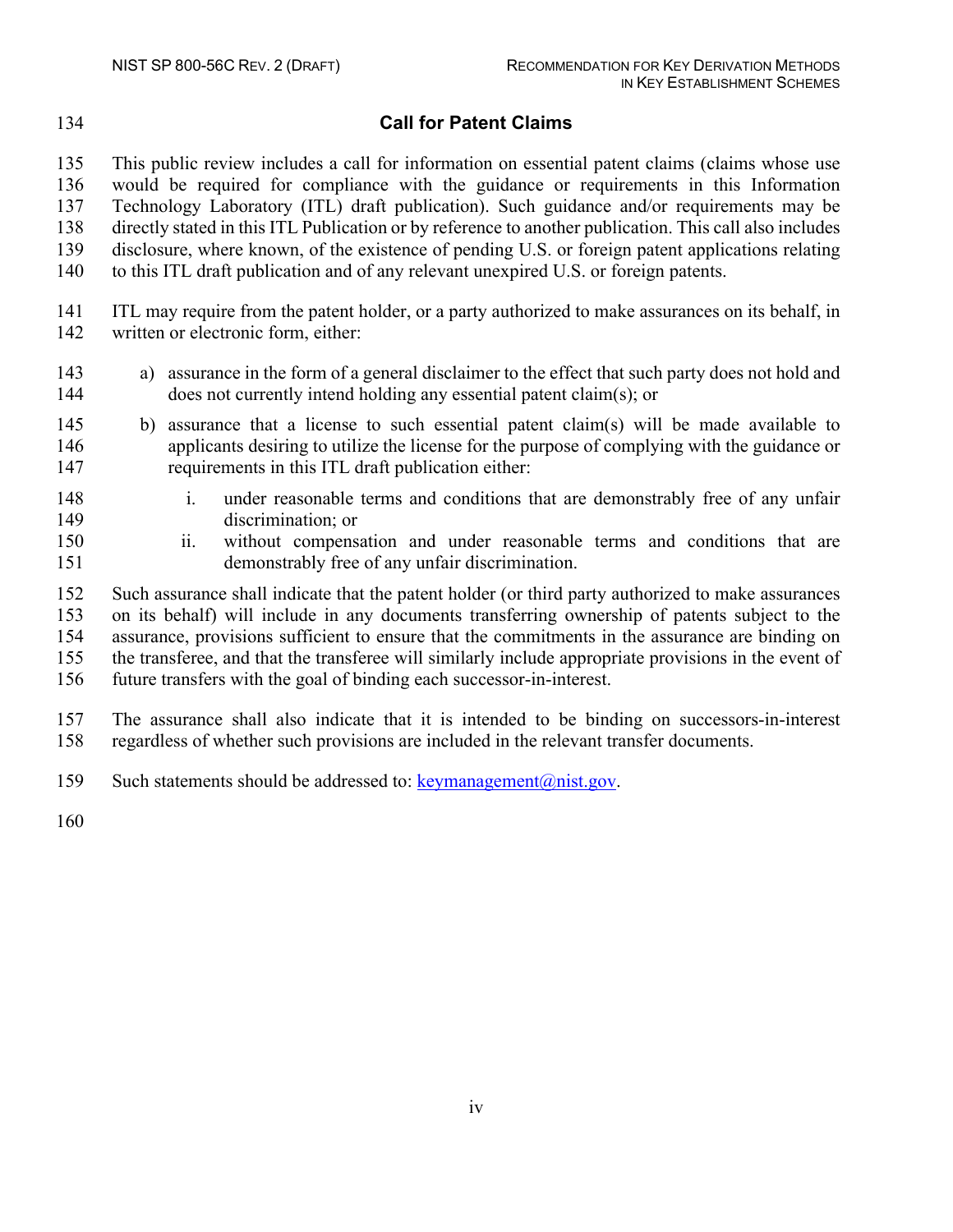| 161 |                         |     | <b>Table of Contents</b>                                      |  |
|-----|-------------------------|-----|---------------------------------------------------------------|--|
| 162 | 1                       |     |                                                               |  |
| 163 | $\mathbf{2}$            |     |                                                               |  |
| 164 | $\mathbf 3$             |     |                                                               |  |
| 165 |                         | 31  |                                                               |  |
| 166 |                         | 3.2 |                                                               |  |
| 167 | $\overline{\mathbf{4}}$ |     |                                                               |  |
| 168 |                         | 4.1 |                                                               |  |
| 169 |                         | 4.2 |                                                               |  |
| 170 | 5                       |     |                                                               |  |
| 171 |                         | 5.1 |                                                               |  |
| 172 |                         | 5.2 |                                                               |  |
| 173 |                         | 5.3 | Randomness Extraction followed by Multiple Key Expansions  21 |  |
| 174 | 6                       |     |                                                               |  |
| 175 | 7                       |     |                                                               |  |
| 176 | 8                       |     |                                                               |  |
| 177 |                         | 8.1 |                                                               |  |
| 178 |                         | 8.2 |                                                               |  |
| 179 |                         | 8.3 |                                                               |  |
| 180 |                         | 8.4 |                                                               |  |
| 181 |                         |     |                                                               |  |
| 182 |                         |     |                                                               |  |
| 183 |                         | A.1 |                                                               |  |
| 184 |                         |     |                                                               |  |
| 185 |                         | A.3 |                                                               |  |
| 186 |                         |     |                                                               |  |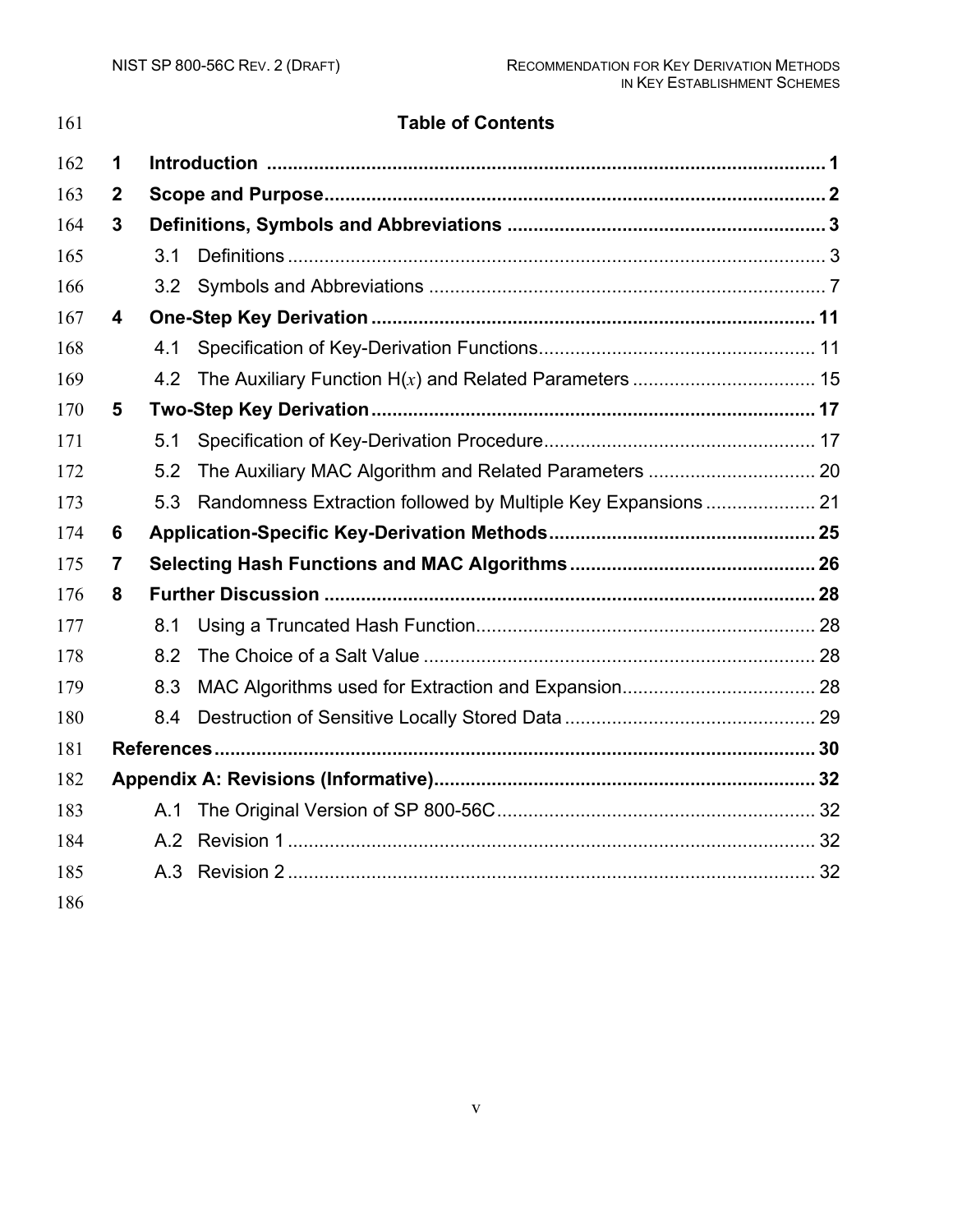| 187        | <b>List of Figures</b>                                                        |
|------------|-------------------------------------------------------------------------------|
| 188        | Figure 1: The Extraction-then-Expansion Key-Derivation Procedure  17          |
| 189<br>190 | Figure 2: Randomness Extraction followed by Multiple Key Expansions  22       |
| 191        | <b>List of Tables</b>                                                         |
| 192        |                                                                               |
| 193        |                                                                               |
| 194        |                                                                               |
| 195        | Table 4: MAC( salt, Z, ) = HMAC-hash( salt, Z) (For Randomness Extraction) 20 |
| 196        | Table 5: MAC(salt, Z, ) = AES-N-CMAC(salt, Z) (For Randomness Extraction). 21 |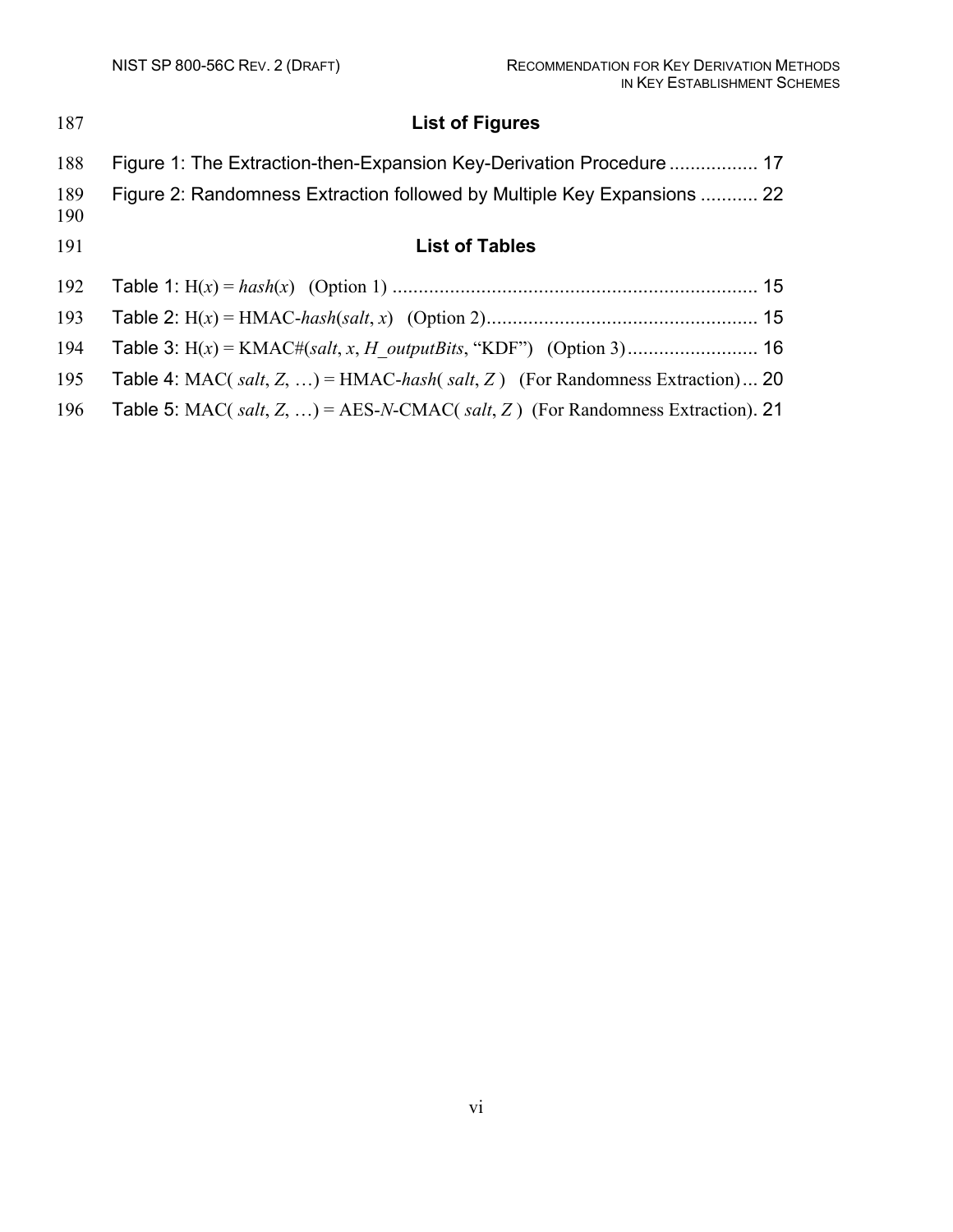#### <span id="page-9-0"></span>**1 Introduction**

 During the execution of a public key-based key-establishment scheme specified in either of the 199 National Institute of Standards and Technology (NIST) Special Publication[s \[SP 800-56A\]](#page-38-1)<sup>[1](#page-9-1)</sup> or [SP  $200 \frac{800-56B}{s}$  a key-derivation method may be required to obtain secret cryptographic keying material. This Recommendation specifies the key-derivation methods that can be used, as needed, in those key-establishment schemes. The keying material derived using these methods **shall** be computed in its entirety before outputting any portion of it and **shall** only be used as secret keying material, such as a symmetric key used for data encryption or message integrity, a secret initialization vector, or, perhaps, a key-derivation key that will be used to generate additional 206 keying material (possibly using a different derivation process; see [\[SP 800-108\]](#page-39-1)<sup>[3](#page-9-3)</sup>). The derived keying material **shall not** be used as a key stream for a stream cipher.

<span id="page-9-1"></span>SP 800-56A, *Recommendation for Pair-Wise Key-Establishment Schemes Using Discrete Logarithm Cryptography*

<span id="page-9-2"></span>SP 800-56B, *Recommendation for Pair-Wise Key-Establishment Schemes Using Integer Factorization Cryptography*

<span id="page-9-3"></span>SP 800-108, *Recommendation for Key Derivation Using Pseudorandom Functions (Revised)*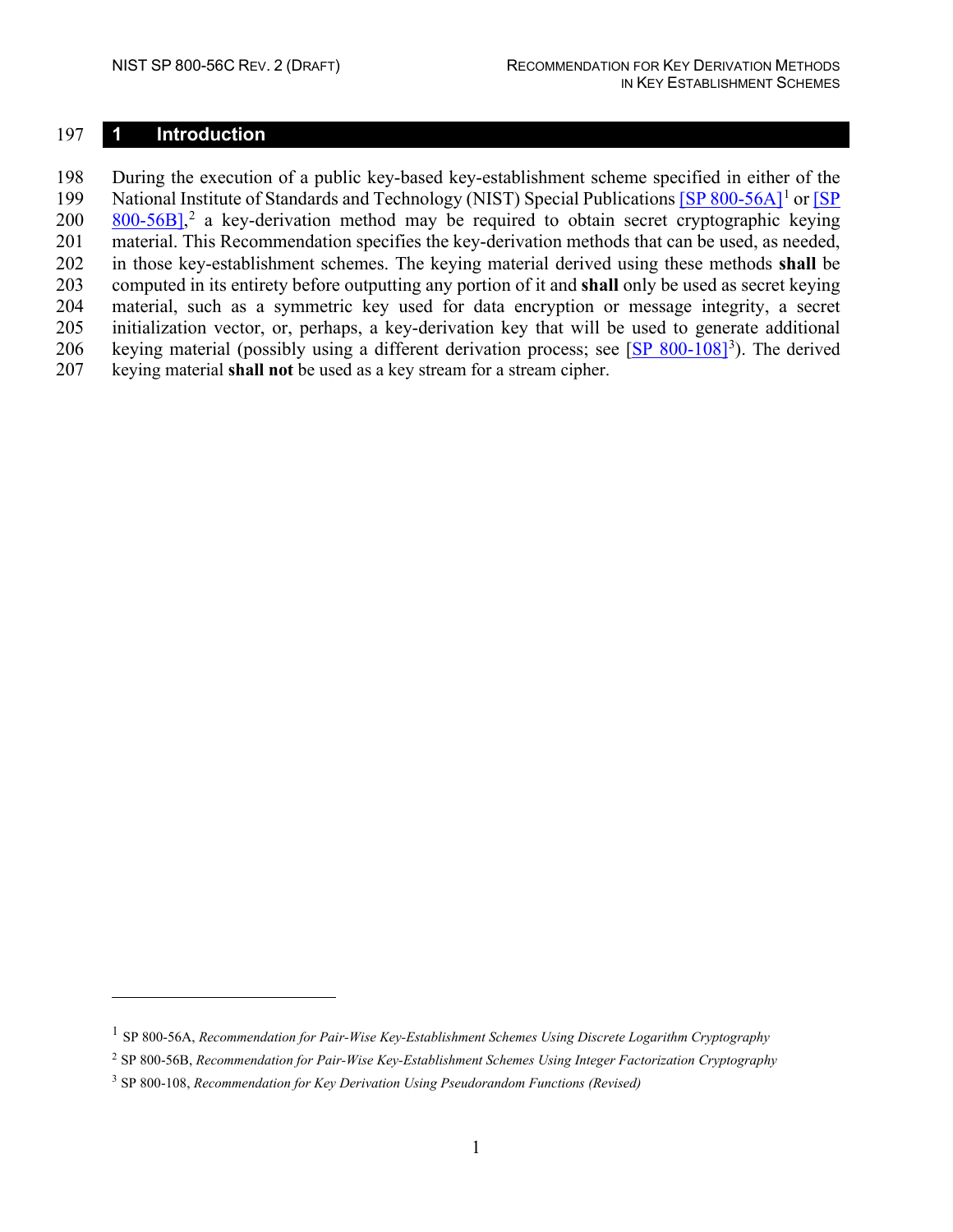#### <span id="page-10-0"></span>**2 Scope and Purpose**

 This Recommendation specifies two categories of key-derivation methods that can be employed, as required, to derive keying material from a shared secret *Z* generated during the execution of a

key-establishment scheme specified in [\[SP 800-56A\]](#page-38-1) or [\[SP 800-56B\].](#page-39-0)

 In addition to the currently **approved** techniques for the generation of the shared secret *Z* as specified in SP 800-56A and SP 800-56B, this Recommendation permits the use of a "hybrid" 214 shared secret of the form  $Z' = Z \parallel T$ , a concatenation consisting of a "standard" shared secret *Z* that was generated during the execution of a key-establishment scheme (as currently specified in [SP 800-56A] or [SP 800-56B]) followed by an auxiliary shared secret *T* that has been generated using some other method. The content, format, length, and method used to generate *T* must be known and agreed upon by all parties that will rely upon the derived keying material, as well as by any agents trusted to act on their behalf. The key-derivation methods specified in this Recommendation will process a hybrid *Z*′ in the same way they process a standard *Z*. Therefore, for simplicity of notation and exposition, any shared secret denoted by the symbol *Z* in the remainder of this Recommendation can be of either the "standard" or "hybrid" variety*.*

 The first category of specified key-derivation methods consists of a family of one-step key- derivation functions that derive keying material of a desired length from a shared secret that was generated during the execution of a key-establishment scheme (and possibly other information as well).

 The second category consists of an extraction-then-expansion key-derivation procedure that 228 involves two steps:

- 1) Randomness extraction, to obtain a single cryptographic key-derivation key from a shared secret generated during the execution of a key-establishment scheme.
- 2) Key expansion, to derive keying material of the desired length from that key-derivation 232 key and other information. Since NIST's [SP [800-108\]](#page-39-1) specifies several families of key- derivation functions that are **approved** for deriving additional keying material from a given cryptographic key-derivation key, those functions are employed in the second (key-expansion) step of these two-step procedures.

 In addition to the key-derivation methods whose specifications are provided in this document, [\[SP](#page-39-2)   $800-135$ <sup>[4](#page-10-1)</sup> describes several variants (of both the one-step and two-step methods) that are **approved** for specific applications.

<span id="page-10-1"></span>SP 800-135 Rev. 1, *Recommendation for Existing Application-Specific Key Derivation Functions*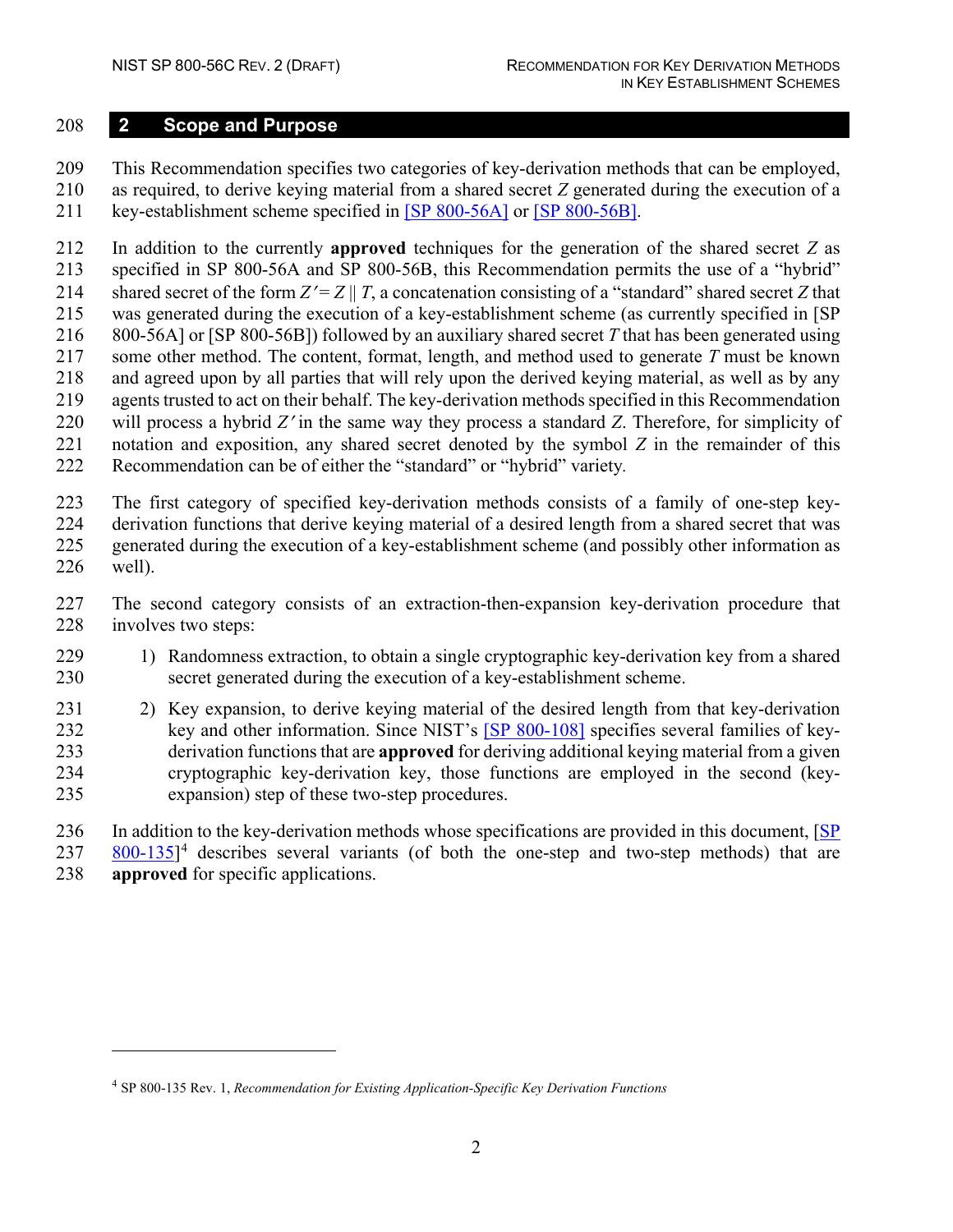<span id="page-11-0"></span>

# 239 **3 Definitions, Symbols, and Abbreviations**

### 240 **3.1 Definitions**

<span id="page-11-1"></span>

| <b>Algorithm</b> | A clearly specified mathematical process for computation; a set of<br>rules that, if followed, will give a prescribed result.                                                                                                                                                                                                                                                                                                                                                                                                              |
|------------------|--------------------------------------------------------------------------------------------------------------------------------------------------------------------------------------------------------------------------------------------------------------------------------------------------------------------------------------------------------------------------------------------------------------------------------------------------------------------------------------------------------------------------------------------|
| <b>Approved</b>  | An algorithm or technique that is either 1) specified in a Federal<br>Processing<br>Standard<br>Information<br>(FIPS)<br><b>NIST</b><br><b>or</b><br>Recommendation, 2) adopted in a FIPS or NIST Recommendation,<br>or 3) specified in a list of NIST-approved security functions.                                                                                                                                                                                                                                                        |
| Big-endian       | The property of a byte string having its bytes positioned in order of<br>decreasing significance. In particular, the leftmost (first) byte is the<br>most significant (containing the most significant eight bits of the<br>corresponding bit string), and the rightmost (last) byte is the least<br>significant (containing the least significant eight bits of the<br>corresponding bit string).                                                                                                                                         |
|                  | For the purposes of this Recommendation, it is assumed that the<br>bits within each byte of a big-endian byte string are also positioned<br>in order of decreasing significance (beginning with the most<br>significant bit in the leftmost position and ending with the least<br>significant bit in the rightmost position).                                                                                                                                                                                                              |
| Bit length       | The number of bits in a bit string (e.g., the bit length of the string<br>0110010101000011 is sixteen bits). The bit length of the empty<br>(i.e., null) string is zero.                                                                                                                                                                                                                                                                                                                                                                   |
| Bit string       | An ordered sequence of bits (represented as 0s and 1s). Unless<br>otherwise stated in this document, bit strings are depicted as<br>beginning with their most significant bit (shown in the leftmost<br>position) and ending with their least significant bit (shown in the<br>rightmost position). For example, the most significant (leftmost) bit<br>of 0101 is 0, and its least significant (rightmost) bit is 1. If<br>interpreted as the 4-bit binary representation of an unsigned integer,<br>0101 corresponds to the number five. |
| <b>Byte</b>      | A bit string consisting of eight bits.                                                                                                                                                                                                                                                                                                                                                                                                                                                                                                     |
| Byte length      | The number of consecutive (non-overlapping) bytes in a byte<br>string. For example, $0110010101000011 = 01100101    01000011$<br>is two bytes long. The byte length of the empty string is zero.                                                                                                                                                                                                                                                                                                                                           |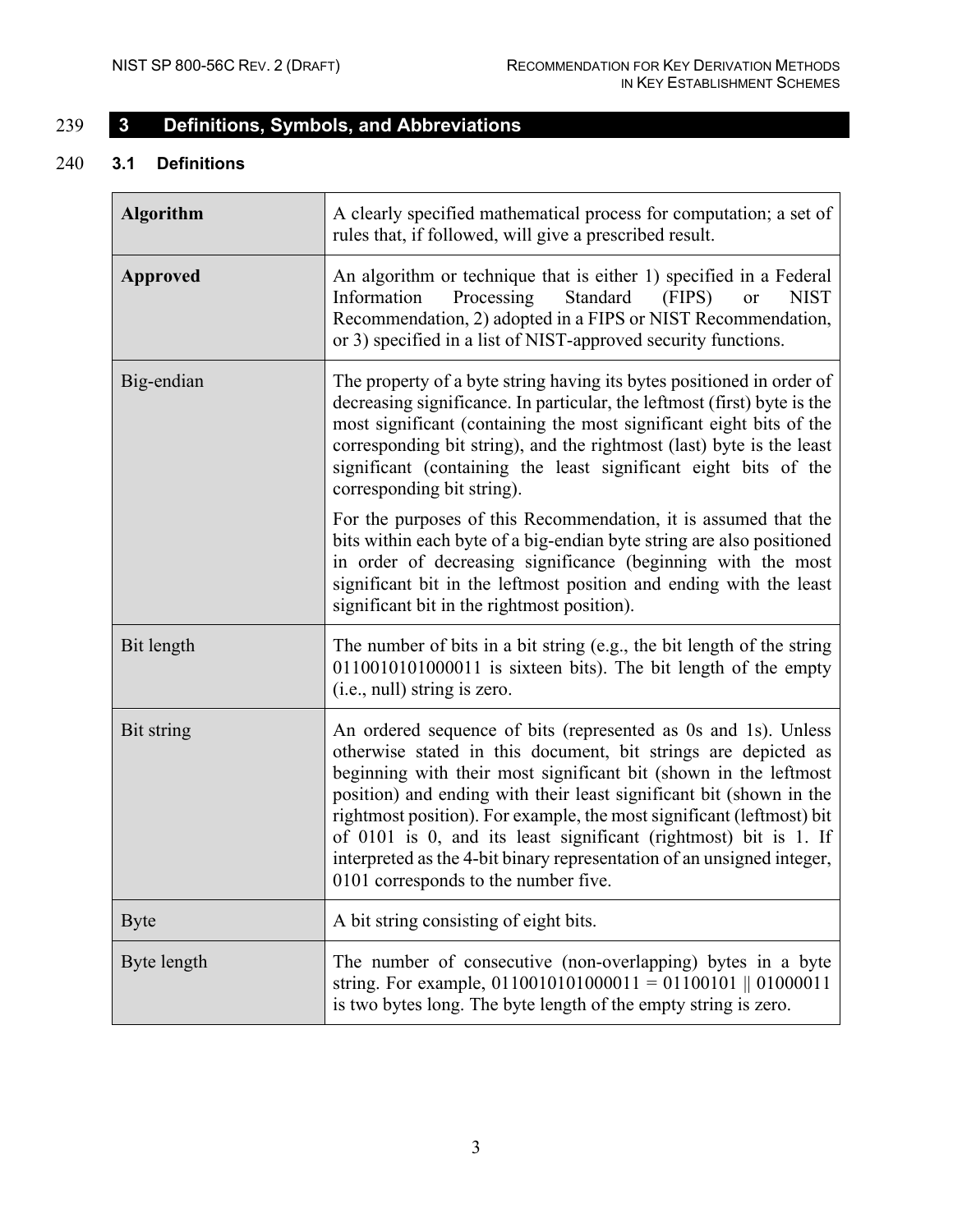| Byte string                            | An ordered sequence of bytes, beginning with the most significant<br>(leftmost) byte and ending with the least significant (rightmost)<br>byte. Any bit string whose bit length is a multiple of eight can be<br>viewed as the concatenation of an ordered sequence of bytes (i.e., a<br>byte string). For example, the bit string 0110010101000011 can be<br>viewed as a byte string since it is the concatenation of two bytes:<br>01100101 followed by 01000011.                                                                                                                |
|----------------------------------------|------------------------------------------------------------------------------------------------------------------------------------------------------------------------------------------------------------------------------------------------------------------------------------------------------------------------------------------------------------------------------------------------------------------------------------------------------------------------------------------------------------------------------------------------------------------------------------|
| Concatenation                          | As used in this Recommendation, the concatenation $X \parallel Y$ of bit<br>string $X$ followed by bit string $Y$ is the ordered sequence of bits<br>formed by appending $Y$ to $X$ in such a way that the leftmost (i.e.,<br>initial) bit of $Y$ follows the rightmost (i.e., final) bit of $X$ .                                                                                                                                                                                                                                                                                 |
| Cryptographic key (Key)                | A parameter used with a cryptographic algorithm that determines<br>its operation.                                                                                                                                                                                                                                                                                                                                                                                                                                                                                                  |
| Estimated maximum<br>security strength | An estimate of the largest security strength that can be attained by<br>a cryptographic mechanism given the explicit and implicit<br>assumptions that are made regarding its implementation and<br>supporting infrastructure (e.g., the algorithms employed, the<br>selection of associated primitives and/or auxiliary functions, the<br>choices for various parameters, the methods of generation and/or<br>protection for any required keys, etc.). The estimated maximum<br>security strengths of various approved cryptographic mechanisms<br>are provided in $[SP 800-57]$ . |
| Hash function                          | A function that maps a bit string of arbitrary length to a fixed-length<br>bit string. Approved hash functions are designed to satisfy the<br>following properties:                                                                                                                                                                                                                                                                                                                                                                                                                |
|                                        | 1. (One-way) It is computationally infeasible to find any input<br>that maps to any pre-specified output, and                                                                                                                                                                                                                                                                                                                                                                                                                                                                      |
|                                        | 2. (Collision resistant) It is computationally infeasible to find<br>any two distinct inputs that map to the same output.                                                                                                                                                                                                                                                                                                                                                                                                                                                          |
|                                        | Approved hash functions are specified in <b>FIPS</b> 180 <sup>15</sup><br>and<br>[FIPS 202]. <sup>6</sup>                                                                                                                                                                                                                                                                                                                                                                                                                                                                          |

<span id="page-12-0"></span><sup>5</sup> FIPS 180, *Secure Hash Standard (SHS)*

<span id="page-12-1"></span><sup>6</sup> FIPS 202, *SHA-3 Standard: Permutation-Based Hash and Extendable-Output Functions*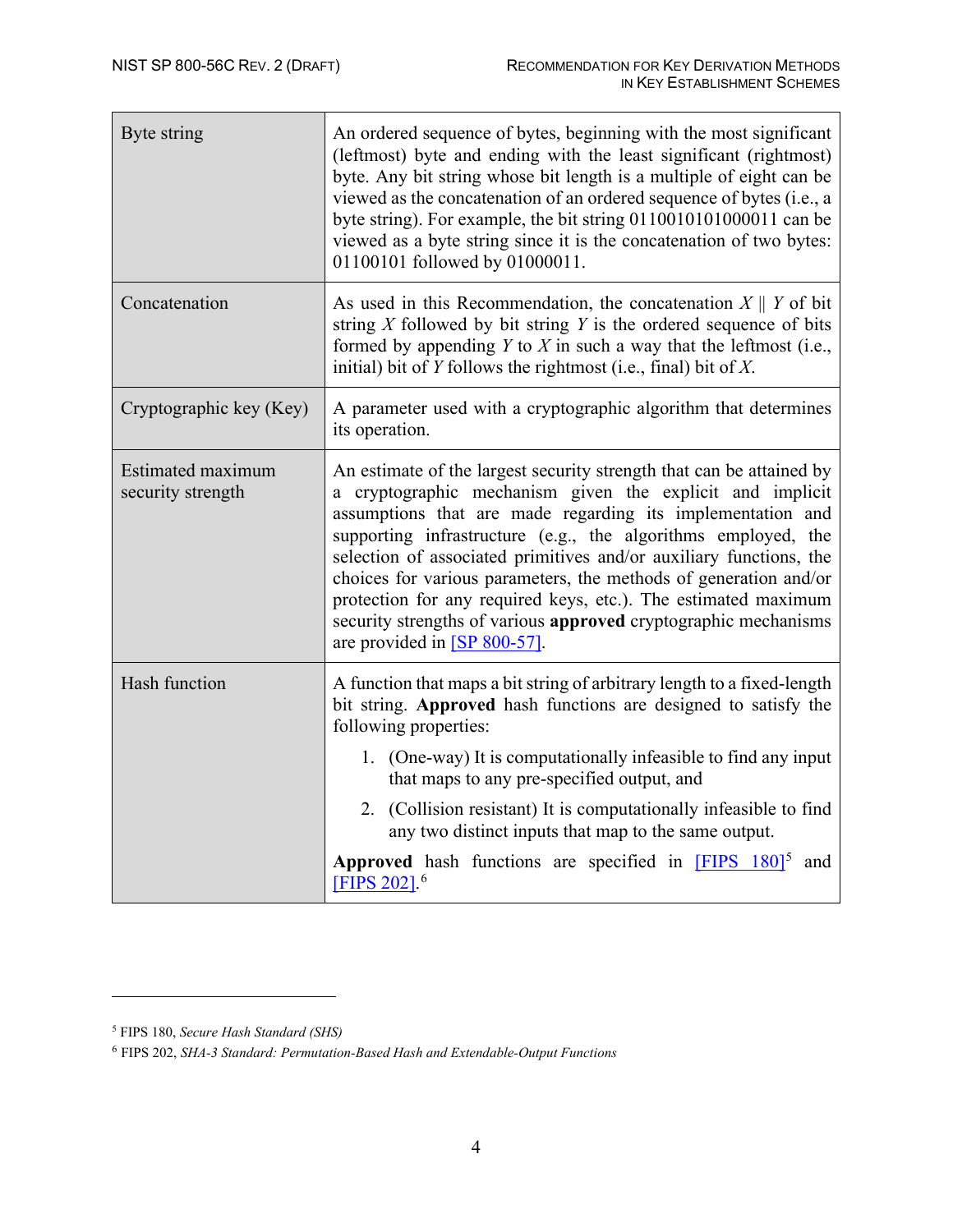| Key-derivation function                        | As used in this Recommendation, either a one-step key-derivation<br>method or a key-derivation function based on a pseudorandom<br>function as specified in $[SP 800-108]$ .                                                                                                                                                                                                                                                                                                                                                                           |
|------------------------------------------------|--------------------------------------------------------------------------------------------------------------------------------------------------------------------------------------------------------------------------------------------------------------------------------------------------------------------------------------------------------------------------------------------------------------------------------------------------------------------------------------------------------------------------------------------------------|
| Key-derivation method                          | As used in this Recommendation, a process that derives secret<br>keying material from a shared secret. This Recommendation<br>specifies both one-step and two-step key-derivation methods.                                                                                                                                                                                                                                                                                                                                                             |
| Key-derivation procedure                       | As used in this Recommendation, a two-step key-derivation method<br>consisting of randomness extraction followed by key expansion.                                                                                                                                                                                                                                                                                                                                                                                                                     |
| Key-derivation key                             | As used in this Recommendation, a key that is used during the key-<br>expansion step of a key-derivation procedure to derive the secret<br>output keying material. This key-derivation key is obtained from a<br>shared secret during the randomness-extraction step.                                                                                                                                                                                                                                                                                  |
| Key establishment                              | A procedure that results in secret keying material that is shared<br>among different parties.                                                                                                                                                                                                                                                                                                                                                                                                                                                          |
| Key expansion                                  | The second step in the key-derivation procedure specified in this<br>Recommendation in which a key-derivation key is used to derive<br>secret keying material having the desired length.                                                                                                                                                                                                                                                                                                                                                               |
| Keying material                                | Data that is represented as a binary string such that any non-<br>overlapping segments of the string with the required lengths can be<br>used as secret keys, secret initialization vectors, and other secret<br>parameters.                                                                                                                                                                                                                                                                                                                           |
| Message Authentication<br>Code (MAC) algorithm | A family of cryptographic functions that is parameterized by a<br>symmetric key. Each of the functions can act on input data (called<br>a "message") of variable length to produce an output value of a<br>specified length. The output value is called the MAC of the input<br>message. MAC $(k, x, )$ is used to denote the MAC of message x<br>computed using the key $k$ (and any additional algorithm-specific<br>parameters). An approved MAC algorithm is expected to satisfy<br>the following property (for each supported security strength): |
|                                                | Without knowledge of the key $k$ , it must be computationally<br>infeasible to predict the (as-yet-unseen) value of $MAC(k, x, )$<br>with a probability of success that is a significant improvement<br>over simply guessing either the MAC value or $k$ , even if one has<br>already seen the results of using that same key to compute<br>$MAC(k, x_j, )$ for (a bounded number of) other messages $x_j \neq x$ .                                                                                                                                    |
|                                                | A MAC algorithm can be employed to provide authentication of the<br>origin of data and/or to provide data-integrity protection. In this<br>Recommendation, approved MAC algorithms are used to                                                                                                                                                                                                                                                                                                                                                         |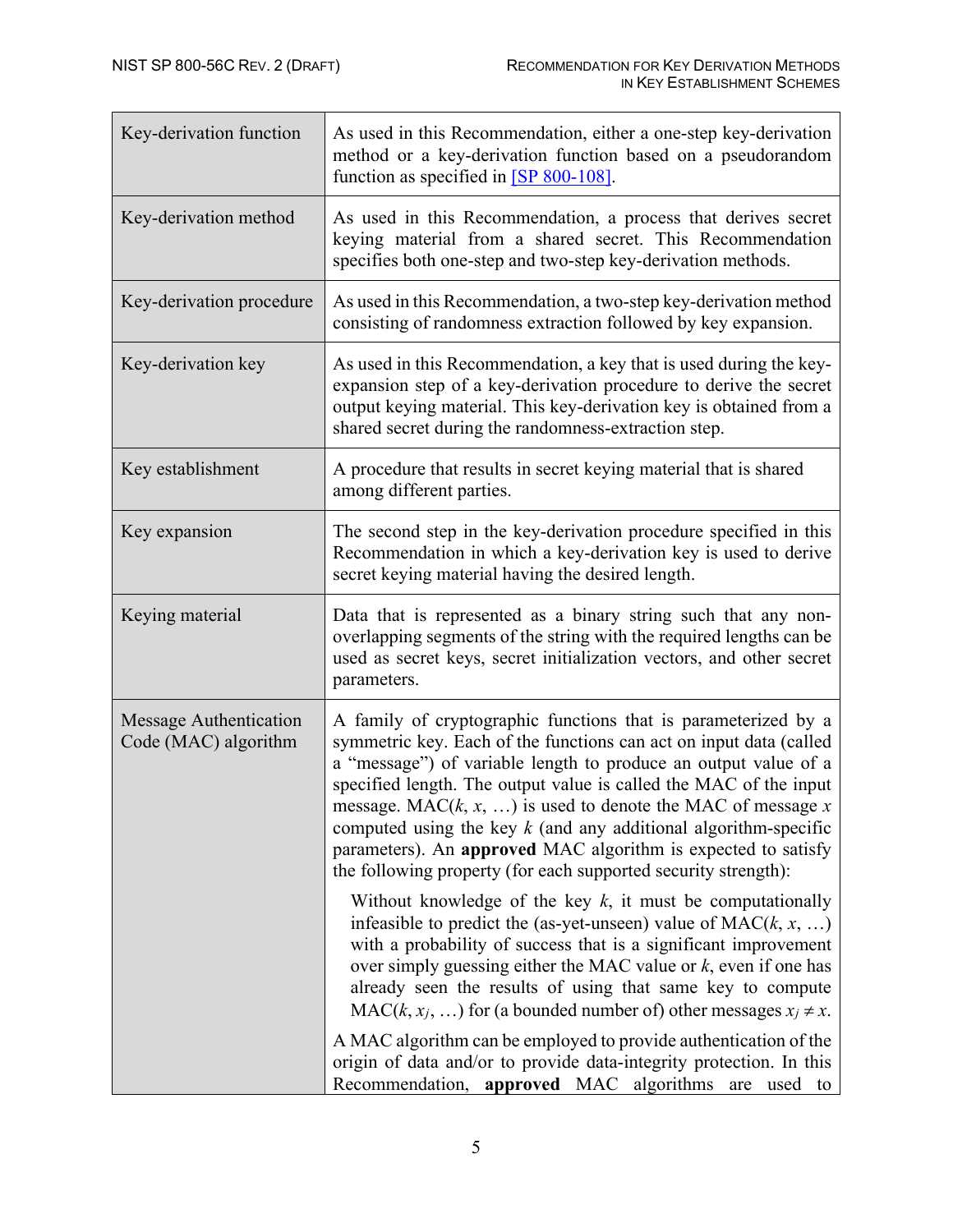|                                       | determine families of pseudorandom functions (indexed by the<br>choice of key) that may be employed during key derivation.                                                                                                                                                                                                                                                                                                                                                                                                                                              |
|---------------------------------------|-------------------------------------------------------------------------------------------------------------------------------------------------------------------------------------------------------------------------------------------------------------------------------------------------------------------------------------------------------------------------------------------------------------------------------------------------------------------------------------------------------------------------------------------------------------------------|
| Nonce                                 | A varying value that has, at most, a negligible chance of<br>repeating; for example, a random value that is generated anew for<br>each use, a timestamp, a sequence number, or some combination<br>of these.                                                                                                                                                                                                                                                                                                                                                            |
| Pseudorandom function<br>family (PRF) | An indexed family of (efficiently computable) functions, each<br>defined for the same particular pair of input and output spaces. (For<br>the purposes of this Recommendation, one may assume that both<br>the index set and the output space are finite.) The indexed functions<br>are pseudorandom in the following sense:                                                                                                                                                                                                                                            |
|                                       | If a function from the family is selected by choosing an index<br>value uniformly at random, and one's knowledge of the<br>selected function is limited to the output values corresponding<br>to a feasible number of (adaptively) chosen input values, then<br>the selected function is computationally indistinguishable from<br>a function whose outputs were fixed uniformly at random.                                                                                                                                                                             |
| Randomness extraction                 | The first step in the two-step key-derivation procedure specified in<br>this Recommendation; during this step, a key-derivation key is<br>produced from a shared secret.                                                                                                                                                                                                                                                                                                                                                                                                |
| Salt                                  | As used in this Recommendation, a byte string (which may be<br>secret or non-secret) that is used as a MAC key by either: 1) a<br>MAC-based auxiliary function H employed in one-step key<br>derivation or 2) a MAC employed in the randomness-extraction<br>step during two-step key derivation.                                                                                                                                                                                                                                                                       |
| Security strength                     | A number characterizing the amount of work that is expected to<br>suffice to "defeat" an implemented cryptographic mechanism (e.g.,<br>by compromising its functionality and/or circumventing the<br>protection that its use was intended to facilitate). In this<br>Recommendation, security strength is measured in bits. If the<br>security strength of a particular implementation of a cryptographic<br>mechanism is s bits, it is expected that the equivalent of (roughly)<br>$2s$ basic operations of some sort will be sufficient to defeat it in<br>some way. |
| Shared secret                         | The secret byte string that is computed/generated during the<br>execution of an approved key-establishment scheme and used as<br>input to a key-derivation method as part of that transaction.                                                                                                                                                                                                                                                                                                                                                                          |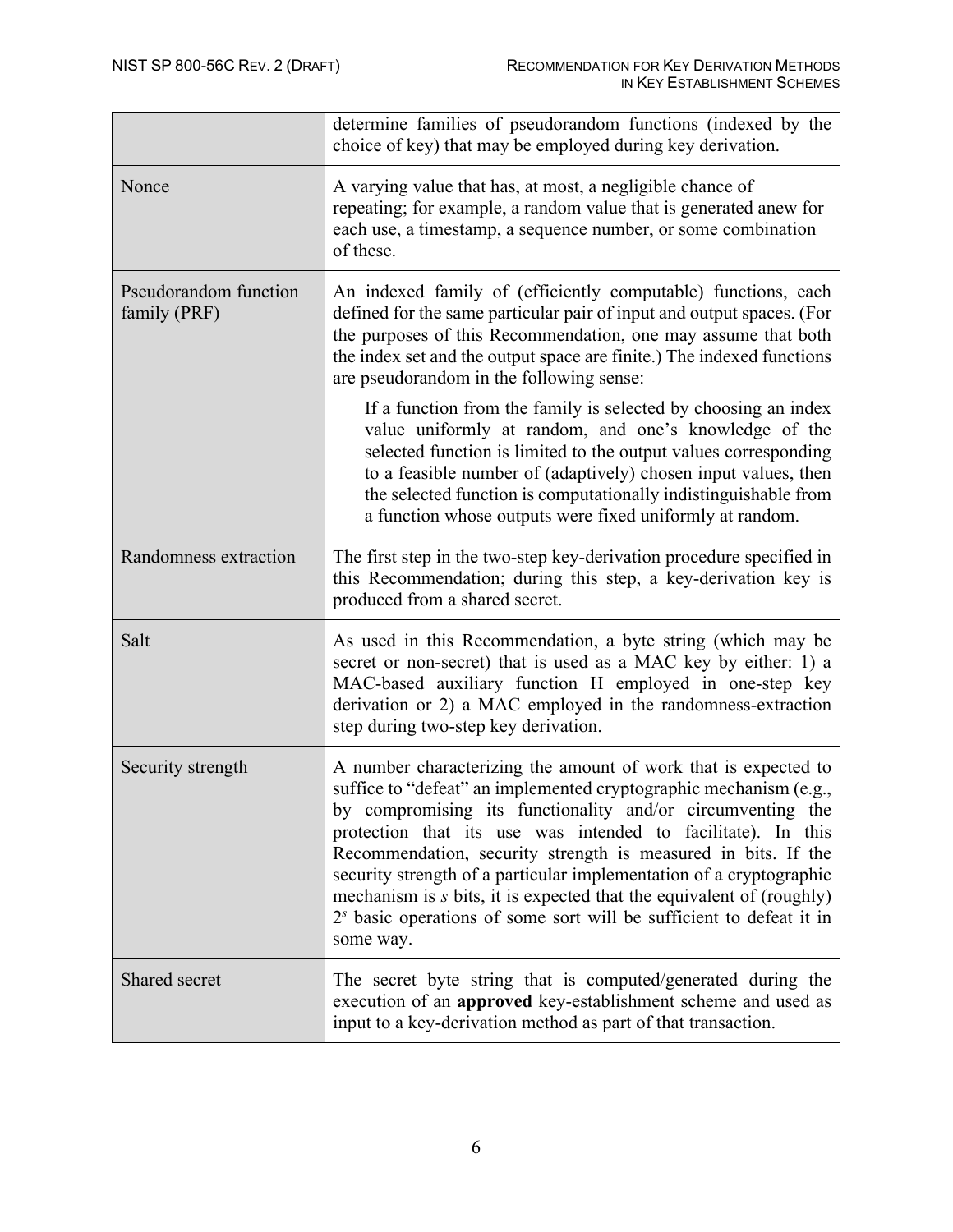| <b>Shall</b>                           | A requirement that needs to be fulfilled to claim conformance to<br>this Recommendation. Note that shall may be coupled with not to<br>become shall not.                                                                                                                                                                           |  |
|----------------------------------------|------------------------------------------------------------------------------------------------------------------------------------------------------------------------------------------------------------------------------------------------------------------------------------------------------------------------------------|--|
| Support<br>(a security strength)       | A security strength of s bits is said to be supported by a particular<br>choice of algorithm, primitive, auxiliary function, or parameters for<br>use in the implementation of a cryptographic mechanism if that<br>choice will not prevent the resulting implementation from attaining<br>a security strength of at least s bits. |  |
|                                        | In this Recommendation, it is assumed that implementation choices<br>are intended to support a security strength of 112 bits or more (see<br>[SP 800-57] <sup>7</sup> and [SP 800-131A] <sup>8</sup> ).                                                                                                                            |  |
| Symmetric key                          | A single cryptographic key that is used with a symmetric-key<br>algorithm; also called a secret key. A symmetric-key algorithm is a<br>cryptographic algorithm that uses the same secret key for an<br>operation and its complement (e.g., encryption and decryption).                                                             |  |
| Targeted security strength             | The security strength that is intended to be supported by one or<br>implementation-related choices (such as algorithms,<br>more<br>primitives, auxiliary functions, parameter sizes, and/or actual<br>parameters) for the purpose of implementing a cryptographic<br>mechanism.                                                    |  |
| 32<br><b>Symbols and Abbreviations</b> |                                                                                                                                                                                                                                                                                                                                    |  |

#### 241 **3.2 Symbols and Abbreviations**

<span id="page-15-0"></span>

| 0x  | A marker used to indicate that the following symbols are to be<br>interpreted as a bit string written in hexadecimal notation (using<br>the symbols $0, 1, \ldots, 9$ and A, B, $\ldots$ , F to denote 4-bit binary<br>representations of the integers zero through nine and 10 through<br>15, respectively). A byte can be represented by a hexadecimal<br>string of length two; the leftmost hexadecimal symbol corresponds<br>to the most significant four bits of the byte, and the rightmost<br>hexadecimal symbol corresponds to the least significant four bits<br>of the byte. For example, 0x9D represents the bit string 10011101<br>(assuming that the bits are positioned in order of decreasing<br>significance). |
|-----|--------------------------------------------------------------------------------------------------------------------------------------------------------------------------------------------------------------------------------------------------------------------------------------------------------------------------------------------------------------------------------------------------------------------------------------------------------------------------------------------------------------------------------------------------------------------------------------------------------------------------------------------------------------------------------------------------------------------------------|
| AES | Advanced Encryption Standard (the block cipher specified in<br>[FIPS $197$ ] <sup>2</sup> ).                                                                                                                                                                                                                                                                                                                                                                                                                                                                                                                                                                                                                                   |

<span id="page-15-1"></span><sup>7</sup> SP 800-57 Rev. 4, *Recommendation for Key Management Part 1: General*

<span id="page-15-2"></span><sup>8</sup> SP 800-131A, *Transitions: Recommendation for Transitioning the Use of Cryptographic Algorithms and Key Lengths*

<span id="page-15-3"></span><sup>9</sup> FIPS 197, *Advanced Encryption Standard*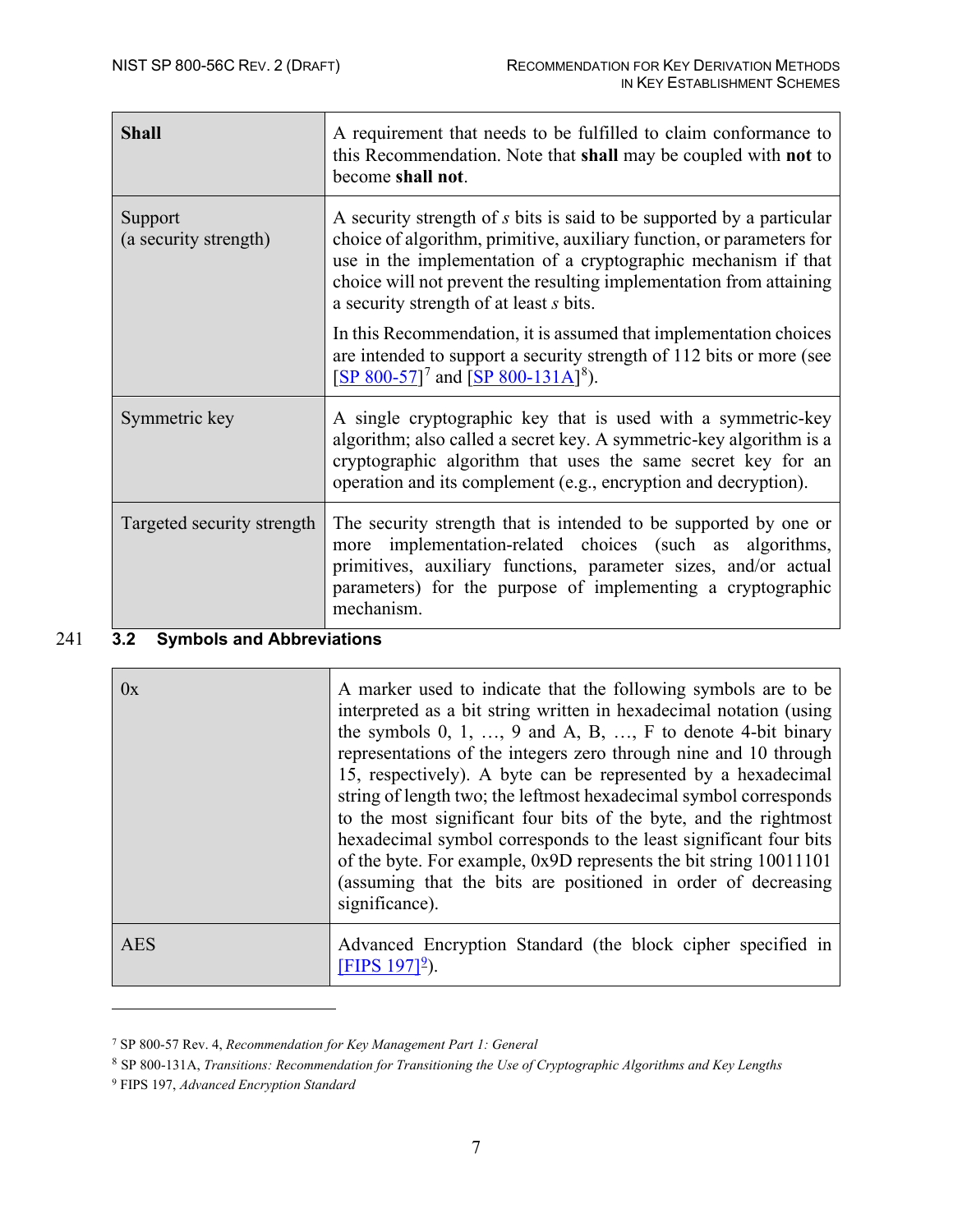| $AES-N$<br>$(N = 128, 192, \text{ or } 256)$            | The variant of the AES block cipher that requires an N-bit<br>encryption/decryption key; the three variants specified in [FIPS]<br>197] are AES-128, AES-192, and AES-256.                                     |
|---------------------------------------------------------|----------------------------------------------------------------------------------------------------------------------------------------------------------------------------------------------------------------|
| <b>AES-CMAC</b>                                         | The Cipher-based Message Authentication Code (CMAC) mode<br>of operation for the AES block cipher, as specified in [SP 800-<br>$38B$ <sup>10</sup> .                                                           |
| $AES-N-CMAC(k, x)$<br>$(N = 128, 192, \text{ or } 256)$ | An implementation of AES-CMAC based on the AES-N variant of<br>the AES block cipher (for $N = 128$ , 192, or 256); its output is a<br>128-bit MAC computed over the "message" $x$ using the key $k$ .          |
| counter                                                 | An unsigned integer, represented as a big-endian four-byte string,<br>that is employed by the one-step key-derivation method specified<br>in Section 4.1.                                                      |
| Context                                                 | A bit string of context-specific data; a subcomponent of the<br>FixedInfo that is included as part of the input to the two-step key-<br>derivation method specified in Section 5.1.                            |
| default salt                                            | A default value assigned to <i>salt</i> (if necessary) to implement an<br>auxiliary function H selected according to Option 2 or 3 in the one-<br>step key-derivation method specified in <b>Section 4.1</b> . |
| DerivedKeyingMaterial                                   | Keying material that is derived from a shared secret $Z$ (and other<br>data) through the use of a key-derivation method.                                                                                       |
| ECC                                                     | Elliptic curve cryptography.                                                                                                                                                                                   |
| <b>FFC</b>                                              | Finite field cryptography.                                                                                                                                                                                     |
| FixedInfo                                               | A bit string of context-specific data whose value does not change<br>during the execution of a key-derivation method specified in this<br>Recommendation.                                                      |
| H                                                       | The auxiliary function used to produce blocks of keying material<br>during the execution of the one-step key-derivation method specified<br>in Section 4.1.                                                    |
| hash                                                    | A hash function. Approved choices for hash are specified in [FIPS]<br>180] and [FIPS 202].                                                                                                                     |

<span id="page-16-0"></span><sup>10</sup> SP 800-38B, *Recommendation for Block Cipher Modes of Operation: the CMAC Mode for Authentication*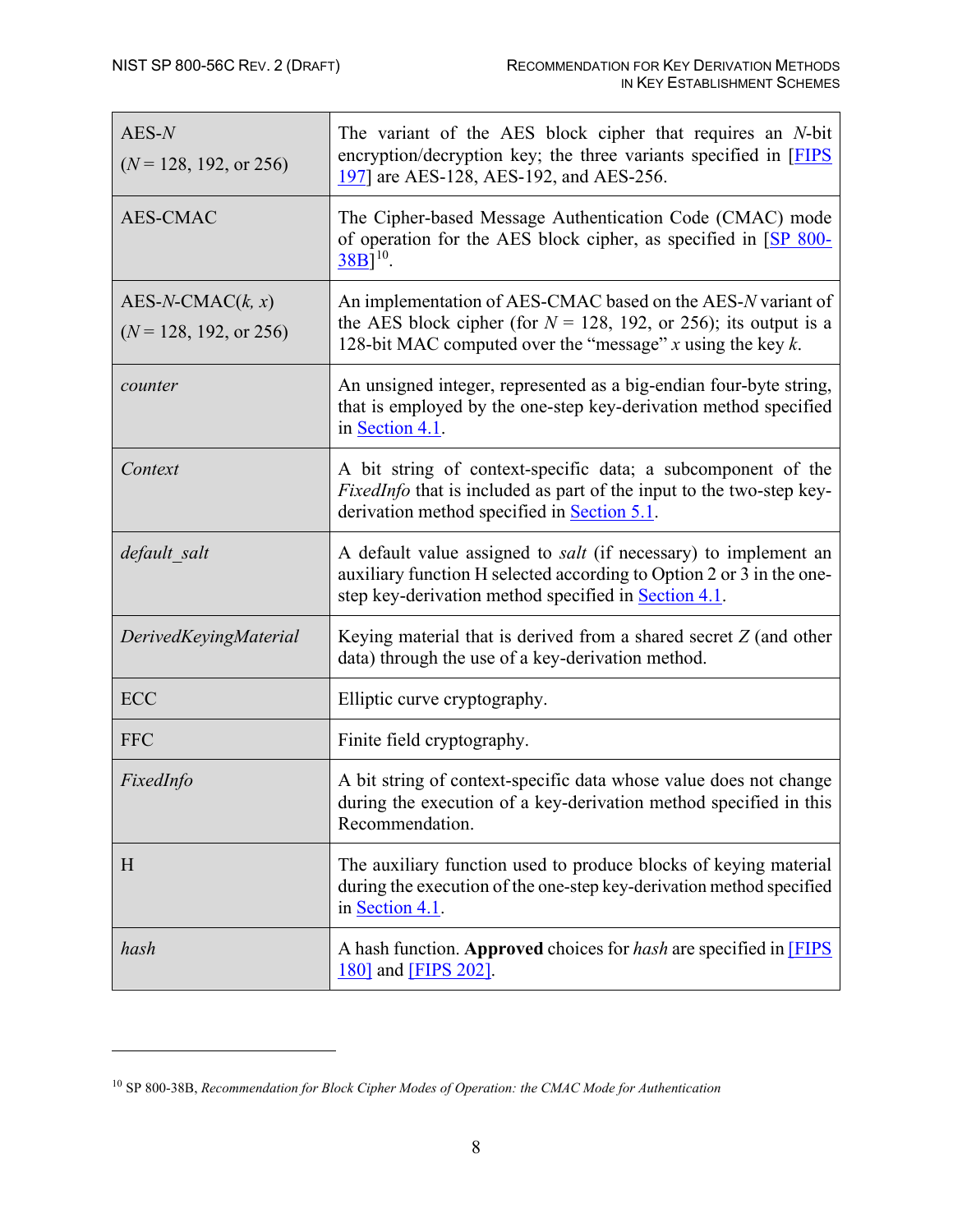| <b>HMAC</b>          | Keyed-hash Message Authentication Code, as specified in FIPS<br>$198$ ]. <sup>11</sup>                                                                                                                                                                                                                     |  |  |
|----------------------|------------------------------------------------------------------------------------------------------------------------------------------------------------------------------------------------------------------------------------------------------------------------------------------------------------|--|--|
| $HMAC-hash(k, x)$    | An implementation of HMAC using the hash function, hash; its<br>output is a MAC computed over "message" $x$ using the key $k$ .                                                                                                                                                                            |  |  |
| H <i>outputBits</i>  | A positive integer that indicates the length (in bits) of the output of<br>either: 1) the auxiliary function H used in the one-step key-<br>derivation method specified in <b>Section 4.1</b> or 2) an auxiliary<br>HMAC algorithm used in the two-step key-derivation method<br>specified in Section 5.1. |  |  |
| <b>IFC</b>           | Integer factorization cryptography.                                                                                                                                                                                                                                                                        |  |  |
| $I\hspace{-.1em}V$   | Initialization vector; as used in this Recommendation, it is a bit<br>string used as an initial value during the execution of an approved<br>PRF-based KDF operating in Feedback Mode, as specified in [SP]<br>800-108].                                                                                   |  |  |
| <b>KDF</b>           | Key-derivation function.                                                                                                                                                                                                                                                                                   |  |  |
| $K_{DK}$             | The key-derivation key resulting from the randomness-extraction<br>step, which is then used in the key-expansion step during the<br>execution of the key-derivation procedure specified in Section 5.1.                                                                                                    |  |  |
| <b>KDM</b>           | Key-derivation method.                                                                                                                                                                                                                                                                                     |  |  |
| <b>KMAC</b>          | Message Authentication Code,<br>Keccak<br>specified<br>in<br>as<br>$[SP 800-185]$ <sup>12</sup>                                                                                                                                                                                                            |  |  |
| KMAC# $(k, x, l, S)$ | A variant of KMAC (either KMAC128 or KMAC256, as specified<br>in $[SP 800-185]$ ; its output is an <i>l</i> -bit MAC computed over the<br>"message" $x$ using the key $k$ and "customization string" $S$ .                                                                                                 |  |  |
| L                    | A positive integer specifying the desired length (in bits) of the<br>derived keying material.                                                                                                                                                                                                              |  |  |
| $[L]_2$              | An agreed-upon encoding of the integer $L$ as a bit string.                                                                                                                                                                                                                                                |  |  |
| <b>MAC</b>           | Message Authentication Code.                                                                                                                                                                                                                                                                               |  |  |

<span id="page-17-0"></span><sup>11</sup> FIPS 198, *The Keyed-Hash Message Authentication Code (HMAC)*

<span id="page-17-1"></span><sup>12</sup> SP 800-185, *SHA-3 Derived Functions: cSHAKE, KMAC, TupleHash, and ParallelHash*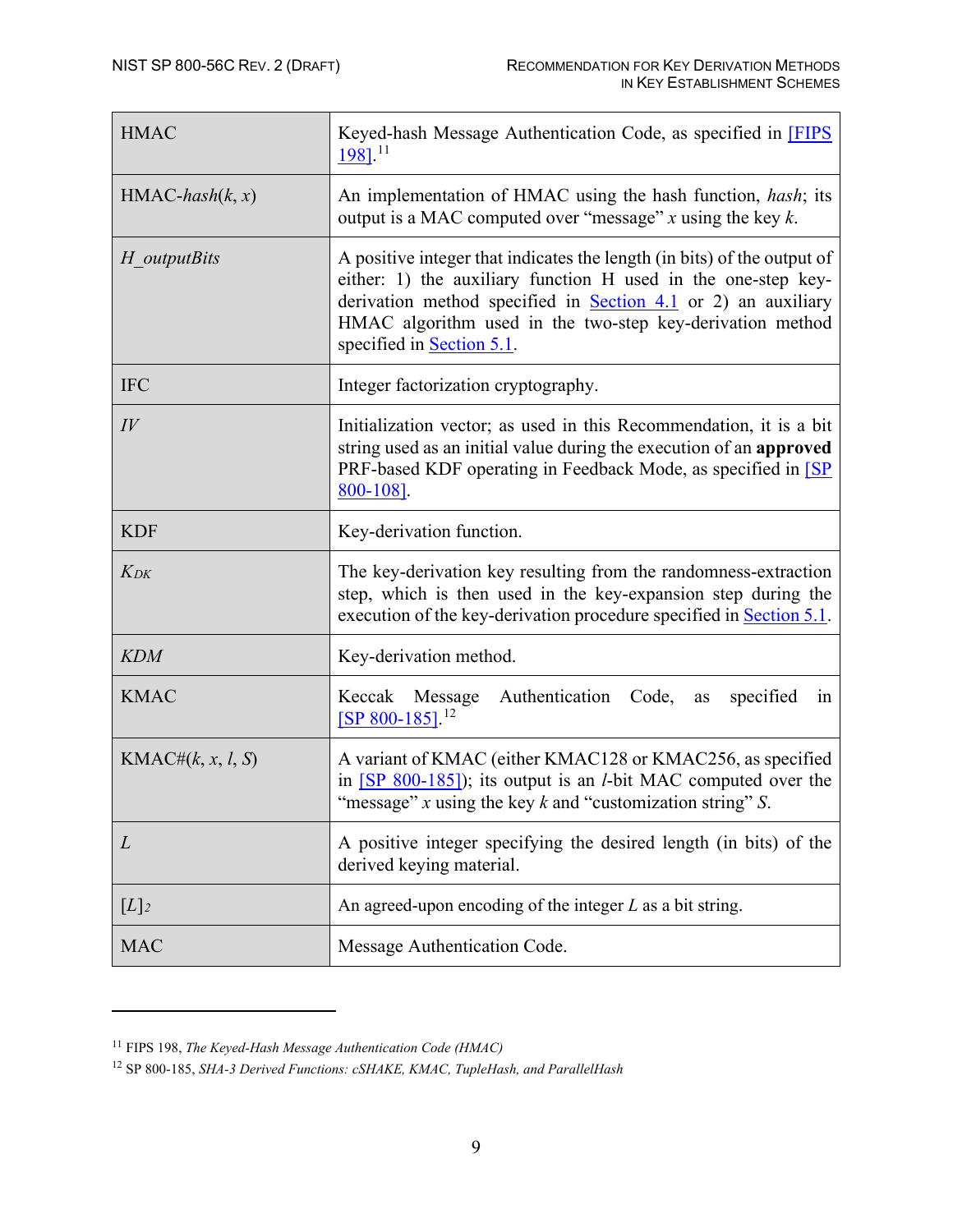| MAC(k, x, )       | An instance of a MAC algorithm computed over the "message" $x$<br>using the key $k$ (and any additional algorithm-specific parameters).                                                                          |
|-------------------|------------------------------------------------------------------------------------------------------------------------------------------------------------------------------------------------------------------|
| $max$ H inputBits | The maximum length (in bits) for strings used as input to the<br>auxiliary function H employed by the one-step key-derivation<br>method specified in <b>Section 4.1</b> .                                        |
| <i>OtherInput</i> | A collective term for any and all additional data (other than the<br>shared secret itself) that is used as input to a key-derivation method<br>specified in this Recommendation.                                 |
| <b>PRF</b>        | Pseudorandom function (family).                                                                                                                                                                                  |
| $\boldsymbol{S}$  | Security strength (in bits).                                                                                                                                                                                     |
| <b>SHA</b>        | Secure Hash Algorithm, as specified in [FIPS 180] (i.e., SHA-1,<br>SHA-224, SHA-512/224, SHA-256, SHA-512/256, SHA-384, or<br>SHA-512) or <b>FIPS</b> 202] (i.e., SHA3-224, SHA3-256, SHA3-384,<br>or SHA3-512). |
| Z                 | The shared secret (determined as described in Section 2 of this<br>Recommendation).                                                                                                                              |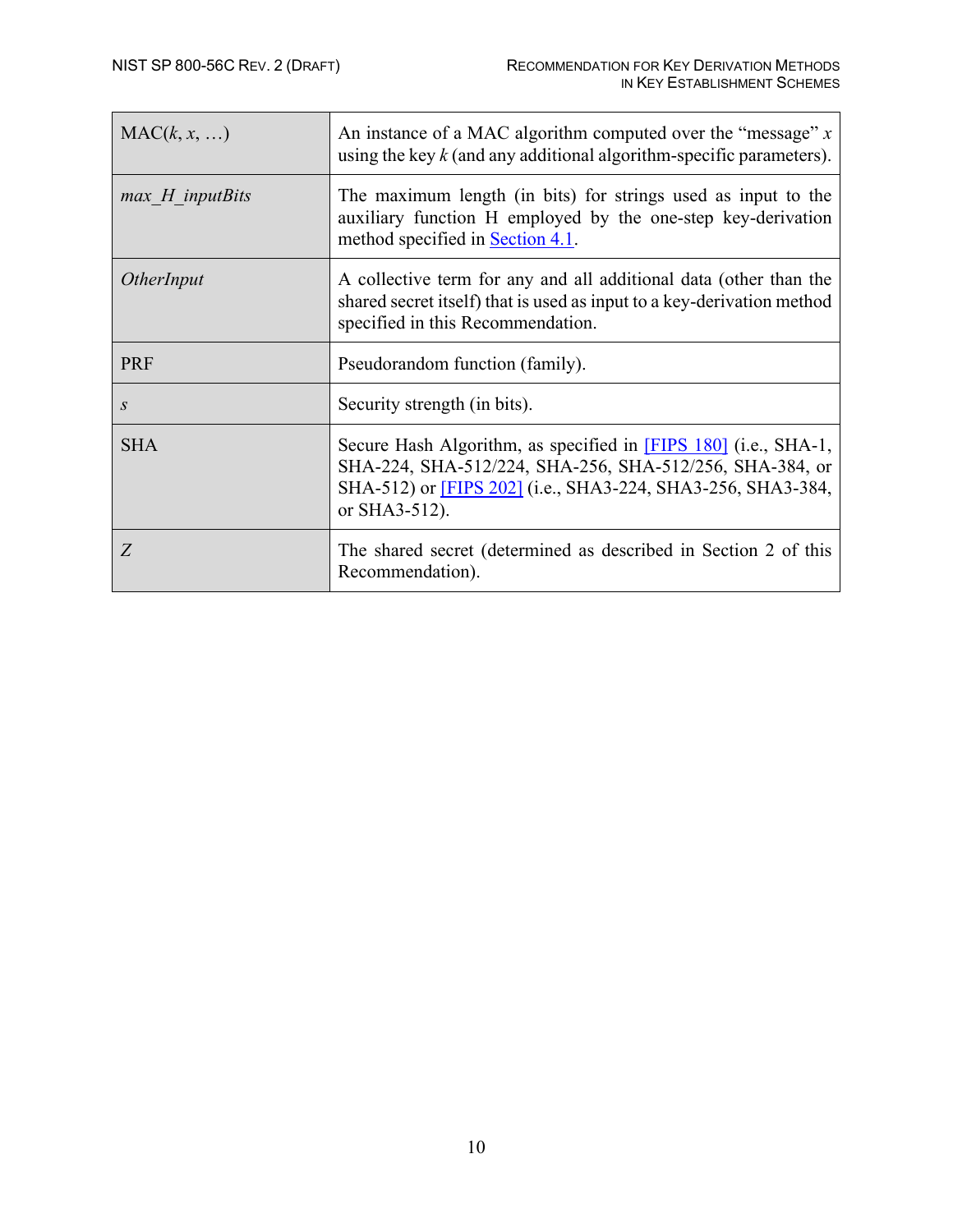#### <span id="page-19-0"></span>**4 One-Step Key Derivation**

 This section specifies a family of **approved** key-derivation functions (KDFs) that are executed in a single step; a two-step procedure is specified in [Section 5.](#page-25-0) The input to each specified KDF includes the shared secret *Z*, an indication of the desired bit length of the keying material to be output, and, perhaps, other information (as determined by the particular implementation of the key-

establishment scheme and/or key-derivation function).

 Implementations of these one-step KDFs depend upon the choice of an auxiliary function H, which can be either: 1) an **approved** hash function, denoted as *hash*, as defined in [FIPS 180] or [FIPS 202]; 2) HMAC with an **approved** hash function, *hash*, denoted as HMAC-*hash* and defined in [FIPS 198]; or 3) a KMAC variant, as defined in [\[SP 800-185\].](#page-39-5) Tables 1, 2, and 3 in [Section 4.2](#page-23-0) describe the possibilities for H and also include any restrictions on the associated implementation- dependent parameters. H **shall** be chosen in accordance with the selection requirements specified in [Section 7.](#page-34-0)

- When an **approved** MAC algorithm (HMAC or KMAC) is used to define the auxiliary function
- H, it is permitted to use a known *salt* value as the MAC key. In such cases, it is assumed that the
- MAC algorithm will satisfy the following property (for each of its supported security strengths):
- Given knowledge of the key *k*, and (perhaps) partial knowledge of a message *x* that includes an 259 unknown substring  $y$ , it must be computationally infeasible to predict the (as-yet-unseen) value 260 of MAC( $k, x, ...$ ) with a probability of success that is a significant improvement over simply guessing either the MAC value or the value of *y*, even if one has already seen the values of 262 MAC( $k_i$ ,  $x_j$ , ...) for a feasible number of other ( $k_i$ ,  $x_j$ ) pairs where each key  $k_j$  is known and each (partially known) message *xj* includes the same unknown substring *y*, provided that none 264 of the  $(k_i, x_j)$  pairs is identical to  $(k, x)$ .
- This property is consistent with the use of the MAC algorithm as the specification of a family of pseudorandom functions defined on the appropriate message space and indexed by the choice of MAC key. Under Option 2 and Option 3 of the KDF specification below, the auxiliary function H is a particular selection from such a family. The (partially known) messages will have the form *counter* || *Z* || *FixedInfo*, containing the shared secret *Z* as an unknown substring.
- <span id="page-19-1"></span>**4.1 Specification of Key-Derivation Functions**
- A family of one-step key-derivation functions is specified as follows:
- **Function call:** KDM( *Z*, *OtherInput*).

#### **Options for the Auxiliary Function H:**

- 274 Option 1:  $H(x) = hash(x)$ , where *hash* is an **approved** hash function meeting the selection 275 requirements specified in [Section 7,](#page-34-0) and the input,  $x$ , is a bit string.
- Option 2: H(*x*) = HMAC-*hash*(*salt*, *x*), where HMAC-*hash* is an implementation of the HMAC algorithm (as defined in [FIPS 198]) employing an **approved** hash function, *hash*, that meets the selection requirements specified in [Section 7.](#page-34-0) An implementation-dependent byte string, *salt*, whose (non-null) value may be optionally provided in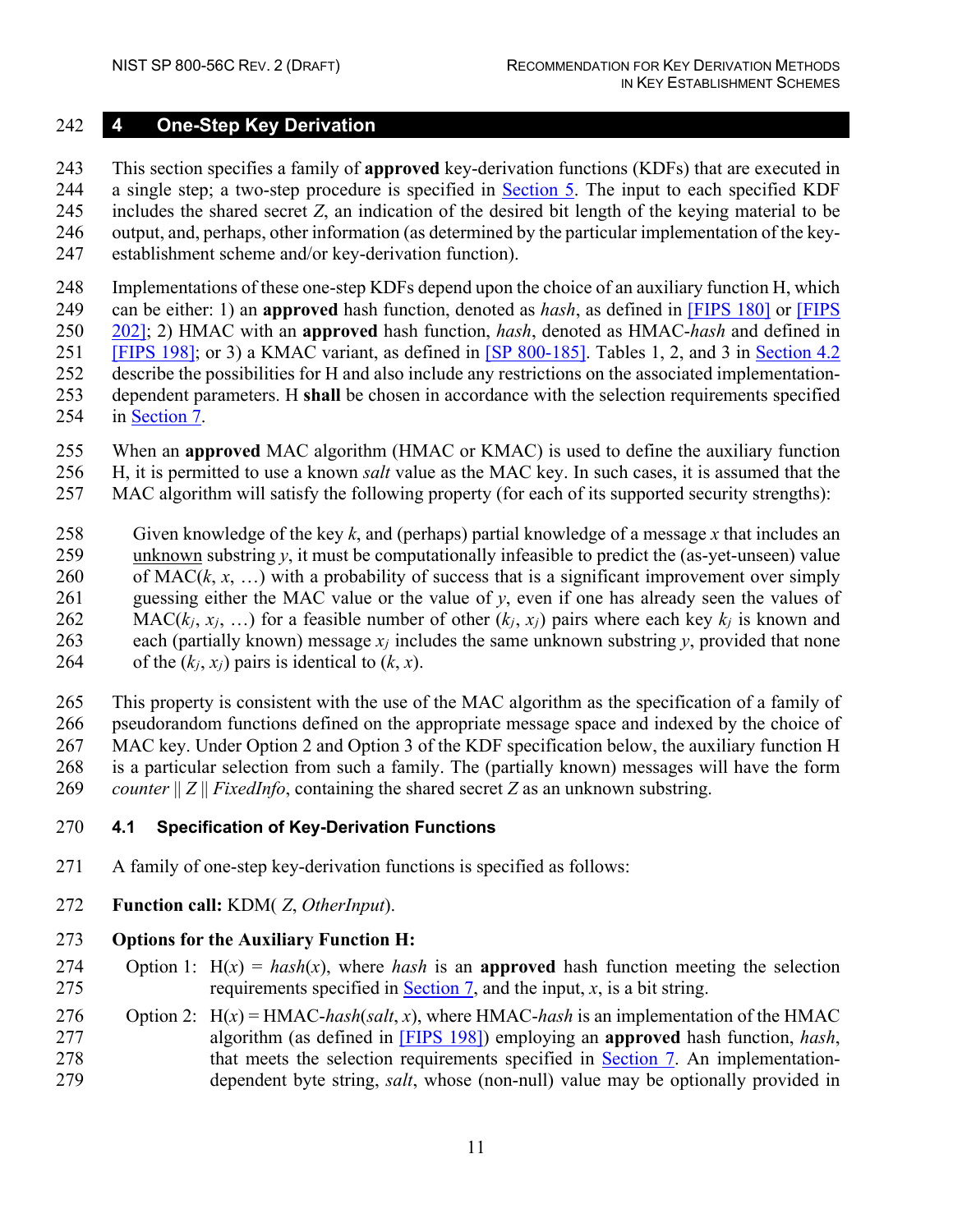*OtherInput*, serves as the HMAC key, and *x* (the input to H) is a bit string that serves as the HMAC "message" as specified in [FIPS 198].

 Option 3: H(*x*) = KMAC#(*salt*, *x*, *H\_outputBits*, *S*), where KMAC# is a particular implementation of either KMAC128 or KMAC256 (as defined in [\[SP 800-185\]\)](#page-39-5) that meets the selection requirements specified in [Section 7.](#page-34-0) An implementation- dependent byte string, *salt*, whose (non-null) value may be optionally provided in *OtherInput*, serves as the KMAC# key, and *x* (the input to H) is a bit string that serves as the KMAC# "message" as specified in [\[SP 800-185\].](#page-39-5) The parameter *H\_outputBits* determines the bit length chosen for the output of the KMAC variant employed. The "customization string" *S* **shall** be the byte string 01001011 || 01000100 || 01000110, which represents the sequence of characters "K", "D," and "F" in 8-bit ASCII. (This 291 three-byte string is denoted by "KDF" in this document.)

#### **Implementation-Dependent Parameters:**

- 1. *H\_outputBits* A positive integer that indicates the length (in bits) of the output of the auxiliary function H that is used to derive blocks of secret keying material. If Option 1 or Option 2 is chosen, then *H\_outputBits* corresponds to the bit-length of the output block of the particular hash function used in the implementation of H; therefore, *H\_outputBits* is in the set {160, 224, 256, 384, 512} with the precise value determined by the choice for the hash function, *hash* (see [Section 4.2](#page-23-0) for details). If Option 3 is chosen, then *H\_outputBits* **shall** either be set equal to the length (in bits) of the secret keying material to be derived (see input *L* below) or selected from the set {160, 224, 256, 384, 512}.
- 2. *max\_H\_inputBits* A positive integer that indicates the maximum permitted length (in bits) of the bit string *x* that is used as input to the auxiliary function H. If Option 1 or Option 2 is chosen for the implementation of H, then an upper bound on *max\_H\_inputBits* may be determined by the choice of the hash function, *hash* (see [Section 4.2](#page-23-0) for details); *max\_H\_inputBits* values smaller than a specification-imposed upper bound may be dictated by the particular use case. If the hash function, *hash*, is specified in [FIPS 202], or if Option 3 is chosen for the implementation of H, then there is no specification-imposed upper bound on *max\_H\_inputBits*; the value assigned to *max\_H\_inputBits* may be determined by the needs of the relying applications/parties.
- 310 3. *default salt* A non-null (secret or non-secret) byte string that is needed only if either Option 2 (HMAC-*hash*) or Option 3 (KMAC#) is chosen for the implementation of the auxiliary function H. This byte string is used as the value of *salt* if a (non-null) value is not included in *OtherInput* (see below).
- 314 If  $H(x) = HMAC-hash(salt, x)$ , then in the absence of an agreed-upon alternative the *default\_salt* **shall** be an all-zero byte string whose bit length equals that specified as the bit length of an input block for the hash function, *hash*. (Input-block lengths for the **approved** hash functions that can be employed to implement HMAC-*hash* are listed in Table 1 of Section 4.2.)
- If H(*x*) = KMAC128(*salt*, *x*, *H\_outputBits*, "KDF"), then in the absence of an agreed-upon alternative – the *default\_salt* **shall** be an all-zero string of 164 bytes (i.e., an all-zero string of 1312 bits).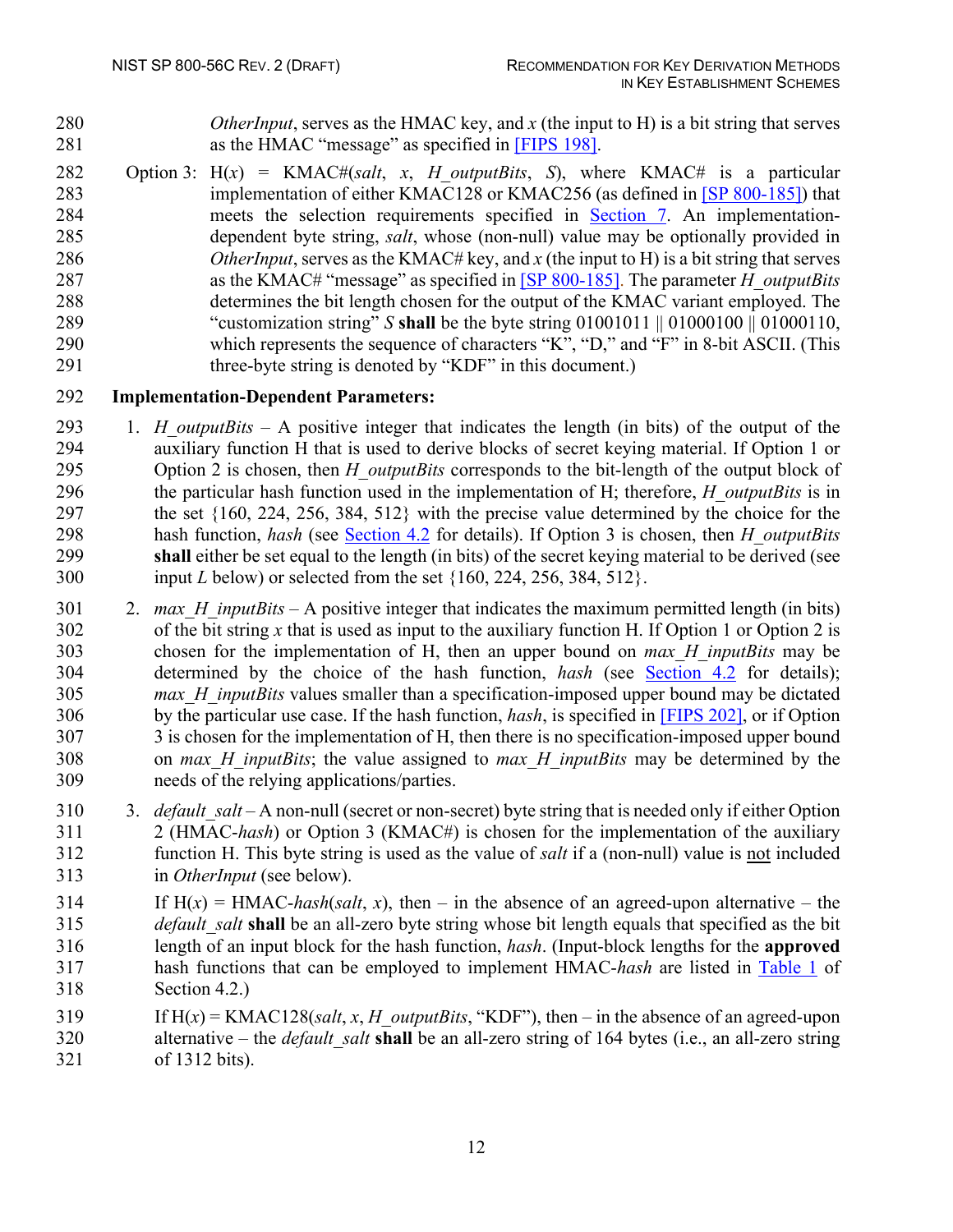If H(*x*) = KMAC256(*salt*, *x*, *H\_outputBits*, "KDF"), then – in the absence of an agreed-upon alternative – the *default\_salt* **shall** be an all-zero string of 132 bytes (i.e., an all-zero string of 1056 bits).

### **Input:**

- 1.  $Z a$  byte string that represents the shared secret.
- 2. *OtherInput*, which includes:
- a. {*salt*} A non-null (secret or non-secret) byte string that can be (optionally) provided if either Option 2 (HMAC-*hash*) or Option 3 (KMAC#) is chosen for the implementation of the auxiliary function H since those options require a *salt* value that is used as a MAC key.
- The *salt* included in *OtherInput* could be, for example, a value computed from nonces exchanged as part of a key-establishment protocol that employs one or more of the key- agreement schemes specified in [\[SP 800-56A\]](#page-38-1) or [\[SP 800-56B\],](#page-39-0) a value already shared by the protocol participants, or a value that is pre-determined by the protocol. The possibilities for the length of *salt* are determined as follows:
- (1) The HMAC-*hash* algorithm, as defined in [FIPS 198], can accommodate MAC keys of any bit length permitted for input to the hash function, *hash*. Therefore, when Option 2 is chosen, the length of the byte string *salt* can be as large as allowed for any string used as input to *hash*. However, if the bit length of *salt* is greater than the bit length specified for a single input block for the hash function, *hash*, then the value of *salt* is replaced by *hash*(*salt*) as part of the HMAC computation. See Table 2 for details.
- 344 (2) The KMAC128 and KMAC256 algorithms specified in [\[SP 800-185\]](#page-39-5) can 345 accommodate MAC keys of any length up to  $(2^{2040} - 1)$  bits. Therefore, when Option 3 is chosen, *salt* can be a byte string of any agreed-upon length that does not exceed  $(2^{2037} - 1 \text{ bytes})$  (i.e.,  $2^{2040} - 8 \text{ bits}$ ). The input *salt* value will be (re)formatted (using a byte-padding function) during the execution of the KMAC algorithm to obtain a string whose length is a multiple of either 168 bytes (for KMAC128) or 136 bytes (for KMAC256). See Table 3 for details.
- If a *salt* value required by H is omitted from *OtherInput* (or if a required *salt* value included in *OtherInput* is the null string), then the value of *default*\_*salt* **shall** be used as the value of *salt* when H is executed.
- b. *L*  A positive integer that indicates the length (in bits) of the secret keying material to 355 be derived; *L* shall not exceed *H* outputBits  $\times$  (2<sup>32</sup> -1).
- 356 (*L* = *keydatalen* in the notation of previous versions of [\[SP 800-56A\],](#page-38-1) while  $L = KB$ *its* in 357 the notation of previous versions of [\[SP 800-56B\]](#page-39-0); current versions of those documents have been updated to be consistent with SP 800-56C.)
- c. *FixedInfo* A bit string of context-specific data that is appropriate for the relying key- establishment scheme. As its name suggests, the value of *FixedInfo* does not change during the execution of the process described below.
- *FixedInfo* may, for example, include appropriately formatted representations of the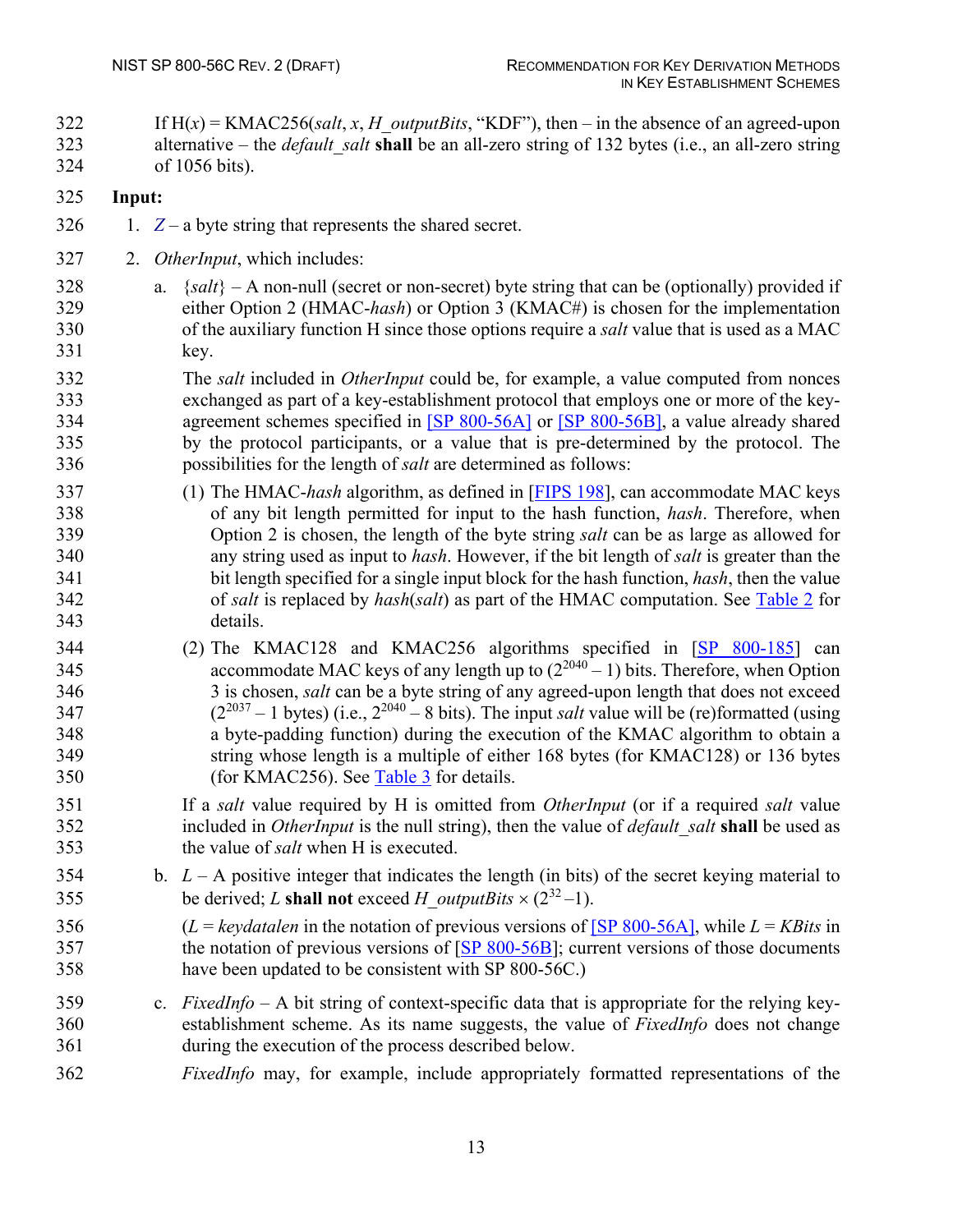| 363<br>364<br>365<br>366<br>367 |                                                                                                     | values of salt and/or $L$ . The inclusion of additional copies of the values of salt and $L$ in<br>FixedInfo would ensure that each block of derived keying material is affected by all of<br>the information conveyed in <i>OtherInput</i> . See [SP 800-56A] and [SP 800-56B] for more<br>detailed recommendations concerning the format and content of <i>FixedInfo</i> (also known<br>as <i>OtherInfo</i> in earlier versions of those documents). |  |  |  |  |
|---------------------------------|-----------------------------------------------------------------------------------------------------|--------------------------------------------------------------------------------------------------------------------------------------------------------------------------------------------------------------------------------------------------------------------------------------------------------------------------------------------------------------------------------------------------------------------------------------------------------|--|--|--|--|
| 368                             | Process:                                                                                            |                                                                                                                                                                                                                                                                                                                                                                                                                                                        |  |  |  |  |
| 369<br>370                      | 1.                                                                                                  | If $L > 0$ , then set reps = $\lceil L / H$ outputBits ; otherwise, output an error indicator and exit<br>this process without performing the remaining actions (i.e., omit steps 2 through 8).                                                                                                                                                                                                                                                        |  |  |  |  |
| 371<br>372                      | 2.                                                                                                  | If $reps > (2^{32}-1)$ , then output an error indicator and exit this process without performing<br>the remaining actions (i.e., omit steps 3 through 8).                                                                                                                                                                                                                                                                                              |  |  |  |  |
| 373<br>374                      | 3.                                                                                                  | Initialize a big-endian 4-byte unsigned integer <i>counter</i> as 0x00000000, corresponding to<br>a 32-bit binary representation of the number zero.                                                                                                                                                                                                                                                                                                   |  |  |  |  |
| 375<br>376<br>377               | 4.                                                                                                  | If counter $  Z  $ FixedInfo is more than max H inputBits bits long, then output an error<br>indicator and exit this process without performing any of the remaining actions (i.e., omit<br>steps 5 through 8).                                                                                                                                                                                                                                        |  |  |  |  |
| 378                             | 5.                                                                                                  | Initialize $Result(0)$ as an empty bit string (i.e., the null string).                                                                                                                                                                                                                                                                                                                                                                                 |  |  |  |  |
| 379                             | 6.                                                                                                  | For $i = 1$ to reps, do the following:                                                                                                                                                                                                                                                                                                                                                                                                                 |  |  |  |  |
| 380                             |                                                                                                     | 6.1<br>Increment <i>counter</i> by 1.                                                                                                                                                                                                                                                                                                                                                                                                                  |  |  |  |  |
| 381                             |                                                                                                     | 6.2<br>Compute $K(i) = H(counter    Z    FixedInfo).$                                                                                                                                                                                                                                                                                                                                                                                                  |  |  |  |  |
| 382                             |                                                                                                     | 6.3 Set $Result(i) = Result(i - 1)    K(i).$                                                                                                                                                                                                                                                                                                                                                                                                           |  |  |  |  |
| 383                             | 7.                                                                                                  | Set DerivedKeyingMaterial equal to the leftmost L bits of Result(reps).                                                                                                                                                                                                                                                                                                                                                                                |  |  |  |  |
| 384                             | 8.                                                                                                  | Output DerivedKeyingMaterial.                                                                                                                                                                                                                                                                                                                                                                                                                          |  |  |  |  |
| 385                             | Output:                                                                                             |                                                                                                                                                                                                                                                                                                                                                                                                                                                        |  |  |  |  |
| 386                             |                                                                                                     | The bit string <i>DerivedKeyingMaterial</i> of length <i>L</i> bits (or an error indicator).                                                                                                                                                                                                                                                                                                                                                           |  |  |  |  |
| 387                             | Notes:                                                                                              |                                                                                                                                                                                                                                                                                                                                                                                                                                                        |  |  |  |  |
| 388                             |                                                                                                     | In step 6.2 above, if $H(x) = hash(x)$ or $H(x) = HMAC-hash(salt, x)$ , the entire output block of                                                                                                                                                                                                                                                                                                                                                     |  |  |  |  |
| 389                             | the hash function, <i>hash</i> , <b>shall</b> be used when computing the output of H. Some approved |                                                                                                                                                                                                                                                                                                                                                                                                                                                        |  |  |  |  |
| 390<br>391                      |                                                                                                     | choices for hash (e.g., SHA-512/224, SHA-512/256, and SHA-384, as specified in [FIPS 180])<br>include an internal truncation operation. In such a case, the "entire output" of hash is the output                                                                                                                                                                                                                                                      |  |  |  |  |
| 392                             |                                                                                                     | block as defined in its specification. (For example, in the case of $hash = SHA-384$ , the entire                                                                                                                                                                                                                                                                                                                                                      |  |  |  |  |
| 393                             |                                                                                                     | output is defined as a 384-bit block resulting from the internal truncation of a certain 512-bit                                                                                                                                                                                                                                                                                                                                                       |  |  |  |  |

- value).
- 395 If  $H(x) = KMAC \# (salt, x, H \text{ outputs its}, S)$ , then choosing *H* outputBits = *L* will likely be the most efficient way to produce the desired *L* bits of keying material.
- The derived keying material *DerivedKeyingMaterial* **shall** be computed in its entirety before
- outputting any portion of it.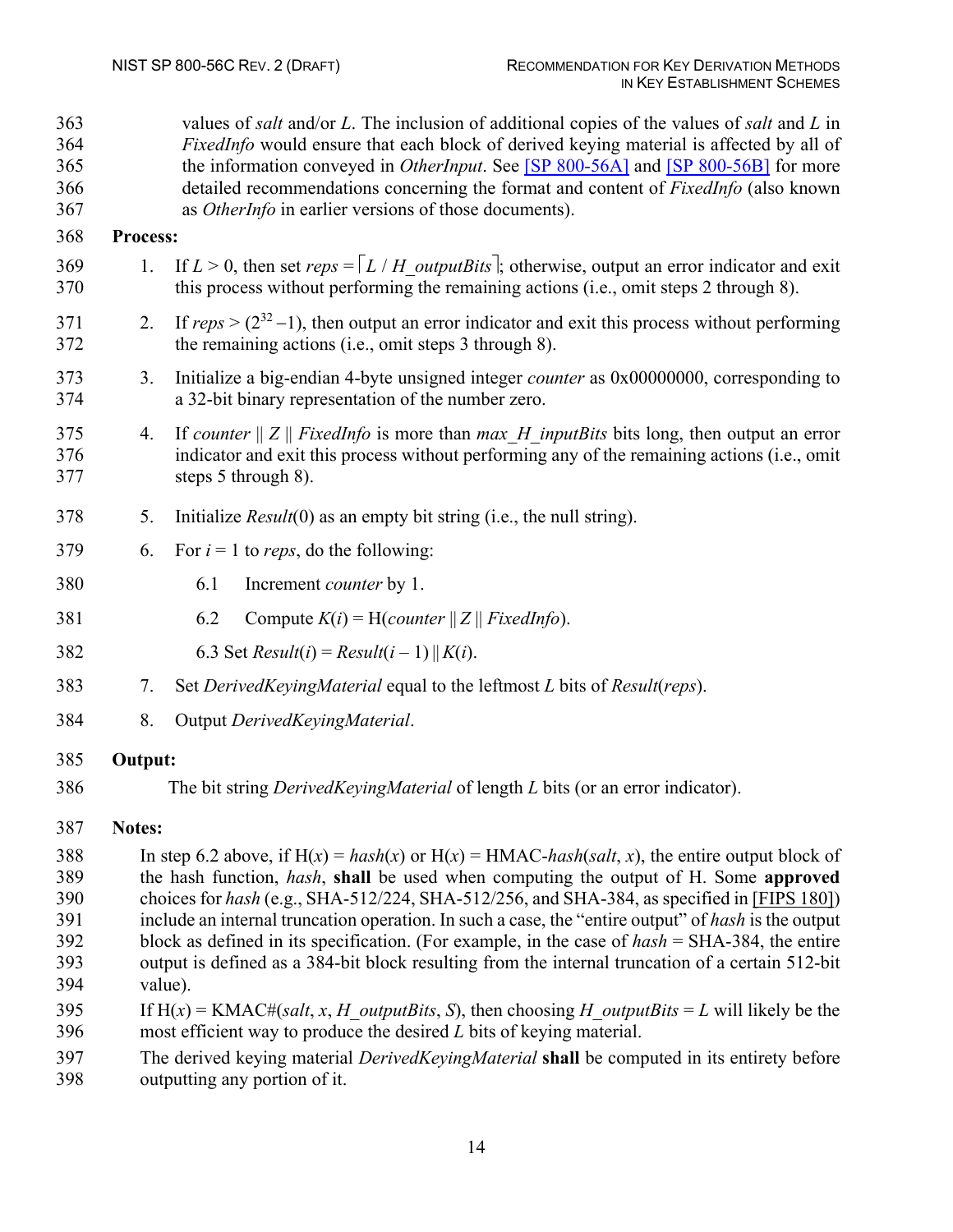#### <span id="page-23-0"></span>399 **4.2 The Auxiliary Function H(***x***) and Related Parameters**

 Tables 1, 2, and 3 enumerate the possibilities for the auxiliary function H and provide additional information concerning the values of related parameters, such as *H\_outputBits* and *max\_H\_inputBits*. The tables also indicate the range of security strengths that can be supported by 403 each choice for H (see [Section 4.1\)](#page-19-1) when used in a key derivation function for a key-establishment scheme specified in [SP 800-56A](#page-38-1) or [SP 800-56B.](#page-39-0)

<span id="page-23-1"></span>

| Hash<br><b>Function</b><br>(hash) | Byte / Bit<br>Length of<br><b>Input Blocks</b> | H outputBits<br>(in bits) | max H inputBits<br>(in bits)   | <b>Security</b><br><b>Strength s</b><br>supported<br>(in bits) |
|-----------------------------------|------------------------------------------------|---------------------------|--------------------------------|----------------------------------------------------------------|
| $SHA-1$                           | 64/512                                         | 160                       |                                | $112 \leq s \leq 160$                                          |
| <b>SHA-224</b>                    | 64/512                                         | 224                       | $\leq 2^{64} - 1$              | $112 \le s \le 224$                                            |
| <b>SHA-256</b>                    | 64/512                                         | 256                       |                                | $112 \leq s \leq 256$                                          |
| SHA-512/224                       | 128 / 1024                                     | 224                       |                                | $112 \le s \le 224$                                            |
| SHA-512/256                       | 128 / 1024                                     | 256                       | $\leq 2^{128} - 1$             | $112 \leq s \leq 256$                                          |
| <b>SHA-384</b>                    | 128 / 1024                                     | 384                       |                                | $112 \leq s \leq 384$                                          |
| SHA-512                           | 128 / 1024                                     | 512                       |                                | $112 \leq s \leq 512$                                          |
| SHA3-224                          | 144 / 1152                                     | 224                       |                                | $112 \le s \le 224$                                            |
| SHA3-256                          | 136 / 1088                                     | 256                       | Arbitrarily long               | $112 \le s \le 256$                                            |
| SHA3-384                          | 104 / 832                                      | 384                       | inputs can be<br>accommodated. | $112 \le s \le 384$                                            |
| SHA3-512                          | 72/576                                         | 512                       |                                | $112 \leq s \leq 512$                                          |

#### 405 **Table 1:**  $H(x) = hash(x)$  (Option 1)

<span id="page-23-2"></span>

406 **Table 2: H(***x***) = HMAC-***hash***(***salt***,** *x***) (Option 2)**

| Hash<br><b>Function</b><br>(hash) | <b>Effective</b><br><b>Byte / Bit</b><br>Length $*$<br>of salt | H outputBits<br>(in bits) | $max$ H_inputBits<br>(in bits) | <b>Security</b><br>Strength s<br>supported<br>(in bits) |
|-----------------------------------|----------------------------------------------------------------|---------------------------|--------------------------------|---------------------------------------------------------|
| $SHA-1$                           | 64/512                                                         | 160                       |                                | $112 \leq s \leq 160$                                   |
| <b>SHA-224</b>                    | 64/512                                                         | 224                       | $\leq 2^{64} - 513$            | $112 \leq s \leq 224$                                   |
| <b>SHA-256</b>                    | 64/512                                                         | 256                       |                                | $112 \leq s \leq 256$                                   |
| SHA-512/224                       | 128/1024                                                       | 224                       |                                | $112 \leq s \leq 224$                                   |
| SHA-512/256                       | 128 / 1024                                                     | 256                       | $\leq 2^{128} - 1025$          | $112 \leq s \leq 256$                                   |
| <b>SHA-384</b>                    | 128 / 1024                                                     | 384                       |                                | $112 \leq s \leq 384$                                   |
| <b>SHA-512</b>                    | 128 / 1024                                                     | 512                       |                                | $112 \leq s \leq 512$                                   |
| SHA3-224                          | 144 / 1152                                                     | 224                       | Arbitrarily long               | $112 \le s \le 224$                                     |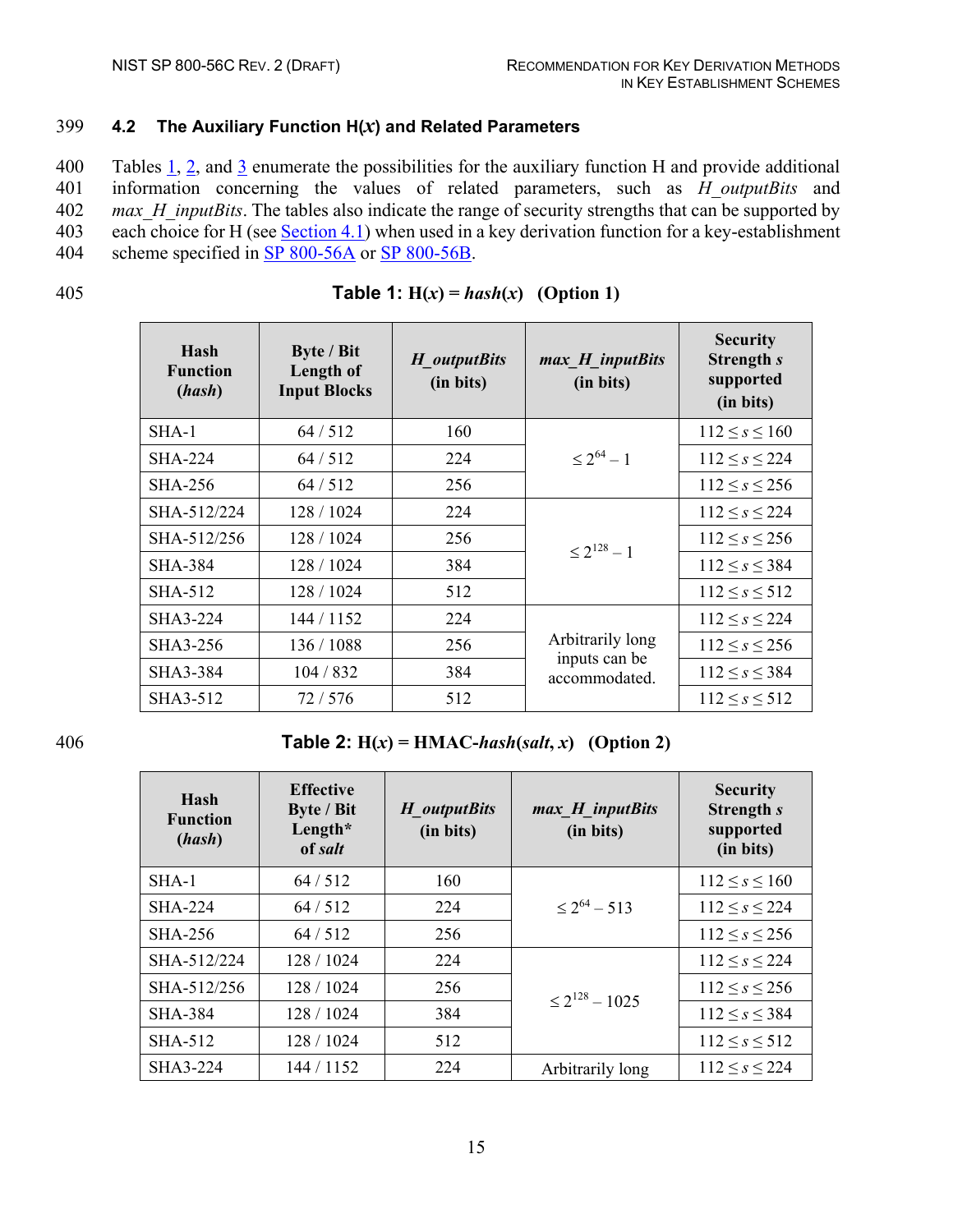| SHA3-256 | 136 / 1088 | 256 | inputs can be | $112 \leq s \leq 256$ |
|----------|------------|-----|---------------|-----------------------|
| SHA3-384 | 104 / 832  | 384 | accommodated. | $112 \leq s \leq 384$ |
| SHA3-512 | 72 / 576   | 512 |               | $112 \leq s \leq 512$ |

 \* This Recommendation places no restriction on the length of a chosen *salt* other than the requirement that its byte length be greater than zero but no greater than the length of a single input block to the hash function, *hash*, used to implement HMAC-*hash*. That freedom of choice is somewhat illusory, however, since the HMAC algorithm will convert an input *salt* value (as needed) into a string of the indicated *hash*-dependent length. A shorter *salt* (used by H as an HMAC key) will be padded by appending an all-zero bit string to obtain a string of the indicated length (the length of a single input block for the hash function, *hash*); a longer *salt* will be hashed to produce a shorter string (of bit length *H\_outputBits*), which will then be padded (by appending an all-zero bit string) to obtain a string of the indicated length (see [FIPS 198] for additional information).

| 417 | <b>Table 3:</b> $H(x) = KMAC\#(salt, x, H_outputBits, "KDF")$ (Option 3) |  |
|-----|--------------------------------------------------------------------------|--|
|-----|--------------------------------------------------------------------------|--|

<span id="page-24-0"></span>

| <b>KMAC</b><br>Variant | Length<br>of a byte-<br>padded<br>salt value | <b>Suggested</b><br><b>Maximum</b><br><b>Byte Length</b><br>of salt | H outputBits<br>(in bits)        | max H inputBits<br>(in bits)      | <b>Security</b><br>Strength s<br>supported<br>(in bits) |
|------------------------|----------------------------------------------|---------------------------------------------------------------------|----------------------------------|-----------------------------------|---------------------------------------------------------|
| KMAC128                | Multiple<br>of 168<br>bytes                  | $168 - 4 =$<br>$164$ **                                             | Choice of 160,<br>224, 256, 384, | Arbitrarily long<br>inputs can be | $112 \leq s \leq 128$                                   |
| KMAC256                | Multiple<br>of 136<br>bytes                  | $136 - 4 =$<br>$132***$                                             | 512, or $L$ .                    | accommodated.                     | $112 \leq s \leq 256$                                   |

418

419 \*\* KMAC# prepends a length encoding for the first input data field. For KMAC128, using 164 420 bytes (or less) of salt leaves room for 4 bytes of prepended length encoding and limits the length

421 of the encoded salt to no more than the length of a single block of input to KMAC128.

422 \*\*\* KMAC# prepends a length encoding for the first input data field. For KMAC256, using 132 423 bytes (or less) of salt leaves room for 4 bytes of prepended length encoding and limits the length

424 of the encoded salt to no more than the length of a single block of input to KMAC256.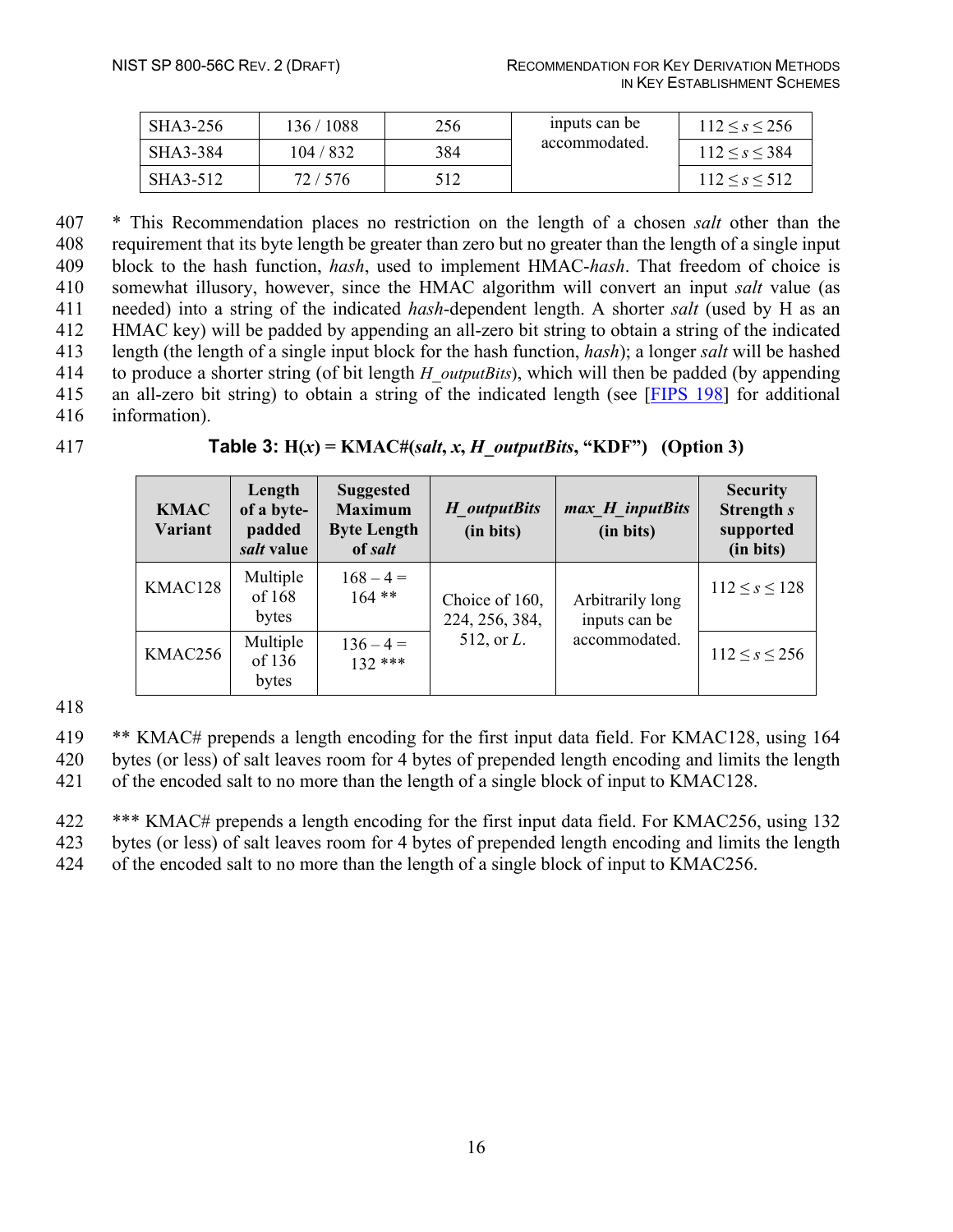#### <span id="page-25-0"></span>**5 Two-Step Key Derivation**

 This section specifies an **approved** (two-step) extraction-then-expansion key-derivation procedure. Like the one-step key-derivation functions described in [Section 4,](#page-19-0) the input to this two- step procedure includes the shared secret *Z*; *L*, a positive integer indicating the desired length (in bits) of the output keying material; and other information (as determined by the particular implementation of the key-establishment scheme and/or key-derivation method). In contrast to the one-step methods, a *salt* value is required to be included as part of the input.

432 The extraction-then-expansion key-derivation procedure is pictured in [Figure 1.](#page-25-2)



<span id="page-25-2"></span>

**Figure 1: The Extraction-then-Expansion Key-Derivation Procedure**

The first (randomness-extraction) step uses either HMAC (as defined in [FIPS 198]) or AES-

CMAC (as defined in [\[SP 800-38B\]](#page-38-0)). In either case, there are two inputs: *salt*, which serves as a

MAC key and the shared secret, *Z*, which serves as the "message." The resulting MAC output is

used as a key-derivation key, *KDK*. The use of this *KDK* is restricted to a single execution of the

key-expansion step of this procedure.

444 The second (key-expansion) step uses the key-derivation key,  $K_{DK}$ , along with the integer *L* and other appropriate data as the input to a PRF-based key-derivation function specified in [\[SP 800-](#page-39-1) [108\].](#page-39-1) The output returned by that key-derivation function is either secret keying material (in the

form of *DerivedKeyingMaterial*, a bit string of length *L*) or an error indicator.

#### <span id="page-25-1"></span>**5.1 Specification of Key-Derivation Procedure**

The extraction-then-expansion key-derivation procedure is specified as follows:

**Function call:** KDM( *Z*, *OtherInput*).

# **Options for the Auxiliary MAC Algorithm:**

 The MAC algorithm employed for randomness extraction **shall** be either an implementation of HMAC as defined in [FIPS 198], based on an **approved** hash function, *hash* (i.e., HMAC- *hash*), or an implementation of AES-CMAC as defined in [\[SP 800-38B\]](#page-38-0) (i.e., AES-*N*-CMAC 455 for  $N = 128$ , 192, or 256). In either case, the (untruncated) output of the MAC algorithm is used as the key-derivation key for subsequent key expansion. Tables 4 and 5 in [Section 5.2](#page-28-0) describe the possibilities for the auxiliary MAC algorithm, which **shall** be chosen in accordance with the selection requirements specified in [Section 7.](#page-34-0)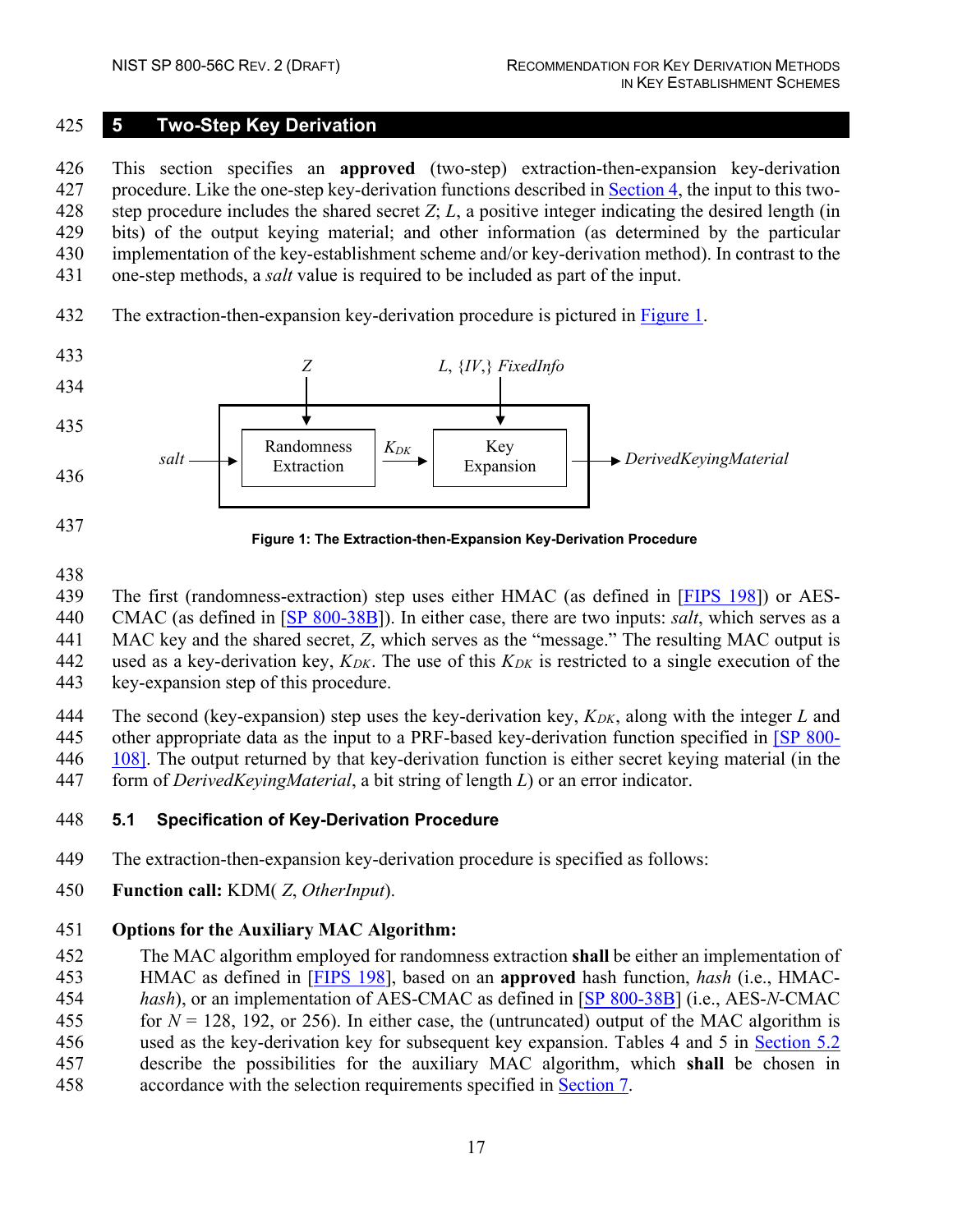#### **Implementation-Dependent Auxiliary PRF-based KDF:**

- One of the general-purpose, PRF-based key-derivation functions defined in [\[SP 800-108\]](#page-39-1) **shall** be used for key expansion. These key-derivation functions employ an **approved** MAC algorithm as the PRF. In this Recommendation, the PRF used by the KDF in key expansion is determined by the MAC algorithm that is used for randomness extraction. Specifically:
- a. If HMAC-*hash* is used in the randomness-extraction step, then the same HMAC-*hash* (i.e., using the same hash function, *hash*) **shall** be used as the PRF in the key-expansion step; and
- b. If AES-128-CMAC, AES-192-CMAC, or AES-256-CMAC is used in the randomness- extraction step, then only AES-128-CMAC (i.e., the CMAC mode of AES-128) **shall** be used as the PRF in the key-expansion step.
- 470 The rationale for these rules is discussed in [Section 8.3.](#page-36-3)

#### **Input:**

- 1. *Z* A byte string that represents the shared secret. It is used as the "message" during the execution of the MAC algorithm employed in the randomness-extraction step.
- 2. *OtherInput*, which includes:
- a. *salt*  A non-null (secret or non-secret) byte string used as the MAC key during the execution of the randomness-extraction step (i.e., step 1 in the process shown below). This *salt* could be, for example, a value computed from nonces exchanged as part of a key- establishment protocol that employs one or more of the key-agreement schemes specified 479 in [\[SP 800-56A\]](#page-38-1) or [\[SP 800-56B\],](#page-39-0) a value already shared by the protocol participants, or a value that is pre-determined by the protocol. The possibilities for the length of *salt* are determined by the auxiliary MAC algorithm that is used for randomness extraction:
- (1) The HMAC-*hash* algorithm as defined in [FIPS 198] can accommodate keys of any length up to the maximum bit length permitted for input to the hash function, *hash*. Therefore, the length of the byte string *salt* can be as large as allowed for any string used as input to *hash*. However, if the bit length of *salt* is greater than the bit length specified for a single input block for *hash*, then the value of *salt* is replaced by *hash*(*salt*) as part of the HMAC computation. (Input-block lengths for the **approved** hash functions that can be employed to implement HMAC-*hash* are included in column 4 of Table 1 in Section 4.2; also see Table 4 of Section 5.2.) In the absence of an agreed- upon alternative, the input *salt* value **shall** be an all-zero byte string whose length is equal to that of a single input block for the hash function, *hash*.
- (2) AES-*N*-CMAC requires keys that are *N* bits long (for *N* = 128, 192, or 256), depending upon the AES variant that is used in the implementation. The bit length of *salt* **shall** be the bit length required of a key for that AES variant (128 bits for AES-128, 192 bits for AES-192, or 256 bits for AES-256). In the absence of an agreed-upon alternative, the input *salt* value **shall** be an all-zero string of the required bit length.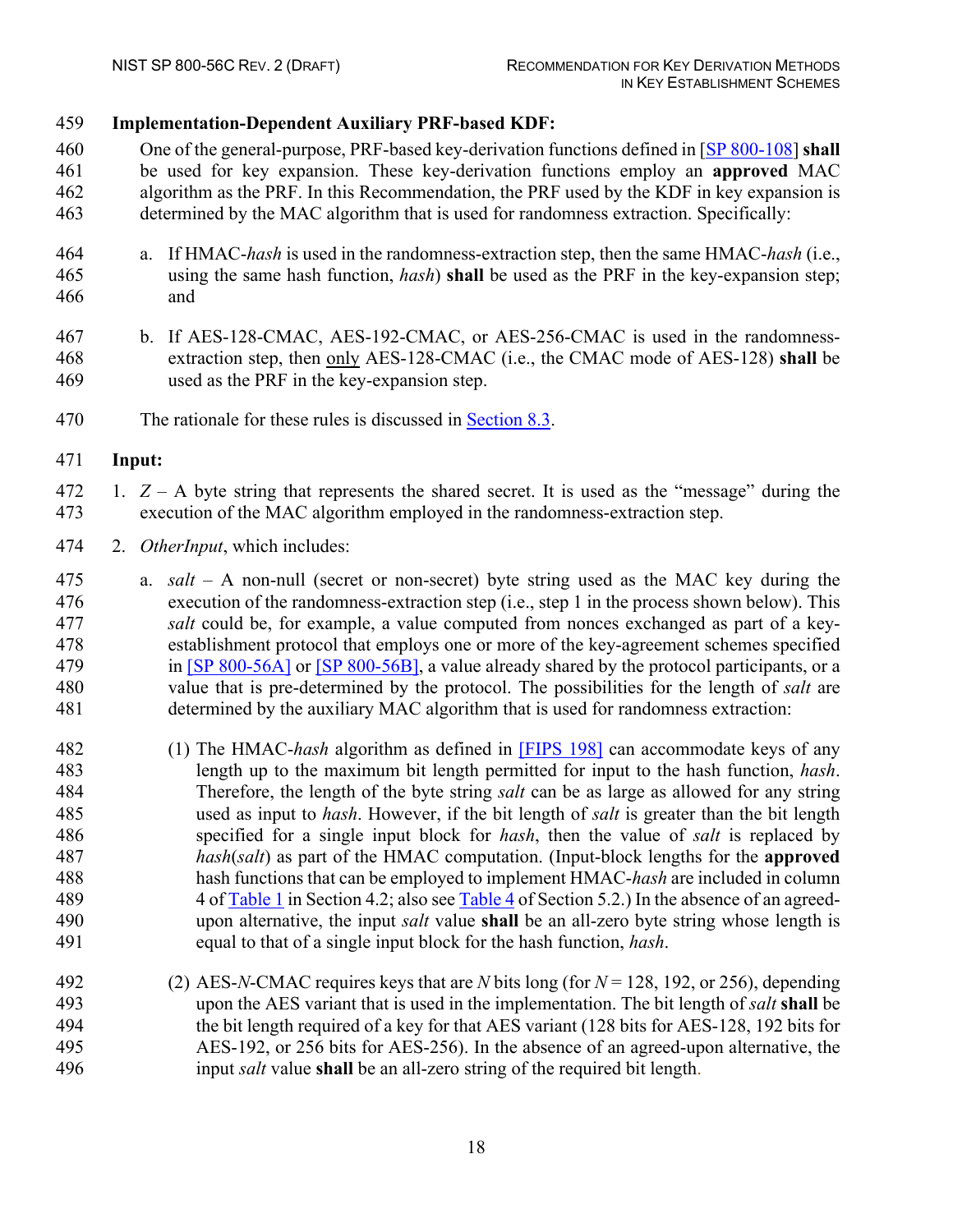- 497 b.  $L A$  positive integer that indicates the length (in bits) of the secret keying material to be derived using the auxiliary PRF-based KDF during the execution of the key-expansion step (i.e., step 2 in the process shown below). The maximum value allowed for *L* is determined by the mode (i.e., Counter Mode, Feedback Mode, or Double-Pipeline Iteration Mode) and implementation details of the chosen KDF (as specified in [\[SP 800-108\]\)](#page-39-1). An error event 502 will occur during the execution of the KDF if  $L$  is too large.<sup>[13](#page-27-0)</sup>
- 503 (Note that  $L = \text{kevdatalen}$  in the notation of previous versions of [\[SP 800-56A\],](#page-38-1) while  $L =$  *KBits* in the notation of previous versions of [\[SP 800-56B\]](#page-39-0); current versions of those documents have been updated to be consistent with SP 800-56C.)
- 506 c.  $\{IV\}$  A bit string included (if required) for use as an initial value during an execution of the auxiliary PRF-based KDF; an *IV* **shall** be included in *OtherInput* if and only if the chosen PRF-based KDF is operating in Feedback Mode. It can either be secret or non- secret. It may be an empty string. If the PRF-based KDF is operating in either Counter Mode or Double-Pipeline Iteration Mode, an *IV* **shall not** be included in *OtherInput*. (See **[\[SP 800-108\]](#page-39-1)** for details.)
- d. *FixedInfo*, including:
- (1) *Label* A bit string that identifies the purpose for the derived keying material. For example, it can be the ASCII encoding of a character string describing the relying application(s) and/or the intended use(s) of the keying material. The value and encoding method used for the *Label* are defined in a larger context, for example, in the protocol that uses this key-derivation procedure. As an alternative to including this string as a separate component of *FixedInfo*, *Label* could be incorporated in *Context* (see below).
- (2) *Context* A bit string of context-specific data appropriate for the relying key-establishment scheme/protocol and the chosen PRF-based KDF.
- For recommendations concerning the format and context-specific content of *Context*, see the specifications of *FixedInfo* and/or *OtherInfo* in [\[SP 800-56A\]](#page-38-1) and/or [\[SP 800-](#page-39-0) 523 56B, respectively.
- 524 (3)  $[L]_2$  An agreed-upon encoding of *L* as a bit string that is appropriate for use by the chosen PRF-based KDF (see [\[SP 800-108\]](#page-39-1) for details). As an alternative to including this string as a separate component of *FixedInfo*, [*L*]2 could be incorporated in *Context* (see above).

<span id="page-27-0"></span><sup>&</sup>lt;sup>13</sup> The restrictions on the size of *L* that are given in [\[SP 800-108\]](#page-39-1) are stated in terms of  $n = \lceil L/h \rceil$ , where *h* denotes the bit length of an output block of the PRF used to implement the auxiliary KDF. In the case of Counter Mode, the restriction is  $n \leq 2^{r} - 1$ , where  $r \leq 32$  is the (implementation-dependent) bit length allocated for the KDF's counter variable. For the other KDF modes, the restriction is simply  $n \le 2^{32} - 1$ .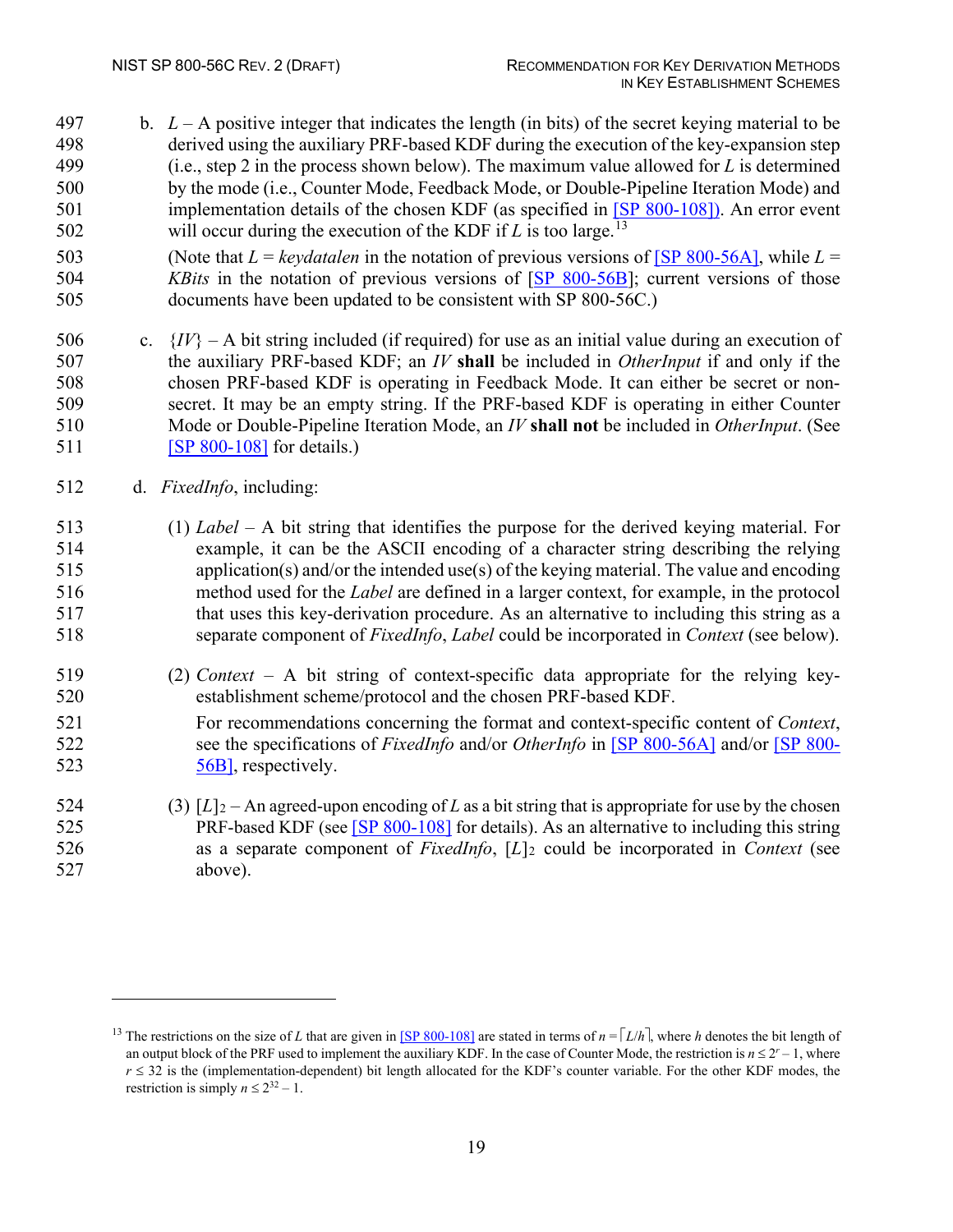#### 528 **Process:**

#### 529 **[Randomness Extraction]**

530 1. Call MAC( *salt*, *Z*, ...) to obtain  $K_{DK}$  or an error indicator. If an error occurs, output an 531 error indicator, and exit from this process without performing step 2.

#### 532 **[Key Expansion]**

- 533 2. Call KDF( *KDK*, *L*, {*IV*,} *FixedInfo* ) to obtain *DerivedKeyingMaterial* or an error indicator
- 534 (see [\[SP 800-108\]](#page-39-1) for details). If an error occurs, output an error indicator; otherwise output
- 535 *DerivedKeyingMaterial*.

#### 536 **Output:**

537 The bit string *DerivedKeyingMaterial* of length *L* bits (or an error indicator).

#### 538 **Notes:**

539 When HMAC-*hash* is used as the auxiliary MAC algorithm, the length of  $K_{DK}$  is the length of an untruncated output block from the hash function, *hash*. When AES-CMAC is used, then (regardless of the AES variant employed) *KDK* is a 128-bit binary string*. KDK* is used (locally) as a key-derivation key by the auxiliary KDF during the key-expansion step and **shall be** destroyed (along with all other sensitive, locally stored data) after its use. Its value **shall not** be an output of the key-derivation procedure.

- 545 [RFC 5869] specifies a version of the above extraction-then-expansion key-derivation procedure 546 using HMAC for both the extraction and expansion steps. For an extensive discussion concerning 547 the rationale for the extract-and-expand mechanisms specified in this Recommendation, see
- 548 [LNCS 6223].

#### <span id="page-28-0"></span>549 **5.2 The Auxiliary MAC Algorithm and Related Parameters**

 Tables 4 and [5](#page-29-1) enumerate the possibilities for the auxiliary MAC algorithm used for randomness extraction and provide additional information concerning the lengths of the MAC key (i.e., the *salt* value) and the extracted key-derivation key (i.e., *KDK*). The tables also indicate the range of security strengths that can be supported by each choice for MAC (see [Section 5.1\)](#page-25-1) when used for two-step key derivation in a key-establishment scheme specified in [SP 800-56A](#page-38-1) and [SP 800-56B.](#page-39-0)

# <span id="page-28-1"></span>555 **Table 4:** MAC( $salt, Z, ...)$  = HMAC- $hash(salt, Z)$  (For Randomness Extraction)

| Hash<br><b>Function</b><br>(hash) | <b>Effective</b><br><b>Byte / Bit</b><br>Length*<br>of salt | <b>Bit Length of</b><br>Extracted $K_{DK}$ | <b>Security</b><br>Strength s<br>supported<br>(in bits) |
|-----------------------------------|-------------------------------------------------------------|--------------------------------------------|---------------------------------------------------------|
| SHA-1                             | 64/512                                                      | 160                                        | $112 \leq s \leq 160$                                   |
| <b>SHA-224</b>                    | 64/512                                                      | 224                                        | $112 \leq s \leq 224$                                   |
| <b>SHA-256</b>                    | 64/512                                                      | 256                                        | $112 \leq s \leq 256$                                   |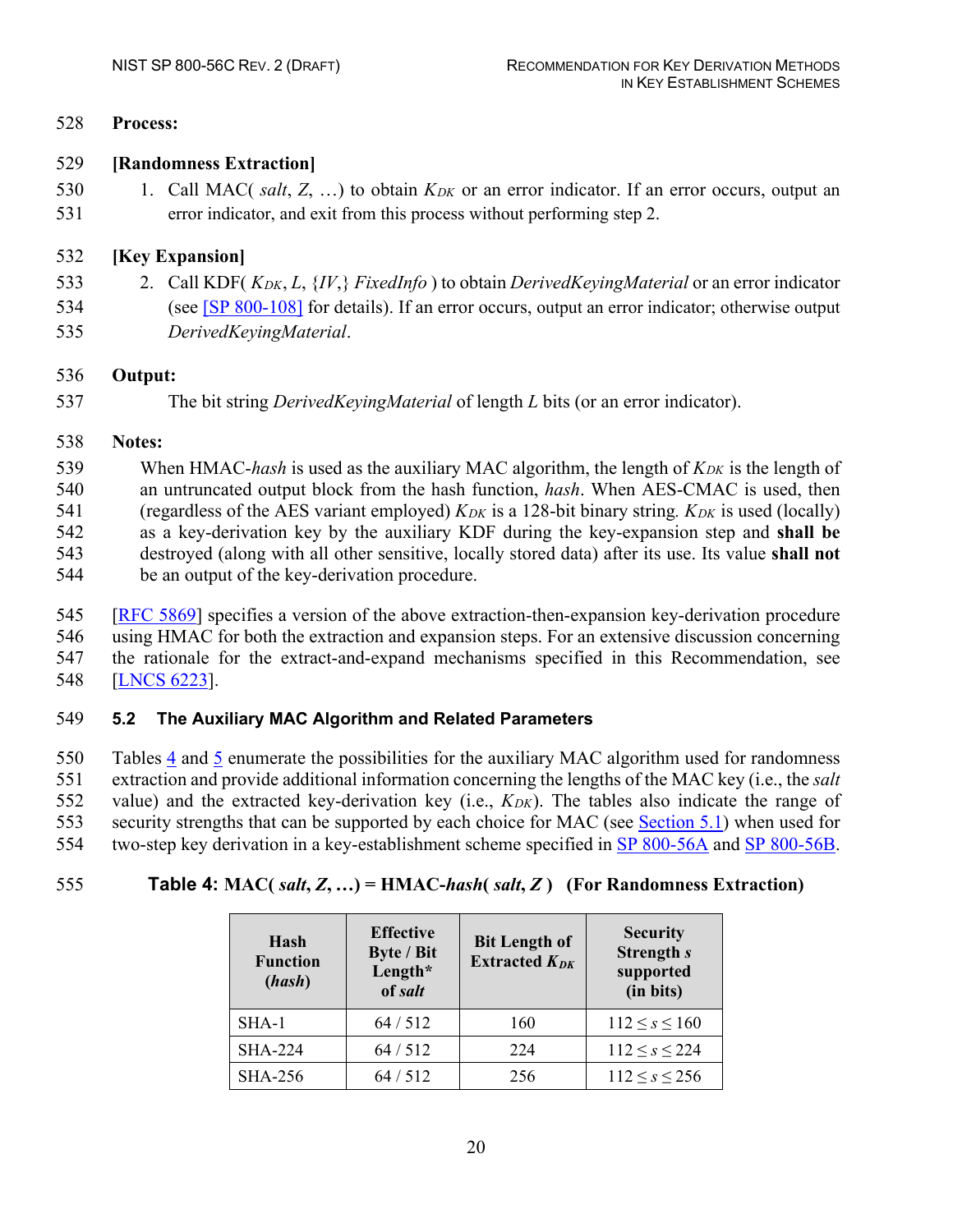| SHA-512/224    | 128 / 1024 | 224 | $112 \leq s \leq 224$ |
|----------------|------------|-----|-----------------------|
| SHA-512/256    | 128 / 1024 | 256 | $112 \leq s \leq 256$ |
| <b>SHA-384</b> | 128 / 1024 | 384 | $112 \leq s \leq 384$ |
| SHA-512        | 128 / 1024 | 512 | $112 \leq s \leq 512$ |
| SHA3-224       | 144 / 1152 | 224 | $112 \leq s \leq 224$ |
| SHA3-256       | 136 / 1088 | 256 | $112 \leq s \leq 256$ |
| SHA3-384       | 104/832    | 384 | $112 \leq s \leq 384$ |
| SHA3-512       | 72/576     | 512 | $112 \leq s \leq 512$ |

556

 \* This Recommendation places no restriction on the length of a chosen *salt* other than the requirement that its byte length be greater than zero but no greater than the length of a single input block to the hash function, *hash*, used to implement HMAC-*hash*. That freedom of choice is somewhat illusory, however, since the HMAC algorithm will convert an input *salt* value (as needed) into a string of the indicated *hash*-dependent length. A shorter *salt* (which is used as an HMAC key) will be padded (by appending an all-zero bit string) to obtain a string of the indicated length (the length of a single input block for the hash function, *hash*); a longer *salt* will be hashed to produce a shorter string, which will then be padded (by appending an all-zero bit string) to obtain a string of the indicated length. (See [FIPS 198] for additional information.)

566 **Note:** The hash function, *hash*, used by the HMAC algorithm employed during randomness 567 extraction **shall** be used again in the subsequent key-expansion step to implement the HMAC 568 algorithm that is employed as a PRF by the auxiliary PRF-based KDF.

#### <span id="page-29-1"></span>569 **Table 5: MAC(** *salt***,** *Z***, …) = AES-***N***-CMAC(** *salt***,** *Z* **) (For Randomness Extraction)**

| <b>AES Variant</b><br>used by<br><b>AES-CMAC</b> | <b>Bit Length</b><br>of salt for<br><b>AES-CMAC</b> | <b>Bit Length of</b><br>Extracted $K_{DK}$ | <b>Security</b><br>Strength s<br>supported<br>(in bits) |
|--------------------------------------------------|-----------------------------------------------------|--------------------------------------------|---------------------------------------------------------|
| AES-128                                          | 128                                                 |                                            |                                                         |
| AES-192                                          | 192                                                 | 128                                        | $112 \leq s \leq 128$                                   |
| AES-256                                          | 256                                                 |                                            |                                                         |

570

571 **Note:** Regardless of which AES variant is used by the AES-CMAC algorithm during randomness-572 extraction, the 128-bit AES block size determines the bit length of the resulting *KDK*. To 573 accommodate the use of this 128-bit *KDK* as a key-derivation key, the CMAC mode of AES-128

574 **shall** be the PRF employed by the auxiliary PRF-based KDF in the subsequent key-expansion step.

#### <span id="page-29-0"></span>575 **5.3 Randomness Extraction followed by Multiple Key Expansions**

576 The two-step key-derivation procedure specified in Section 5.1 can be generalized to incorporate

577 a single instance of randomness extraction followed by *m* instances of key expansion for some

578 (implementation-dependent) integer  $m \ge 2$ .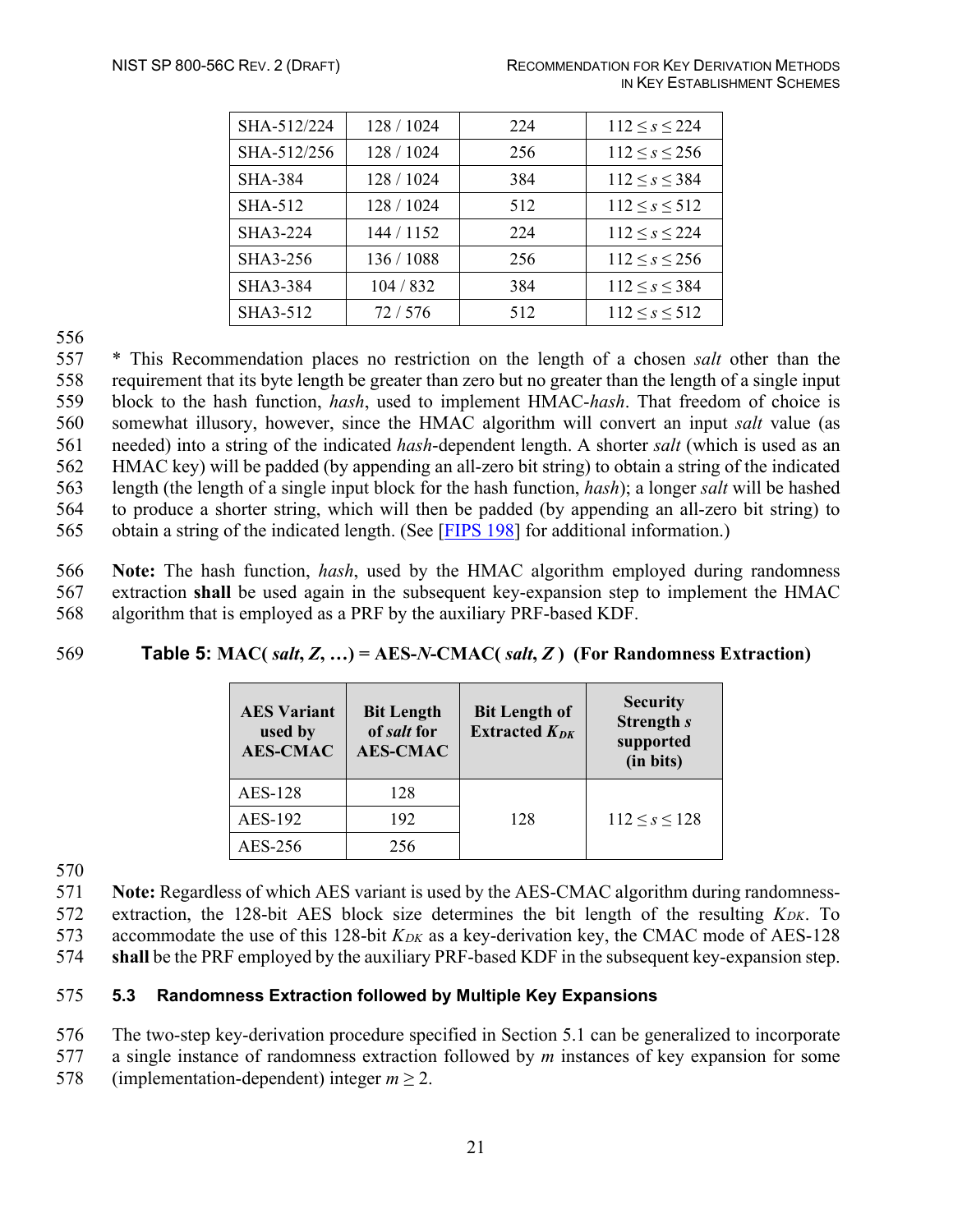

- 592 For conformance with this Recommendation, the following restrictions apply:
- 593 The auxiliary MAC algorithm employed for randomness extraction **shall** be either an 594 implementation of HMAC as defined in [FIPS 198], based on an **approved** hash function, *hash* 595 (i.e., HMAC-*hash*), or an implementation of AES-CMAC as defined in [\[SP 800-38B\]](#page-38-0) (i.e., 596 AES-*N*-CMAC for *N* = 128, 192, or 256). In either case, the (untruncated) output of the MAC 597 algorithm **shall** be used as the key-derivation key for subsequent key expansion. Tables 4 and 598 5 in [Section 5.2](#page-28-0) describe the possibilities for the auxiliary MAC algorithm, which **shall** be 599 chosen in accordance with the selection requirements specified in [Section 7.](#page-34-0)
- 600 One of the general-purpose, PRF-based key-derivation functions defined in [\[SP 800-108\]](#page-39-1) **shall** be 601 used for key expansion. The same KDF **shall** be used to implement all *m* expansion operations. 602 In particular, the same key-derivation mode (counter mode, feedback mode, or double-pipeline 603 iteration mode) and the same PRF **shall** be employed by the KDF in each of the *m* key-604 expansion operations.
- 605 The PRF used by the KDF in key expansion is determined by the MAC algorithm that is used 606 for randomness extraction. Specifically:
- 607 a. If HMAC-*hash* is used for randomness extraction, then the same HMAC-*hash* (i.e., using 608 the same hash function, *hash*) **shall** be the PRF used by the KDF in key expansion.
- 609 *and*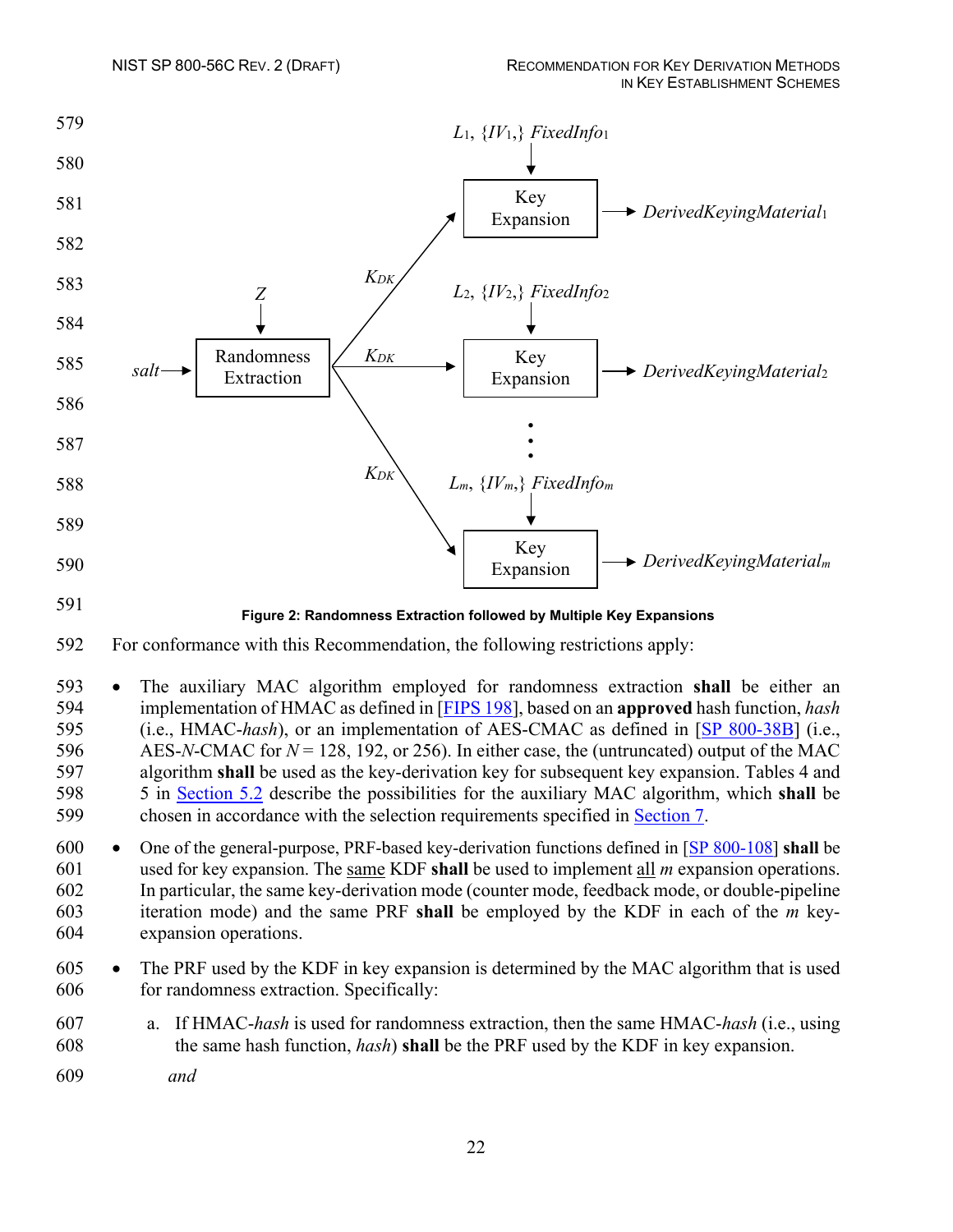b. If either AES-128-CMAC, AES-192-CMAC, or AES-256-CMAC is used for randomness extraction, then the PRF used by the KDF in key-expansion **shall** be AES-128-CMAC (i.e., the CMAC mode of AES-128).

 • The *OtherInput* provided during the key-derivation request **shall** provide the *salt* for the randomness-extraction step (see Section 5.1 for additional details), and the requisite inputs (other than the key-derivation key) for *m* calls to the PRF-based KDF used for key expansion. 616 In particular, for  $i = 1, ..., m$ , *OtherInput* **shall** include (subject to the stated conditions):

- 617 a.  $L_i A$  positive integer that indicates the length (in bits) of the secret keying material to be derived during the *i-*th call to the PRF-based KDF. (See the description of *L* in Section 5.1 for additional details.)
- 620 b.  ${IV<sub>i</sub>} A$  bit string included (if required) for use as an initial value for the *i*-th call to the PRF-based KDF; the *IVi* values **shall** be included in *OtherInput* if and only if the chosen PRF-based KDF is operating in Feedback Mode. (See the description of *IV* in Section 5.1 for additional details.)
- c. *FixedInfoi* The *FixedInfo* data to be employed during the *i-*th call to the PRF-based KDF. (See the description of *FixedInfo* in Section 5.1 for details.)
- The values of *FixedInfo*<sup>1</sup> , *FixedInfo*<sup>2</sup> , … , and *FixedInfom* **shall** be (pairwise) distinct. (See Section 7.5, item 2 in [\[SP 800-108\]](#page-39-1).)

 • The derived keying material, *DerivedKeyingMaterial*1, *DerivedKeyingMaterial*2, … , and *DerivedKeyingMaterialm* **shall not** be output until all *m* of the bit strings have been successfully computed. If an error occurs during randomness extraction or key expansion, then this key-derivation method **shall not** output any derived keying material.

 To incorporate *m* key-expansion operations into an extract-then-expand key-derivation procedure, the process and output specified in Section 5.1 are modified as follows:

# **Process:**

# **[Randomness Extraction]**

 1. Call MAC( *salt*, *Z*, …) to obtain *KDK* or an error indicator; if an error occurs, output an error indicator and exit from this process without performing steps 2 and 3.

# **[Key Expansion]**

- 639 2. For  $i = 1$  to *m*, do the following:
- 640 2.1 Call KDF( $K_{DK}, L_i, \{IV_i\}$  *FixedInfo<sub>i</sub>*) to obtain *DerivedKeyingMaterial<sub>i</sub>* or an error indicator (see [\[SP 800-108\]](#page-39-1) for details). If an error occurs, output an error indicator and exit this process without performing any of the remaining actions (in particular, omit step 3).
- 644 3. For  $i = 1$  to *m*, do the following:
- 3.1 Output *DerivedKeyingMateriali* .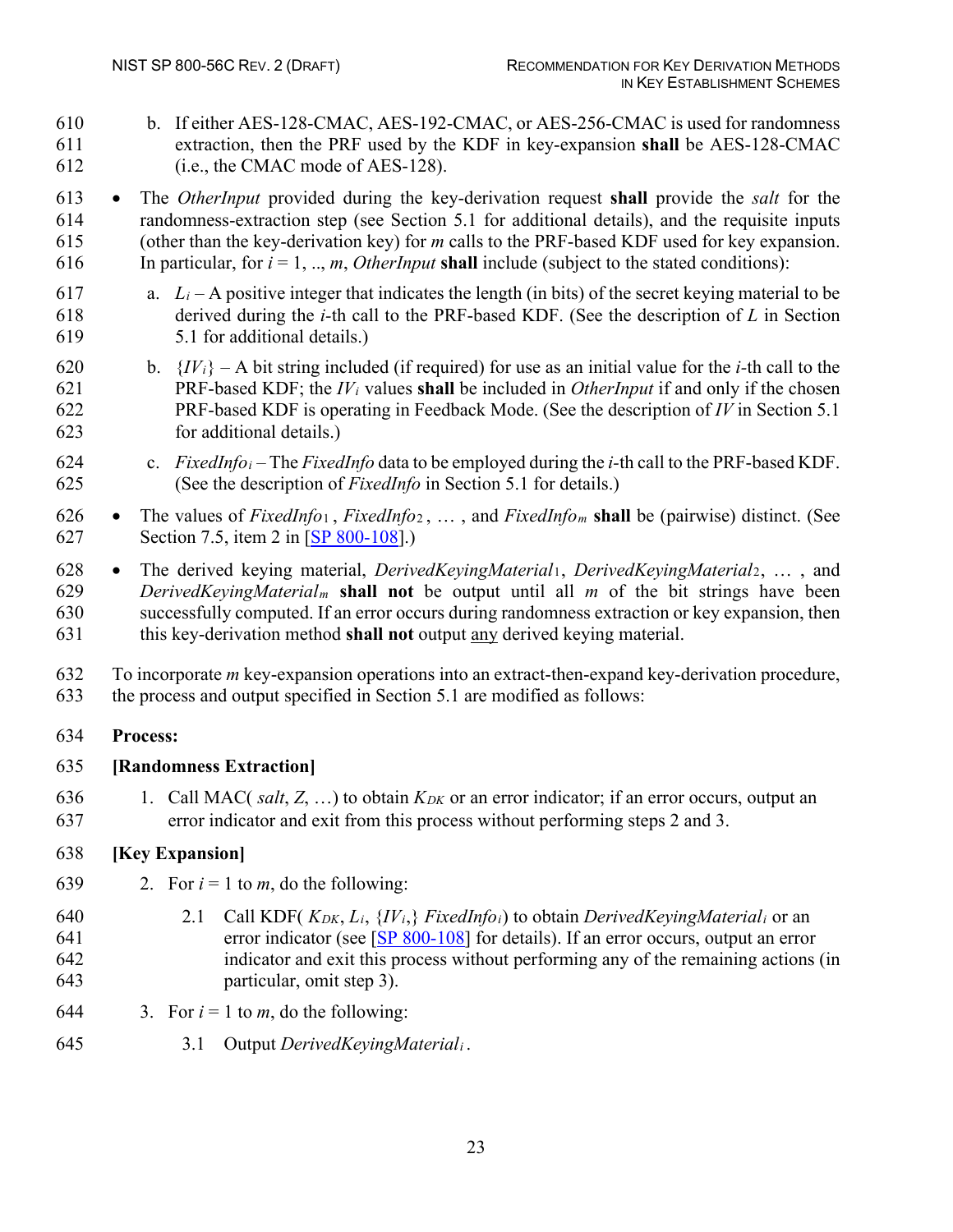#### **Output:**

 The bit strings *DerivedKeyingMaterial1, DerivedKeyingMaterial2, … , and DerivedKeyingMaterialm* of lengths *L1* bits*, L2* bits*, … , and Lm* bits, respectively (or an error indicator).

#### **Notes:**

 As specified in Section 5.1: When HMAC-*hash* is used as the auxiliary MAC algorithm, the length of *KDK* is the length of an untruncated output block from the hash function, *hash*. When 653 AES-CMAC is used, then (regardless of the AES variant employed) *K<sub>DK</sub>* is a 128-bit binary 654 string. The extracted  $K_{DK}$  is used (locally) as a key-derivation key by the auxiliary KDF during key expansion (step 2 above) and **shall be** destroyed (along with all other sensitive locally stored data) after its use. Its value **shall not** be an output of the key-derivation procedure.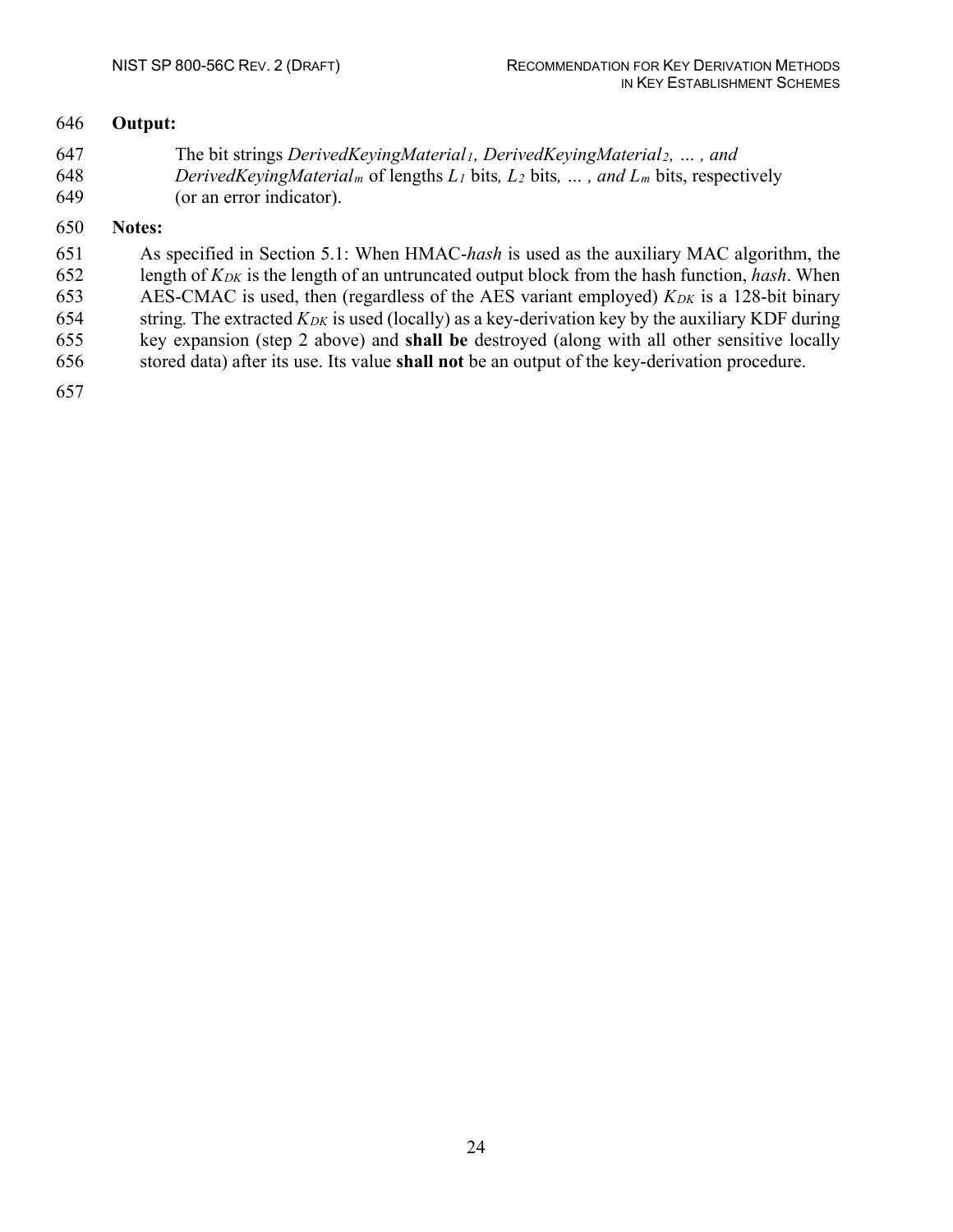# <span id="page-33-0"></span>**6 Application-Specific Key-Derivation Methods**

 Additional **approved,** application-specific key-derivation methods are enumerated in [\[SP 800-135\].](#page-39-2) Unless an explicit exception is made in [\[SP 800-135\],](#page-39-2) any hash function or MAC algorithm employed by the key-derivation methods enumerated in [\[SP 800-135\]](#page-39-2) **shall** be **approved** and **shall** also meet the selection requirements specified in this Recommendation (i.e., SP 800-56C).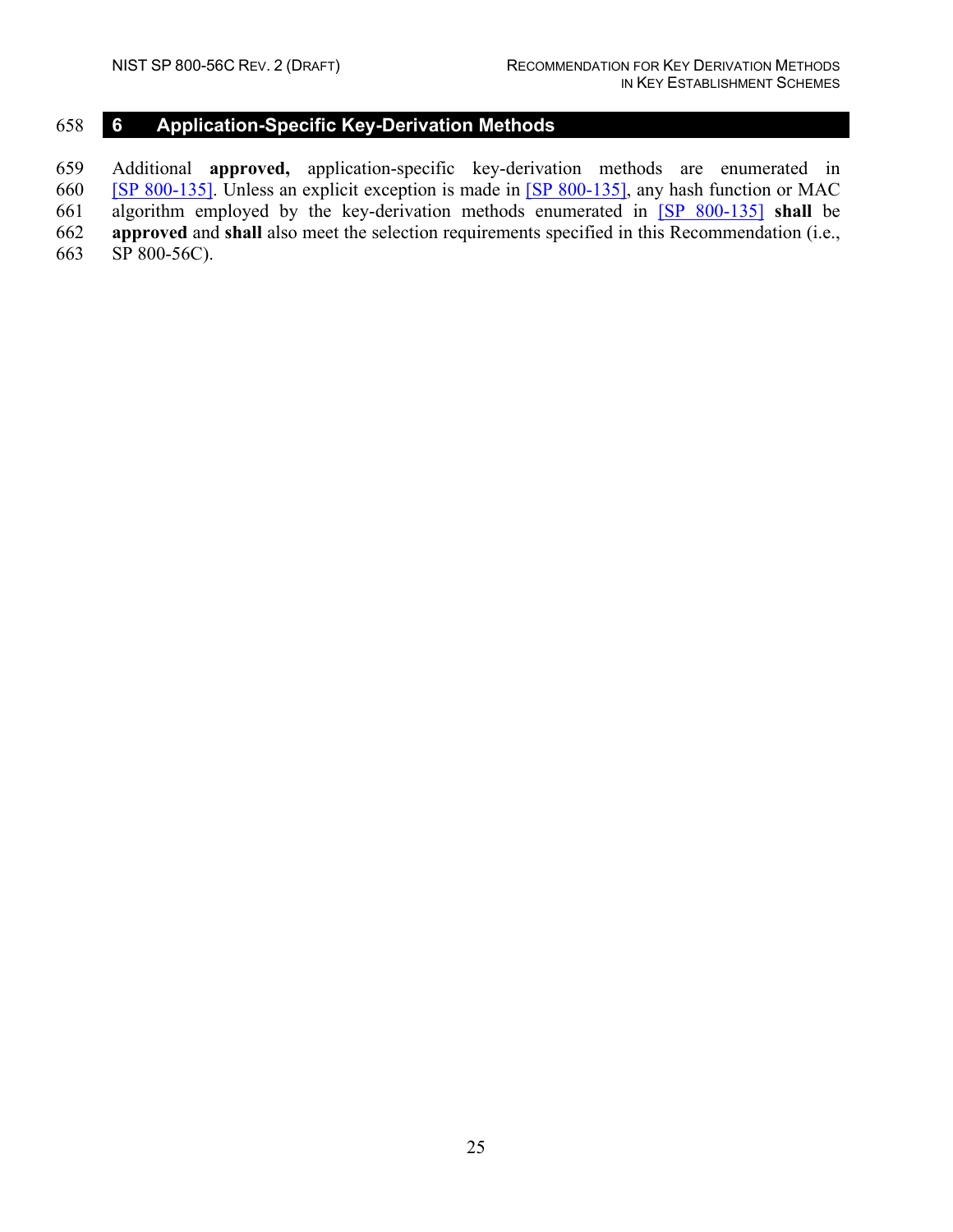#### <span id="page-34-0"></span>**7 Selecting Hash Functions and MAC Algorithms**

 The key-derivation methods specified in this Recommendation, as well as those enumerated in [\[SP](#page-39-2)  [800-135\]](#page-39-2), use hash functions and/or message authentication code (MAC) algorithms as auxiliary functions. In particular:

- The one-step key-derivation functions that are specified in [Section 4.1](#page-19-1) of this Recommendation employ an appropriate choice of hash function (*hash*), an HMAC algorithm based on an appropriate choice of hash function (HMAC-*hash*), or one of two KMAC variants (KMAC128 or KMAC256) to implement the auxiliary function H.
- The extraction-then-expansion key-derivation procedure specified in [Section 5.1](#page-25-1) employs either an HMAC algorithm based on an appropriate choice of hash function (HMAC-*hash*) for both randomness extraction and key expansion or an appropriate variant of the AES- CMAC algorithm (i.e., AES-*N*-CMAC for *N* = 128, 192, or 256) for randomness extraction together with AES-128-CMAC for key expansion.
- Unless explicitly stated to the contrary (e.g., in [\[SP 800-135\]\)](#page-39-2), the following requirements apply to the hash functions and MAC algorithms employed for key derivation:
- Whenever a hash function is employed (including as the primitive used by HMAC), an **approved** hash function **shall** be used. [FIPS 180] and [FIPS 202] specify **approved** hash functions.
- Whenever an HMAC algorithm is employed, the HMAC implementation **shall** conform to the specifications found in [FIPS 198].
- Whenever a KMAC variant (KMAC128 or KMAC256) is employed, the KMAC implementation **shall** conform to the specifications found in [\[SP 800-185\].](#page-39-5)
- Whenever an AES-CMAC algorithm is employed, the implementation of AES **shall** conform to [FIPS 197], and the AES-CMAC implementation **shall** conform to [\[SP 800-](#page-38-0) [38B\].](#page-38-0)

 As specified in [\[SP 800-56A\]](#page-38-1) and [\[SP 800-56B\],](#page-39-0) an **approved** key-establishment scheme can be implemented with parameters of various types and sizes that will impact the estimated maximum security strength that can be supported by the resulting scheme. When a key-establishment scheme employs a choice of parameters that are associated with a targeted security strength of *s* bits, the selection of a hash function, HMAC, KMAC, or AES-CMAC employed during the implementation of its key-derivation method **shall** conform to the following restrictions:

- An **approved** hash function **shall** be employed (whether alone or as the primitive used by HMAC) in the implementation of a one-step or two-step key-derivation method only if its output block length (in bits) is greater than or equal to *s*.
- For the purposes of implementing one-step key derivation only: KMAC128 **shall** be employed only in instances where *s* is 128 bits or less. KMAC256 **shall** be employed only in instances where *s* is 256 bits or less. (However, see the note below.)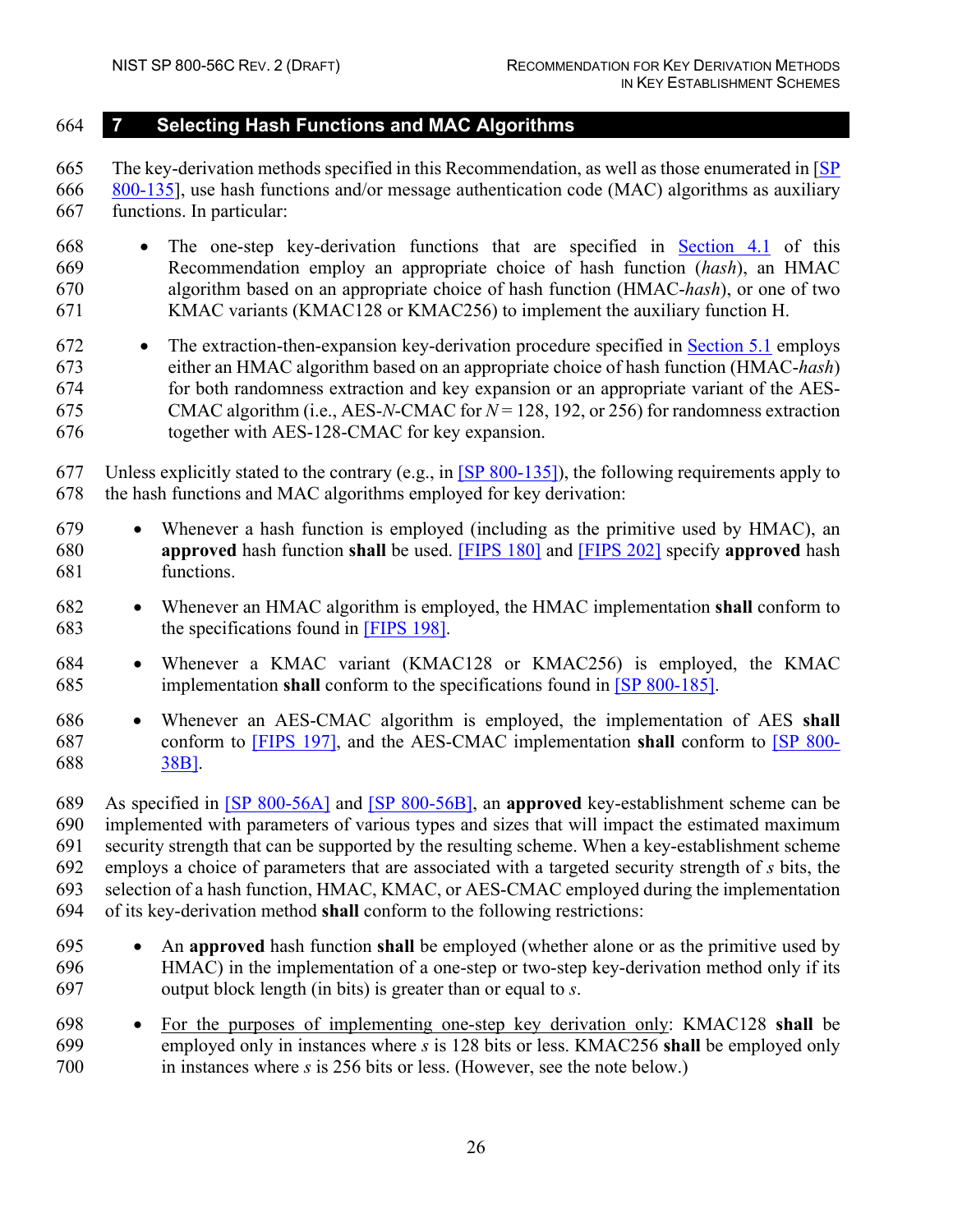• For the purposes of implementing two-step key derivation only: AES-CMAC **shall** be employed only in instances where *s* is 128 bits or less. (See the note following [Table 5.](#page-29-1))

Tables 1 through 5 (in Sections [4.1](#page-19-1) and [5.1\)](#page-25-1) can be consulted to determine which hash functions

and/or MAC algorithms are **approved** for use when a key-derivation method specified in this

Recommendation is used by an **approved** key-establishment scheme to support a targeted security

strength of *s* bits.

 **Note:** At the time of publication of this Recommendation, a key-establishment scheme 708 implemented in accordance with either [\[SP 800-56A\]](#page-38-1) or [\[SP 800-56B\]](#page-39-0) can have a targeted security

strength of 256 bits at most.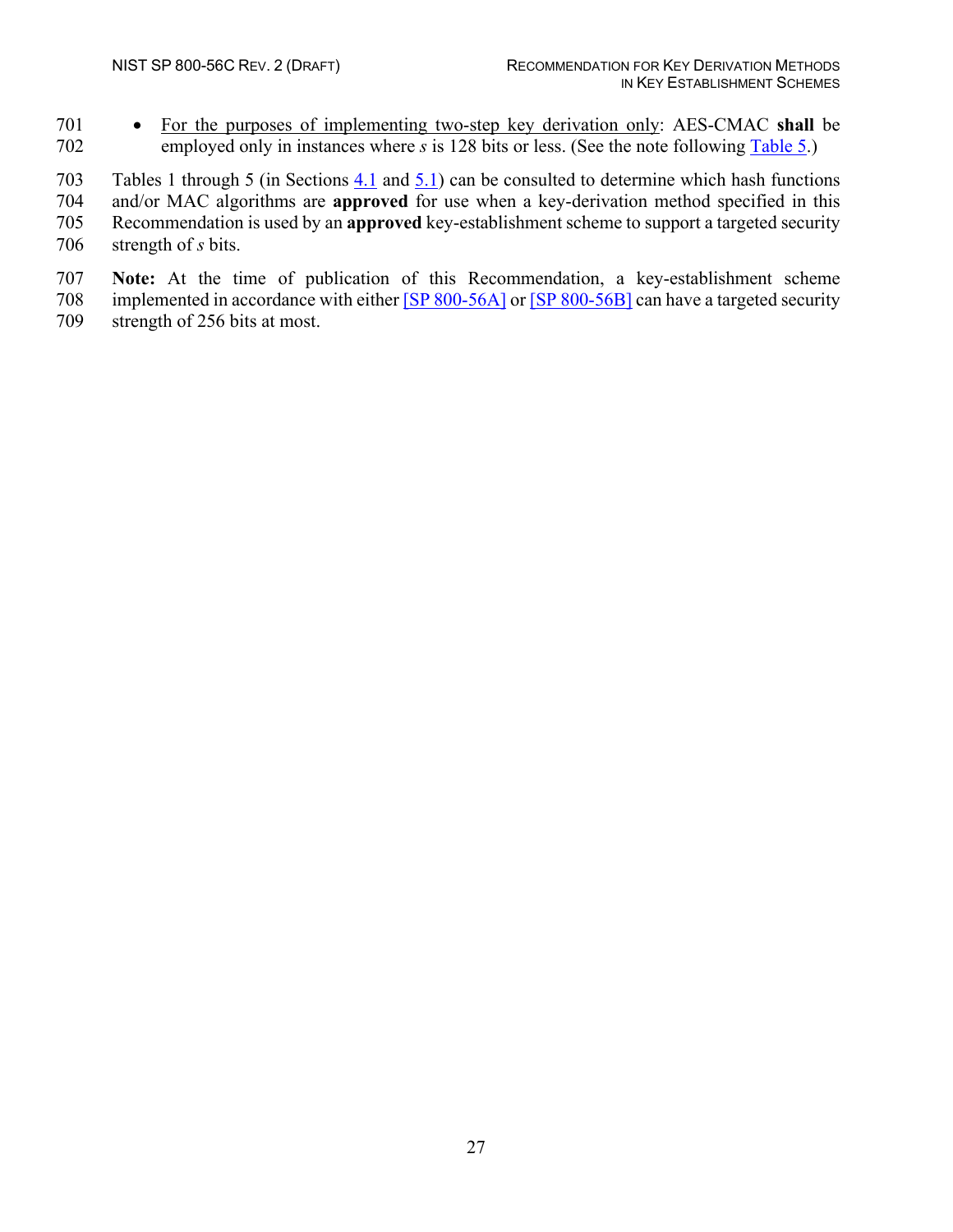#### <span id="page-36-0"></span>**8 Further Discussion**

711 In this section, the following issues are discussed:

#### <span id="page-36-1"></span>**8.1 Using a Truncated Hash Function**

 SHA-224, SHA-512/224, SHA-512/256, and SHA-384 are among the **approved** hash functions specified in [FIPS 180]. SHA-224 is a truncated version of SHA-256, while SHA-512/224, SHA- 512/256, and SHA-384 are truncated versions of SHA-512. (Each of these truncated versions uses a specific initial chaining value, which is different from the initial chaining value used by the untruncated version.) In applications that require a relatively long bit string of derived keying material, implementing the key-derivation methods specified in this Recommendation with a truncated version of a hash function may be less efficient than using the corresponding untruncated version (i.e., SHA-256 or SHA-512).

#### <span id="page-36-2"></span>**8.2 The Choice of a Salt Value**

 In this Recommendation, the MAC algorithms employed either in a one-step key-derivation method or in the randomness-extraction step of a two-step key-derivation method use a salt value as a MAC key (see Sections [4](#page-19-0) and [5\)](#page-25-0). This Recommendation does not require the use of a randomly selected salt value. In particular, if there are no means to select a salt value and share it with all of the participants during a key-establishment transaction, then this Recommendation specifies that a predetermined default (e.g., all-zero) byte string be used as the salt value. The benefits of using "random" salt values when possible are discussed (briefly) in Section 3.1 ("To salt or not to salt") of [RFC 5869] and in greater detail in [LNCS 6223].

#### <span id="page-36-3"></span>**8.3 MAC Algorithms used for Extraction and Expansion**

 Provided that the targeted security strength can be supported (see Tables 4 and 5 in [Section 5.2\)](#page-28-0), this Recommendation permits either HMAC-*hash* (i.e., HMAC implemented with an appropriately chosen **approved** hash function, *hash*) or AES-CMAC (i.e., the CMAC mode of AES-128, AES- 192, or AES-256) to be selected as the MAC algorithm used in the randomness-extraction step of the key-derivation procedure specified in [Section 5.1.](#page-25-1)

 The PRF-based KDF used in the key-expansion step of the procedure also requires an appropriate MAC (to serve as the PRF). While it may be technically feasible (in some cases) to employ completely different MAC algorithms in the two steps of the specified key-derivation procedure, this Recommendation does not permit such flexibility. Instead, the following restrictions have been placed on MAC selection (see Sections [5](#page-25-0) and [7\)](#page-34-0):

- 741 When HMAC-hash is chosen for use in the randomness-extraction step, the same MAC algorithm (i.e., HMAC-*hash* with the same **approved** hash function, *hash*) **shall** be employed to implement the PRF-based KDF used in the key-expansion step.
- When AES-128-CMAC, AES-192-CMAC, or AES-256-CMAC is chosen for use in the randomness-extraction step, the MAC algorithm employed by the PRF-based KDF used in the key-expansion step **shall** be AES-128-CMAC, the CMAC mode of AES-128. (AES-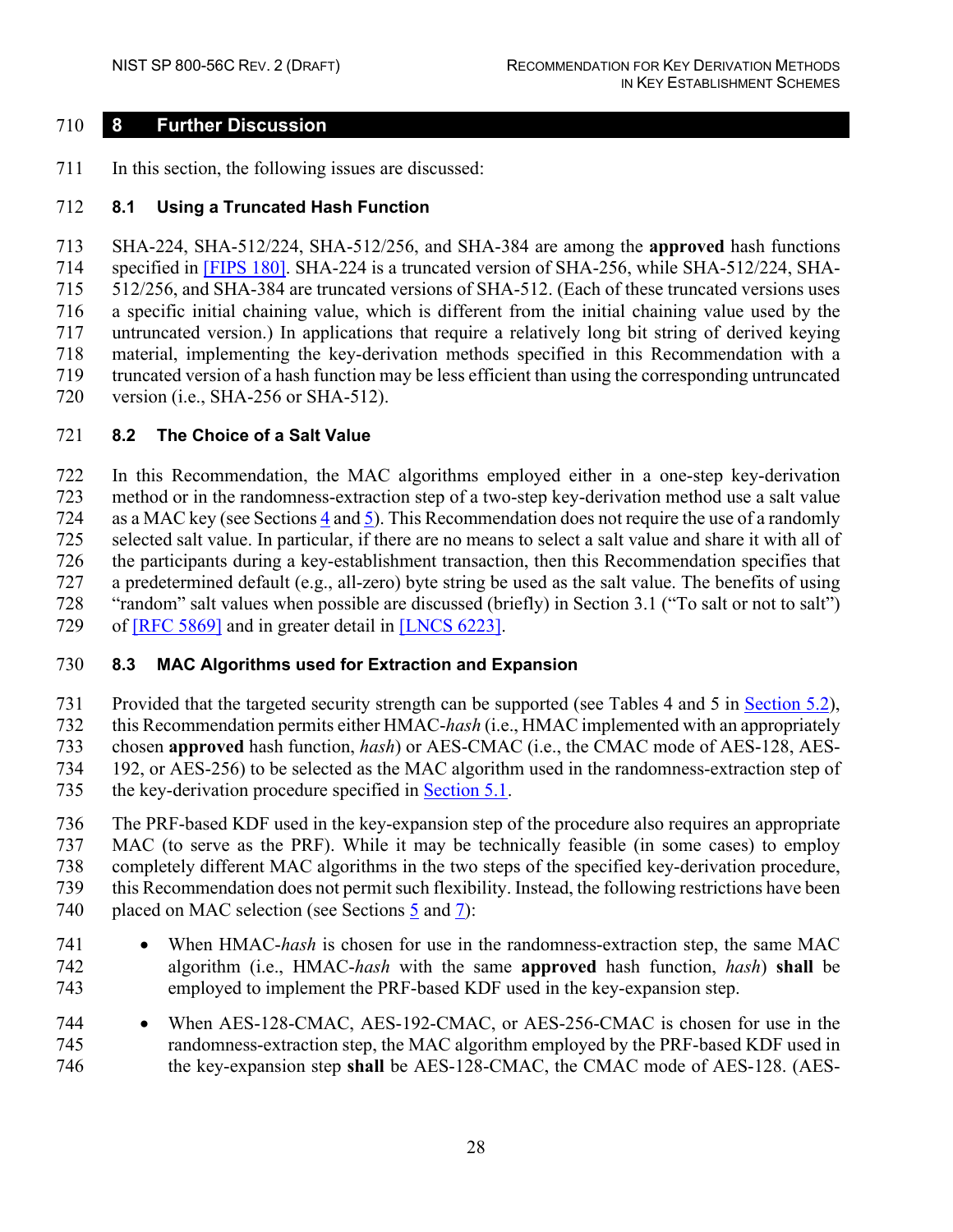- 128 is the only AES variant that can employ the 128-bit *KDK* produced by AES-*N*-CMAC during the randomness-extraction step.)
- The MAC algorithm selected for the implementation of a two-step key-derivation method **shall** be capable of supporting the targeted security strength as determined by consulting Tables 4 and 5 in [Section 5.2.](#page-28-0) (This limits the use of AES-CMAC to cases where the targeted security strength is no more than 128 bits.)
- The imposed restrictions are intended to reduce the overall complexity of the resulting implementations, promote interoperability, and simplify the negotiation of the parameters and auxiliary functions affecting the security strength supported by the key-derivation procedure.
- **Note:** At this time, KMAC has not been specified for use in the implementation of a two-step key- derivation procedure. This restriction may be reconsidered once a KMAC-based KDF has been **approved** for use as a PRF-based KDF in a revision of [\[SP 800-108\].](#page-39-1)

#### <span id="page-37-0"></span>**8.4 Destruction of Sensitive Locally Stored Data**

 Good security practice dictates that implementations of key-derivation methods include steps that destroy potentially sensitive locally stored data that is created (and/or copied for use) during the execution of a particular process; there is no need to retain such data after the process has been completed. Examples of potentially sensitive locally stored data include local copies of shared secrets that are employed during the execution of a particular process, intermediate results produced during computations, and locally stored duplicates of values that are ultimately output by the process. The destruction of such locally stored data ideally occurs prior to or during any exit from the process. This is intended to limit opportunities for unauthorized access to sensitive information that might compromise a key-establishment transaction.

 It is not possible to anticipate the forms of all possible implementations of the key-derivation methods specified in this Recommendation, making it equally impossible to enumerate all potentially sensitive data that might be locally stored by a process employed in a particular implementation. Nevertheless, the destruction of any potentially sensitive locally stored data is an obligation of all implementations.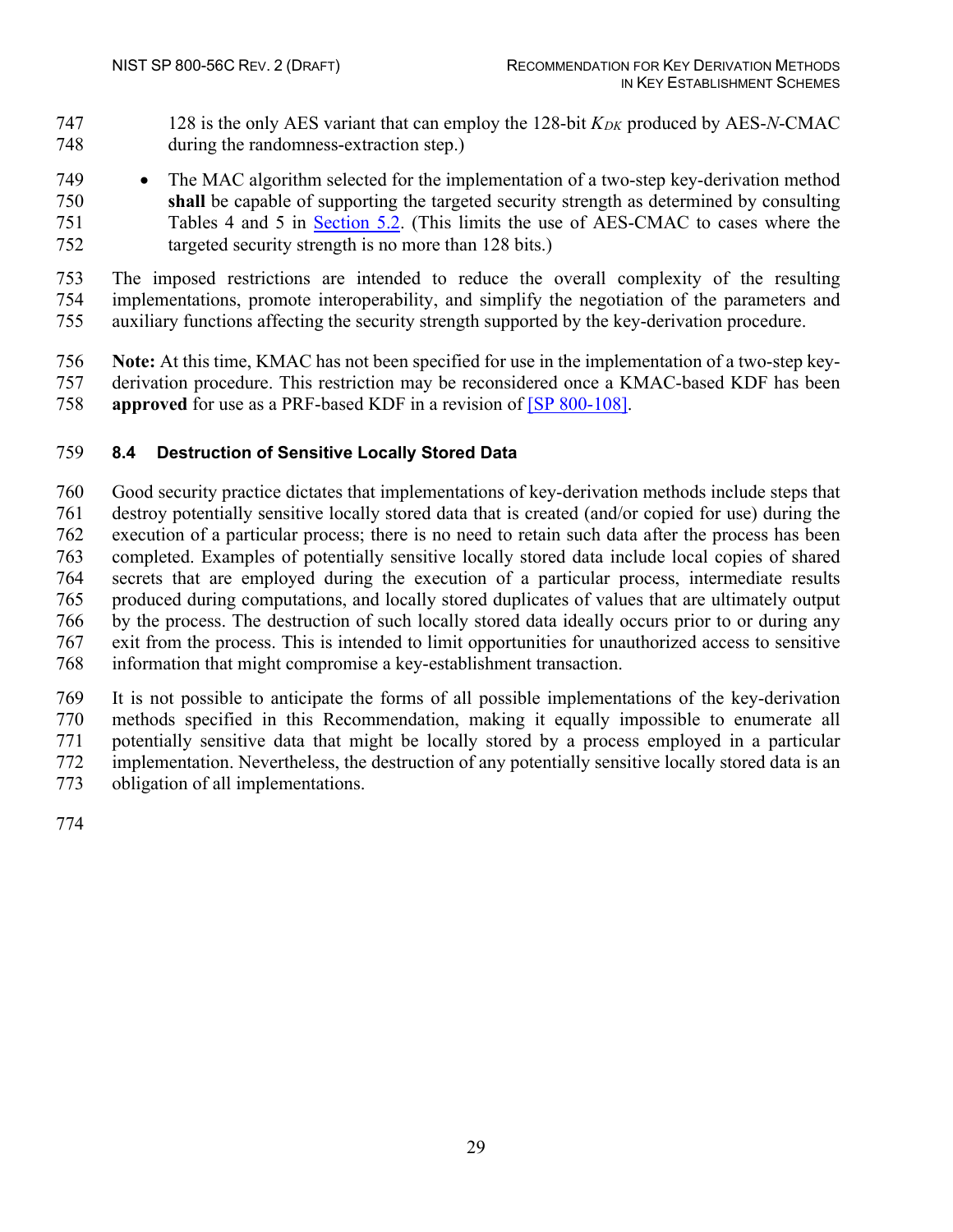<span id="page-38-1"></span><span id="page-38-0"></span>

| 775                             | <b>References</b> |                                                                                                                                                                                                                                                                                                                        |  |
|---------------------------------|-------------------|------------------------------------------------------------------------------------------------------------------------------------------------------------------------------------------------------------------------------------------------------------------------------------------------------------------------|--|
| 776<br>777<br>778<br>779        | <b>[FIPS 180]</b> | National Institute of Standards and Technology (2015) Secure Hash Standard<br>(SHS). (U.S. Department of Commerce, Washington, DC), Federal Information<br>Processing Standards Publication (FIPS) 180-4.<br>https://doi.org/10.6028/NIST.FIPS.180-4                                                                   |  |
| 780<br>781<br>782<br>783        | [FIPS 197]        | National Institute of Standards and Technology (2001) Advanced Encryption<br>Standard (AES). (U.S. Department of Commerce, Washington, DC), Federal<br>Information Processing Standards Publication (FIPS) 197.<br>https://doi.org/10.6028/NIST.FIPS.197                                                               |  |
| 784<br>785<br>786<br>787<br>788 | <b>[FIPS 198]</b> | National Institute of Standards and Technology (2008) The Keyed-Hash<br>Message Authentication Code (HMAC). (U.S. Department of Commerce,<br>Washington, DC), Federal Information Processing Standards Publication<br>(FIPS) 198-1.<br>https://doi.org/10.6028/NIST.FIPS.198-1                                         |  |
| 789<br>790<br>791<br>792<br>793 | [FIPS 202]        | National Institute of Standards and Technology (2015) SHA-3 Standard:<br>Permutation-Based Hash and Extendable-Output Functions. (U.S. Department<br>of Commerce, Washington, DC), Federal Information Processing Standards<br>Publication (FIPS) 202.<br>https://doi.org/10.6028/NIST.FIPS.202                        |  |
| 794<br>795<br>796<br>797        | [LNCS 6223]       | Krawczyk H (2010) Cryptographic Extraction and Key Derivation: The HKDF<br>Scheme. Advances in Cryptology - Crypto'2010, ed. Rabin T (Springer, Berlin,<br>Germany), Lecture Notes in Computer Science vol. 6223, pp 631-648.<br>https://doi.org/10.1007/978-3-642-14623-7 34                                          |  |
| 798<br>799<br>800<br>801        | [RFC 5869]        | Krawczyk H, Eronen P (2010) HMAC-based Extract-and-Expand Key Derivation<br>Function (HKDF). (Internet Engineering Task Force (IETF)), IETF Request for<br>Comments (RFC) 5869.<br>https://doi.org/10.17487/RFC5869                                                                                                    |  |
| 802<br>803<br>804<br>805<br>806 | [SP 800-38B]      | Dworkin MJ (2005) Recommendation for Block Cipher Modes of Operation:<br>the CMAC Mode for Authentication. (National Institute of Standards and<br>Technology, Gaithersburg, MD), NIST Special Publication (SP) 800-38B,<br>Includes updates as of October 6, 2016.<br>https://doi.org/10.6028/NIST.SP.800-38B         |  |
| 807<br>808<br>809<br>810<br>811 | $[SP 800-56A]$    | Barker EB, Chen L, Roginsky A, Davis R (2018) Recommendation for Pair-<br>Wise Key-Establishment Schemes Using Discrete Logarithm Cryptography.<br>((National Institute of Standards and Technology, Gaithersburg, MD), NIST<br>Special Publication (SP) 800-56A, Rev. 3.<br>https://doi.org/10.6028/NIST.SP.800-56Ar3 |  |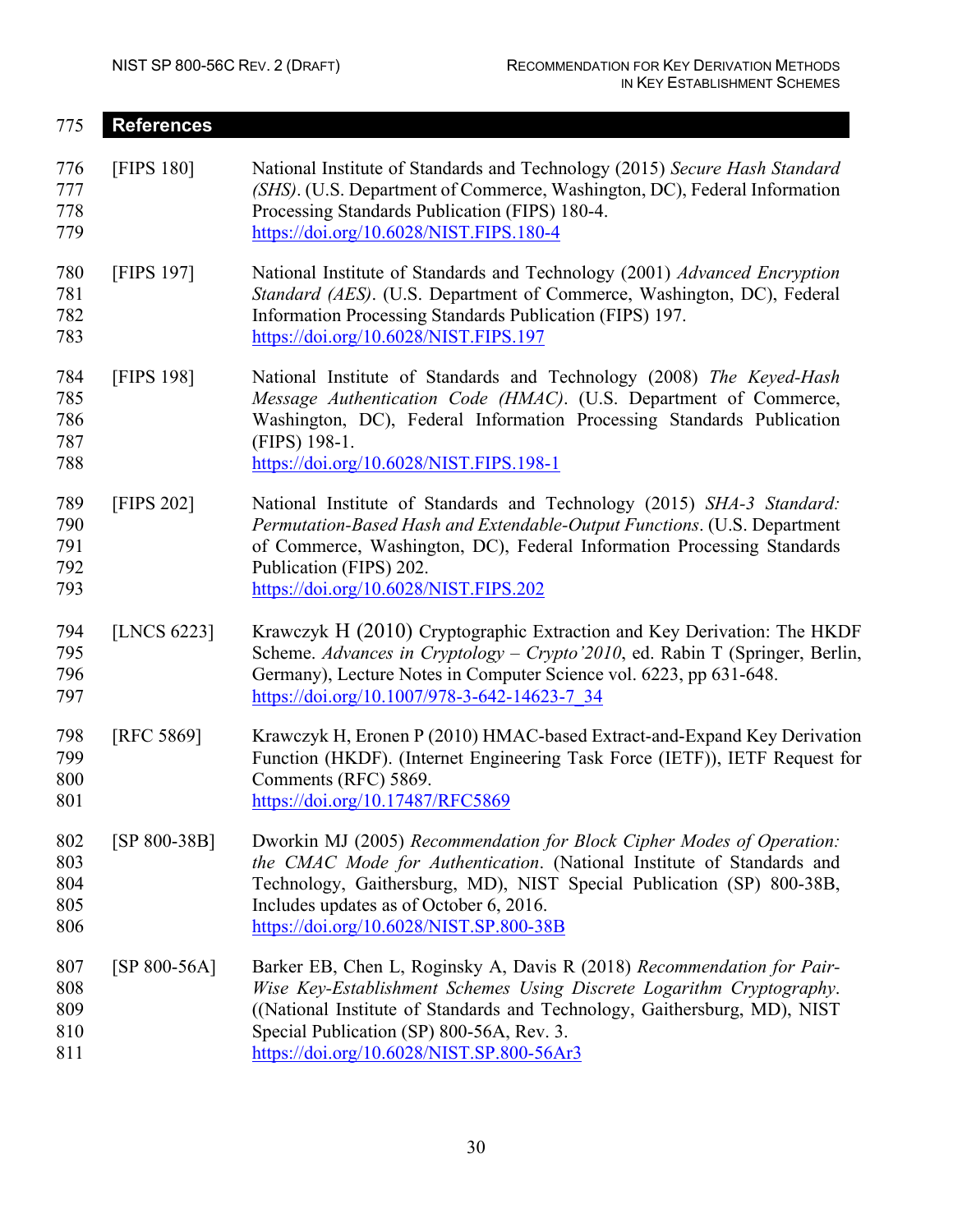<span id="page-39-5"></span><span id="page-39-4"></span><span id="page-39-3"></span><span id="page-39-2"></span><span id="page-39-1"></span><span id="page-39-0"></span>

| 812<br>813<br>814<br>815<br>816 | $[SP 800-56B]$  | Barker EB, Chen L, Roginsky A, Vassilev A, Davis R, Simon S (2019)<br>Recommendation for Pair-Wise Key-Establishment Using<br>Integer<br>Factorization Cryptography. (National Institute of Standards and Technology,<br>Gaithersburg, MD), NIST Special Publication (SP) 800-56B, Rev. 2.<br>https://doi.org/10.6028/NIST.SP.800-56Br2 |  |
|---------------------------------|-----------------|-----------------------------------------------------------------------------------------------------------------------------------------------------------------------------------------------------------------------------------------------------------------------------------------------------------------------------------------|--|
| 817<br>818<br>819<br>820        | $[SP 800-57]$   | Barker EB (2019) Recommendation for Key Management, Part 1: General.<br>(National Institute of Standards and Technology, Gaithersburg, MD), Draft<br>NIST Special Publication (SP) 800-57 Part 1, Rev. 5.<br>https://doi.org/10.6028/NIST.SP.800-57pt1r5-draft                                                                          |  |
| 821<br>822<br>823<br>824        | $[SP 800-108]$  | Chen L (2009) Recommendation for Key Derivation Using Pseudorandom<br>Functions (Revised). (National Institute of Standards and Technology,<br>Gaithersburg, MD), NIST Special Publication (SP) 800-108, Revised.<br>https://doi.org/10.6028/NIST.SP.800-108                                                                            |  |
| 825<br>826<br>827<br>828        | $[SP 800-131A]$ | Barker EB, Roginsky A (2019) Transitioning the Use of Cryptographic<br>Algorithms and Key Lengths. (National Institute of Standards and Technology,<br>Gaithersburg, MD), NIST Special Publication (SP) 800-131A, Rev. 2.<br>https://doi.org/10.6028/NIST.SP.800-131Ar2                                                                 |  |
| 829<br>830<br>831<br>832        | $[SP 800-135]$  | Dang QH (2011) Recommendation for Existing Application-Specific Key<br>Derivation Functions. (National Institute of Standards and Technology,<br>Gaithersburg, MD), NIST Special Publication (SP) 800-135, Rev. 1.<br>https://doi.org/10.6028/NIST.SP.800-135r1                                                                         |  |
| 833<br>834<br>835<br>836<br>837 | $[SP 800-185]$  | Kelsey JM, Chang S-jH, Perlner RA (2016) SHA-3 Derived Functions: cSHAKE,<br>KMAC, TupleHash, and ParallelHash. (National Institute of Standards and<br>Technology, Gaithersburg, MD), NIST Special Publication (SP) 800-185.<br>https://doi.org/10.6028/NIST.SP.800-185                                                                |  |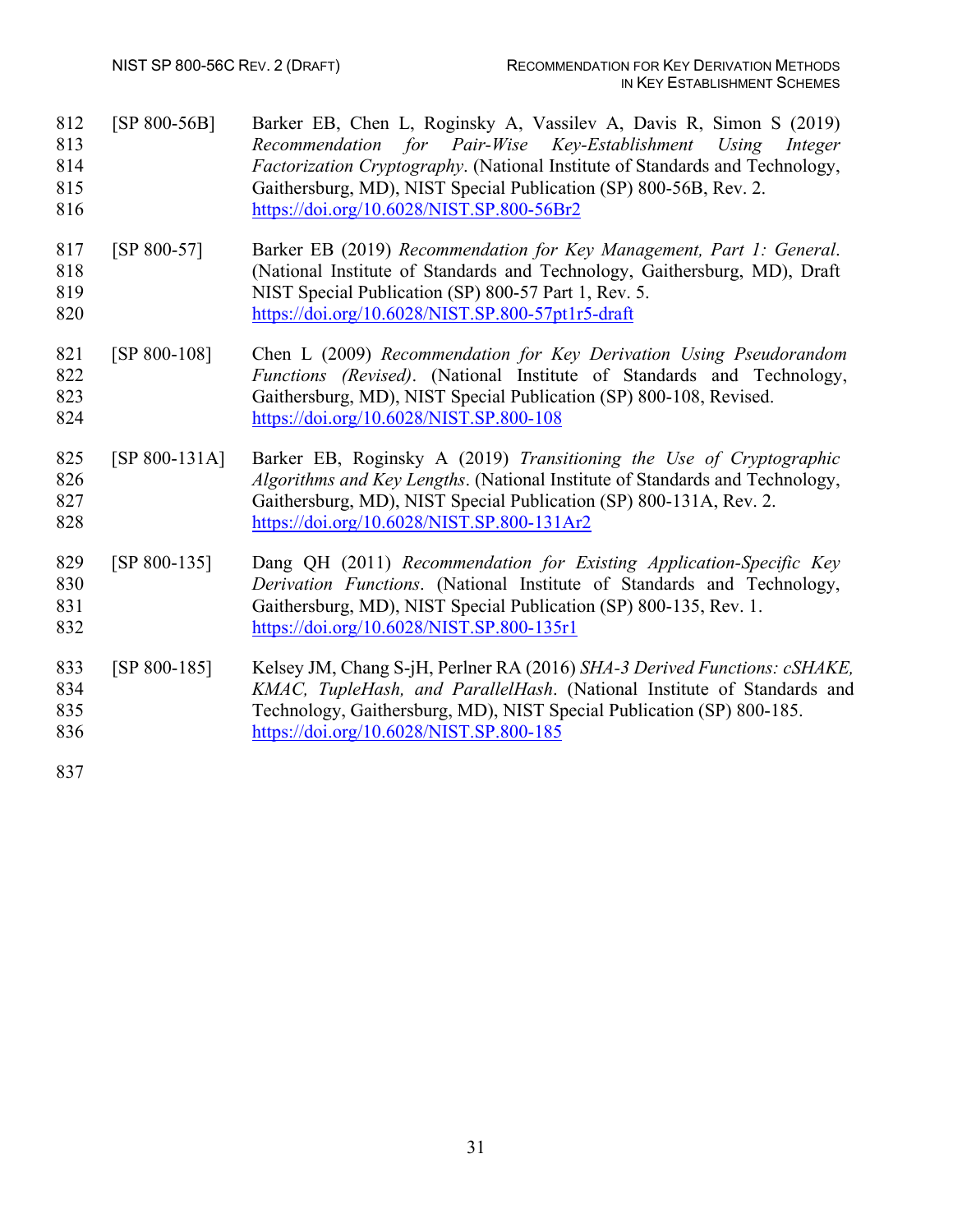#### <span id="page-40-0"></span>**Appendix A: Revisions (Informative)**

#### <span id="page-40-1"></span>**A.1 The Original Version of SP 800-56C**

 The original SP 800-56C (published in November 2011) focused entirely on the specification of a two-step extraction-then-expansion key-derivation procedure to be used in conjunction with a key-842 establishment scheme from either [\[SP 800-56A\]](#page-38-1) or [\[SP 800-56B\]](#page-39-0). It provided an alternative to the

one-step key-derivation functions that were already included in those companion publications.

#### <span id="page-40-2"></span>**A.2 Revision 1**

 The 2018 revision of SP 800-56C reorganized the original content (it still included the specification of an extraction-then-expansion key-derivation procedure) to also include the specification of a family of one-step key-derivation functions, expanding on material that was previously found only in SP 800-56A and SP 800-56B. This change was made in support of the removal of detailed descriptions of key-derivation methods from SP 800-56A and a future revision of SP 800-56B. The consolidation of specifications in SP 800-56C, Revision 1 promoted consistency between the key-derivation options available for use with an **approved** key- establishment scheme chosen from either of those companion NIST publications. (A number of application-specific key-derivation methods specified in [\[SP 800-135\]](#page-39-2) continued to be supported.)

- Specifically named key-establishment "parameter sets" (FA FC for finite-field cryptography 855 (FFC); EA – EE for elliptic-curve cryptography (ECC); and IA – IB for integer-factorization
- cryptography (IFC)) were no longer used as guides for choosing the auxiliary functions employed
- by a key-derivation method. Instead, SP 800-56C, Revision 1 indicated the security strengths that
- could be supported by the various possibilities for the auxiliary functions. Implementers were
- expected to let the targeted security strength of the key-establishment scheme guide their choices.
- Of course, each of the named parameter sets was associated with a targeted security strength, so
- this was more a change of perspective rather than of substance. The change was, however,
- consistent with the revision of [\[SP 800-56A\]](#page-38-1), which de-emphasized (in the FFC case) or eliminated
- (in the ECC case) the use of named parameter (size) sets.
- There was one substantial change to the specification of key-derivation methods that is worth
- noting: a KMAC-based option for implementing the auxiliary function H was added to the
- 866 specification of one-step key-derivation functions (se[e Section 4.1\)](#page-19-1). At that time, however, KMAC had not been specified for use as an auxiliary MAC algorithm in the two-step extraction-then-
- expansion key-derivation procedure (see [Section 8.3\)](#page-36-3).
- Given the extent to which SP 800-56C had been revised, it is impractical to list all of the changes
- 870 that were made to the original text. It is recommended that SP 800-56C, Revision 1 be read in its
- entirety in order to gain familiarity with the details of the current specifications for both the one-
- step and two-step key-derivation methods used in **approved** key-establishment schemes.

# <span id="page-40-3"></span>**A.3 Revision 2**

The 2020 revision of SP 800-56C involves just a few changes to the 2018 version of the document.